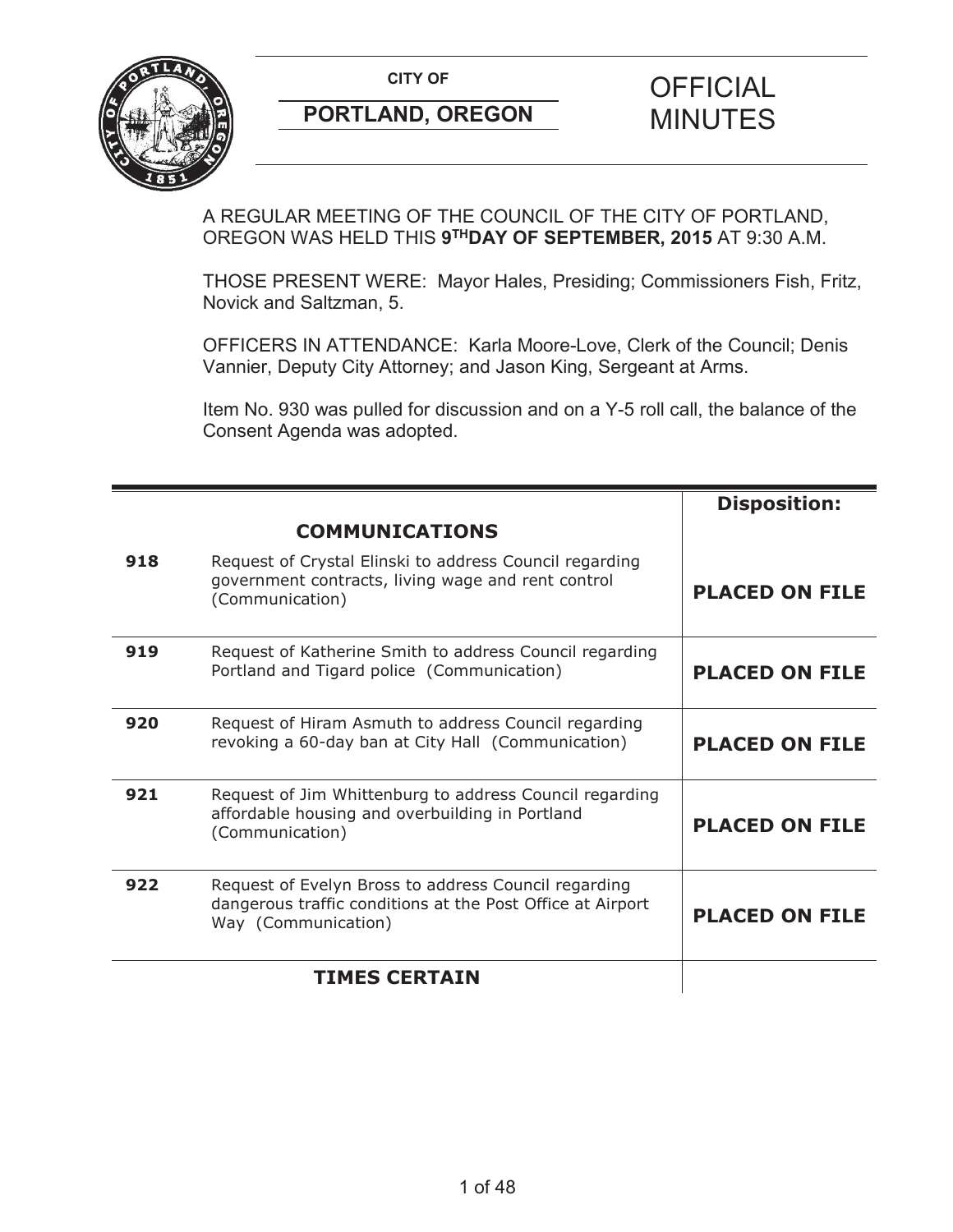|      | September 9, 2015                                                                                                                                                                                                                                                                                                                                                                                                                  |                       |
|------|------------------------------------------------------------------------------------------------------------------------------------------------------------------------------------------------------------------------------------------------------------------------------------------------------------------------------------------------------------------------------------------------------------------------------------|-----------------------|
| 923  | <b>TIME CERTAIN: 9:45 AM - Proclaim September 2015 to</b><br>be Ovarian Cancer Awareness Month (Proclamation<br>introduced by Mayor Hales) 10 minutes requested                                                                                                                                                                                                                                                                    | <b>PLACED ON FILE</b> |
| *924 | TIME CERTAIN: 10:15 AM - Approve findings to<br>authorize an exemption to the competitive bidding<br>requirements; authorize the alternative contracting<br>method of Construction Manager/General Contractor; and<br>authorize payment for construction, all in connection with<br>the Pioneer Courthouse Square Renovation Project<br>(Ordinance introduced by Mayor Hales) 15 minutes<br>requested for items 924-927<br>$(Y-5)$ | 187333                |
| *925 | Authorize a contract with Shiels, Obletz Johnsen, Inc. to<br>provide owner's representative, construction management<br>and cost estimation services for renovations and<br>improvements to Pioneer Courthouse Square in an amount<br>not to exceed \$577,840 (Ordinance introduced by<br>Commissioner Fritz)<br>$(Y-5)$                                                                                                           | 187334                |
| *926 | Authorize a contract with SRG Partnership, Inc. to provide<br>planning, design, and construction administration services<br>for renovations and improvements to Pioneer Courthouse<br>Square in an amount not to exceed \$875,150 (Ordinance<br>introduced by Commissioner Fritz)<br>$(Y-5)$                                                                                                                                       | 187335                |
| *927 | Amend contract with Pioneer Courthouse Square, Inc. for<br>public involvement services for the duration of the Pioneer<br>Courthouse Square Renovation Project in an amount not<br>to exceed \$63,000 (Ordinance introduced by<br>Commissioner Fritz; amend Contract No. 30000073)<br>$(Y-5)$                                                                                                                                      | 187336                |
|      | <b>CONSENT AGENDA - NO DISCUSSION</b>                                                                                                                                                                                                                                                                                                                                                                                              |                       |
|      | <b>Mayor Charlie Hales</b>                                                                                                                                                                                                                                                                                                                                                                                                         |                       |
| 928  | Reappoint Lavaun Heaster and Suzanne Stahl and appoint<br>Rick Hammond, Terrence Blosser and Kathy Coleman to<br>the Portland Commission on Disability for 3-year terms to<br>expire September 9, 2018 (Report)<br>$(Y-5)$                                                                                                                                                                                                         | <b>CONFIRMED</b>      |
|      | <b>Bureau of Police</b>                                                                                                                                                                                                                                                                                                                                                                                                            |                       |
| *929 | Pay claim of Pacific Mobile Structures, Inc. in the sum of<br>\$13,400 involving the Police Bureau (Ordinance)<br>$(Y-5)$                                                                                                                                                                                                                                                                                                          | 187323                |
|      |                                                                                                                                                                                                                                                                                                                                                                                                                                    |                       |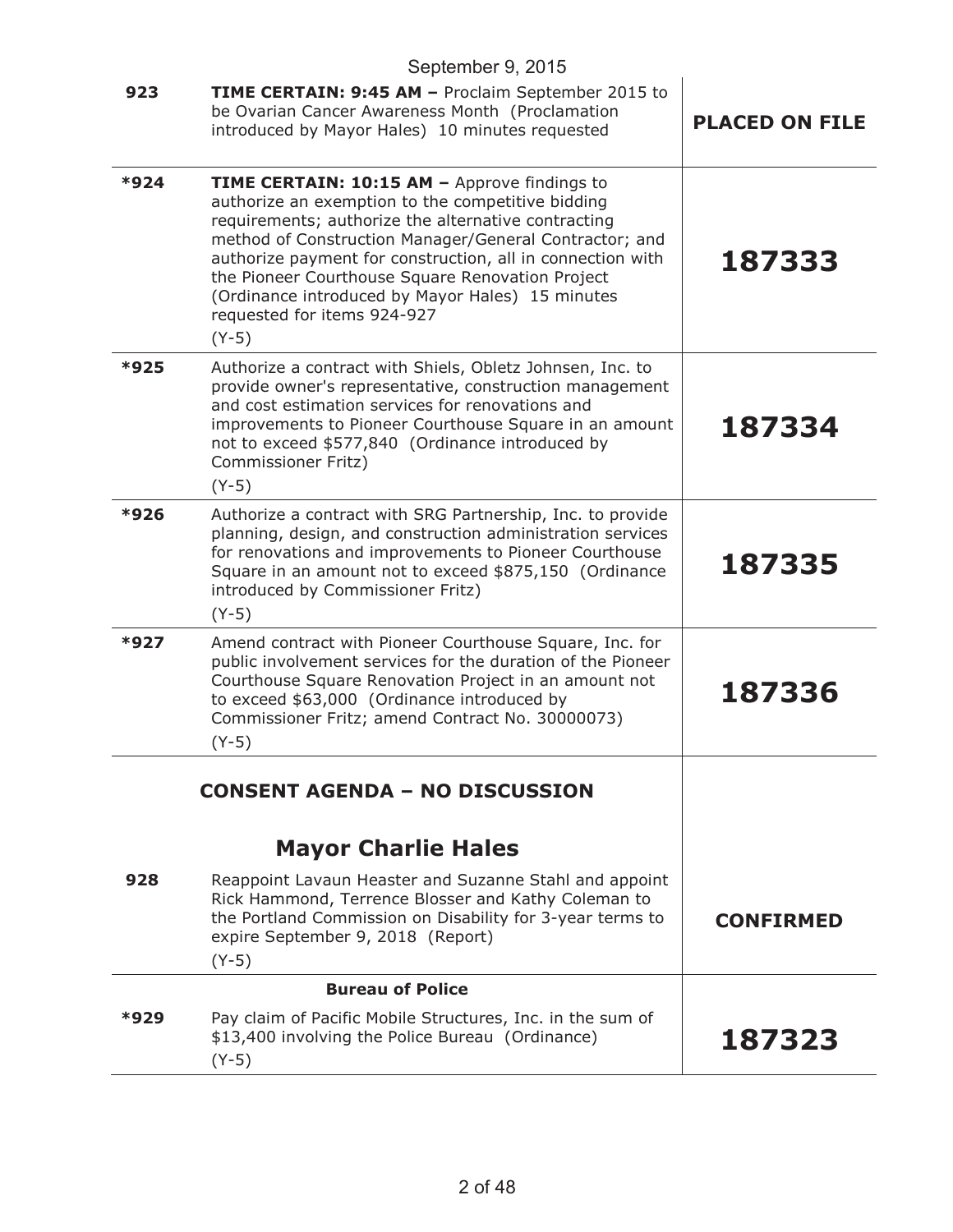| September 9, 2015 |                                                                                                                                                                                                                                                                                                                                        |                                                                                             |
|-------------------|----------------------------------------------------------------------------------------------------------------------------------------------------------------------------------------------------------------------------------------------------------------------------------------------------------------------------------------|---------------------------------------------------------------------------------------------|
| *930              | Authorize application to the Oregon Department of Justice<br>Crime Victims' Services Division for a grant in the amount<br>of \$96,946 for the Police Bureau Crisis Response Team in<br>order to reimburse the City for 46 percent of the volunteer<br>coordinator personnel expenses over a 24-month period<br>(Ordinance)<br>$(Y-5)$ | 187331                                                                                      |
|                   | <b>Office of Management and Finance</b>                                                                                                                                                                                                                                                                                                |                                                                                             |
| *931              | Pay claim of Norman Bailey in the sum of \$11,000<br>involving Portland Parks and Recreation (Ordinance)<br>$(Y-5)$                                                                                                                                                                                                                    | 187324                                                                                      |
| *932              | Authorize acquisition of property at 4747 WI/E. Burnside<br>Street from Katharine Lawrence, Peter Lawrence and<br>Kenneth Moholt-Siebert by the Bureau of Internal<br>Business Services (Ordinance)<br>$(Y-5)$                                                                                                                         | 187325                                                                                      |
| *933              | Amend contract with Portland Habilitation Center, Inc. to<br>increase contract amount by \$246,271 to provide<br>custodial services for The Portland Building (Ordinance;<br>amend Contract No. 31000239)<br>$(Y-5)$                                                                                                                   | 187326                                                                                      |
| *934              | Amend contract with Portland Habilitation Center, Inc. to<br>increase contract amount by \$151,288 to provide<br>custodial services for secured facilities (Ordinance;<br>amend Contract No. 31000251)<br>$(Y-5)$                                                                                                                      | 187327                                                                                      |
| 935               | Amend the City Code to reflect the name change of the<br>Revenue Bureau (Ordinance; amend Code Chapters 5.73,<br>6.04, 6.05, 6.06, 7.02, 7.03 and 7.14)                                                                                                                                                                                | <b>PASSED TO</b><br><b>SECOND READING</b><br><b>SEPTEMBER 16, 2015</b><br><b>AT 9:30 AM</b> |
| 936               | Amend franchise granted to NewPath Networks, LLC to<br>build and operate telecommunications services within City<br>streets (Second Reading Agenda 911)<br>$(Y-5)$                                                                                                                                                                     | 187328                                                                                      |
|                   | <b>Commissioner Dan Saltzman</b><br><b>Position No. 3</b>                                                                                                                                                                                                                                                                              |                                                                                             |
| *937              | Amend a grant agreement with Legal Aid Services of<br>Oregon to provide civil legal assistance at the Gateway<br>Center for Domestic Violence Services for an annual<br>amount of \$120,000 (Ordinance; amend Contract No.<br>32000404)<br>$(Y-5)$                                                                                     | 187329                                                                                      |
| *938              | Amend grant agreements for navigator services at the<br>Gateway Center for Domestic Violence Services for a<br>combined annual amount of \$248,200 (Ordinance; amend<br>Contract Nos. 32000977, 32000976, 32000979,<br>32000998, 32000375 and 32000391)<br>(Y-5)                                                                       | 187330                                                                                      |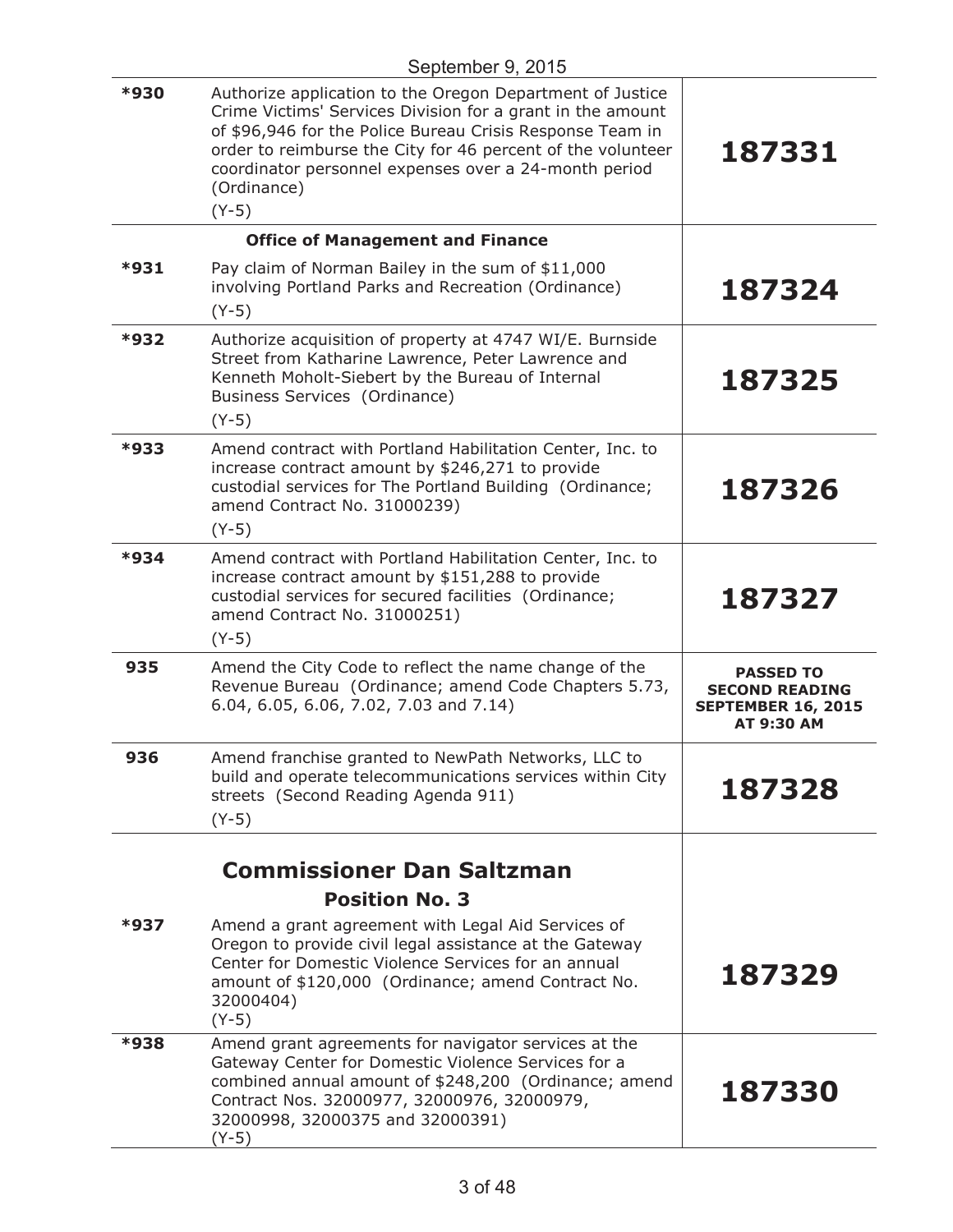|      | <b>Commissioner Amanda Fritz</b><br><b>Position No. 1</b><br><b>Portland Parks &amp; Recreation</b>                                                                                                                                                                                                      |                                                                                             |
|------|----------------------------------------------------------------------------------------------------------------------------------------------------------------------------------------------------------------------------------------------------------------------------------------------------------|---------------------------------------------------------------------------------------------|
| 939  | Approve the designation of one tree as a City of Portland<br>Heritage Tree (Ordinance)                                                                                                                                                                                                                   | <b>PASSED TO</b><br><b>SECOND READING</b><br><b>SEPTEMBER 16, 2015</b><br><b>AT 9:30 AM</b> |
|      | <b>REGULAR AGENDA</b>                                                                                                                                                                                                                                                                                    |                                                                                             |
|      | <b>Mayor Charlie Hales</b>                                                                                                                                                                                                                                                                               |                                                                                             |
| 940  | Proclaim September 2015 to be Suicide Awareness and<br>Prevention Month (Proclamation introduced by Mayor<br>Hales)                                                                                                                                                                                      | <b>PLACED ON FILE</b>                                                                       |
| *941 | Authorize an Intergovernmental Agreement with Portland<br>Public Schools and TriMet for \$966,666 to continue the<br>Student Transit Pass Project to offer public transportation<br>for high-school students at Portland Public Schools<br>(Ordinance)<br>$(Y-5)$                                        | 187332                                                                                      |
|      | <b>Commissioner Steve Novick</b>                                                                                                                                                                                                                                                                         |                                                                                             |
|      | <b>Position No. 4</b>                                                                                                                                                                                                                                                                                    |                                                                                             |
|      | <b>Bureau of Transportation</b>                                                                                                                                                                                                                                                                          |                                                                                             |
| 942  | Create a local improvement district to construct street,<br>sidewalk, stormwater and sanitary sewer improvements<br>north of NE Prescott Ct in the NE 136th Ave Phase II Local<br>Improvement District (Previous Agenda 795; C-10050)<br>$(N-5)$                                                         | <b>FAILED TO PASS</b>                                                                       |
| 943  | Authorize the Bureau of Transportation to acquire certain<br>permanent and temporary rights necessary for<br>construction of the Burgard/Lombard @ North Time Oil<br>Road Intersection project, through the exercise of the<br>City's Eminent Domain Authority (Second Reading<br>Agenda 916)<br>$(Y-5)$ | 187337                                                                                      |
| 944  | Vacate a portion of N Terminal Rd east of N Lombard St<br>subject to certain conditions and reservations (Second<br>Reading Agenda 917; VAC 10096)<br>$(Y-5)$                                                                                                                                            | 187338<br><b>AS AMENDED</b>                                                                 |
|      | <b>Commissioner Nick Fish</b><br><b>Position No. 2</b>                                                                                                                                                                                                                                                   |                                                                                             |
|      | <b>Bureau of Environmental Services</b>                                                                                                                                                                                                                                                                  |                                                                                             |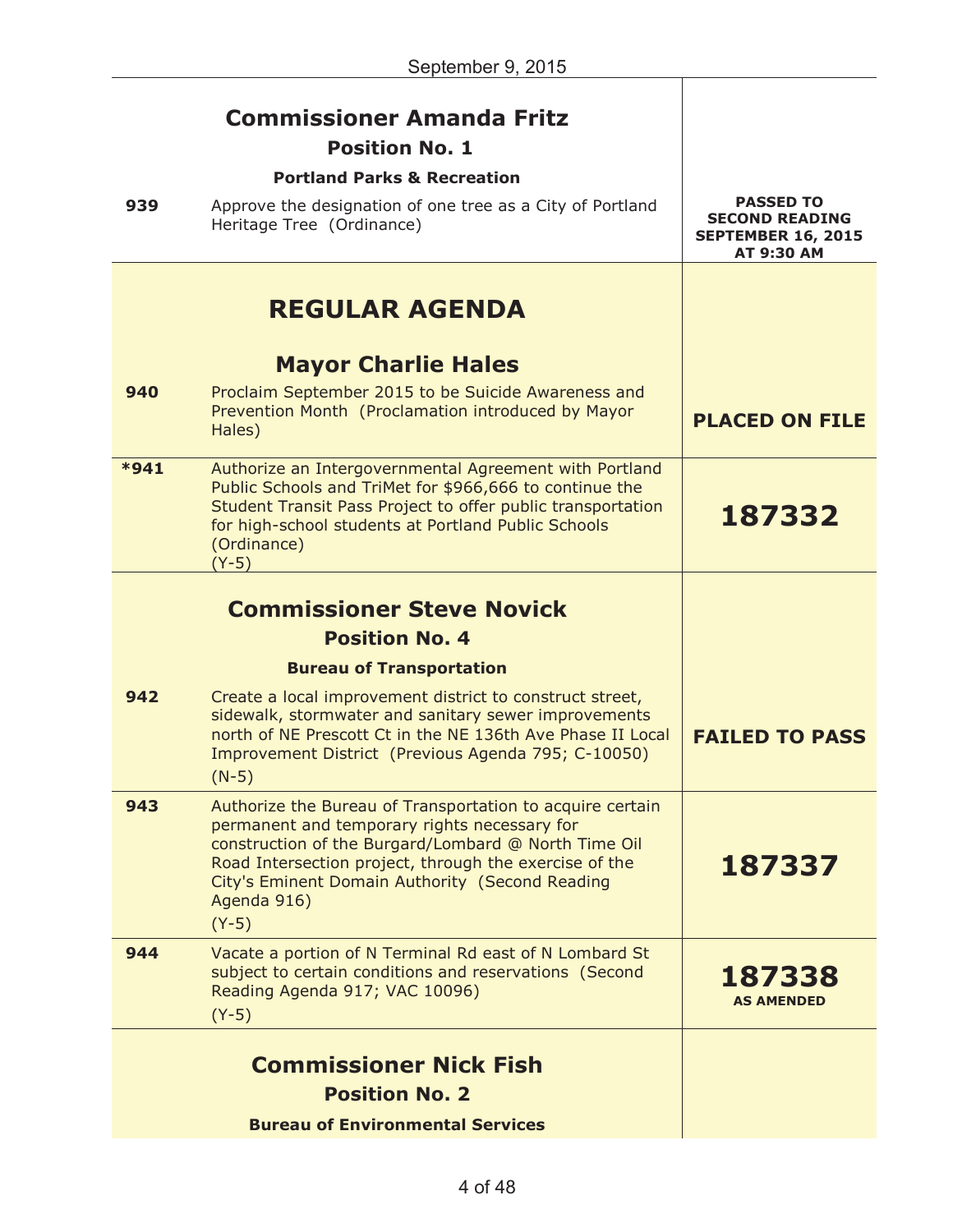**945** Authorize contract with the lowest responsive bidder for the construction of the SE Powell Recon Sewer & Green Streets project E08659 for \$3,730,000 (Ordinance) 10 minutes requested

**PASSED TO SECOND READING SEPTEMBER 16, 2015 AT 9:30 AM**

At 11:03 a.m., Council recessed.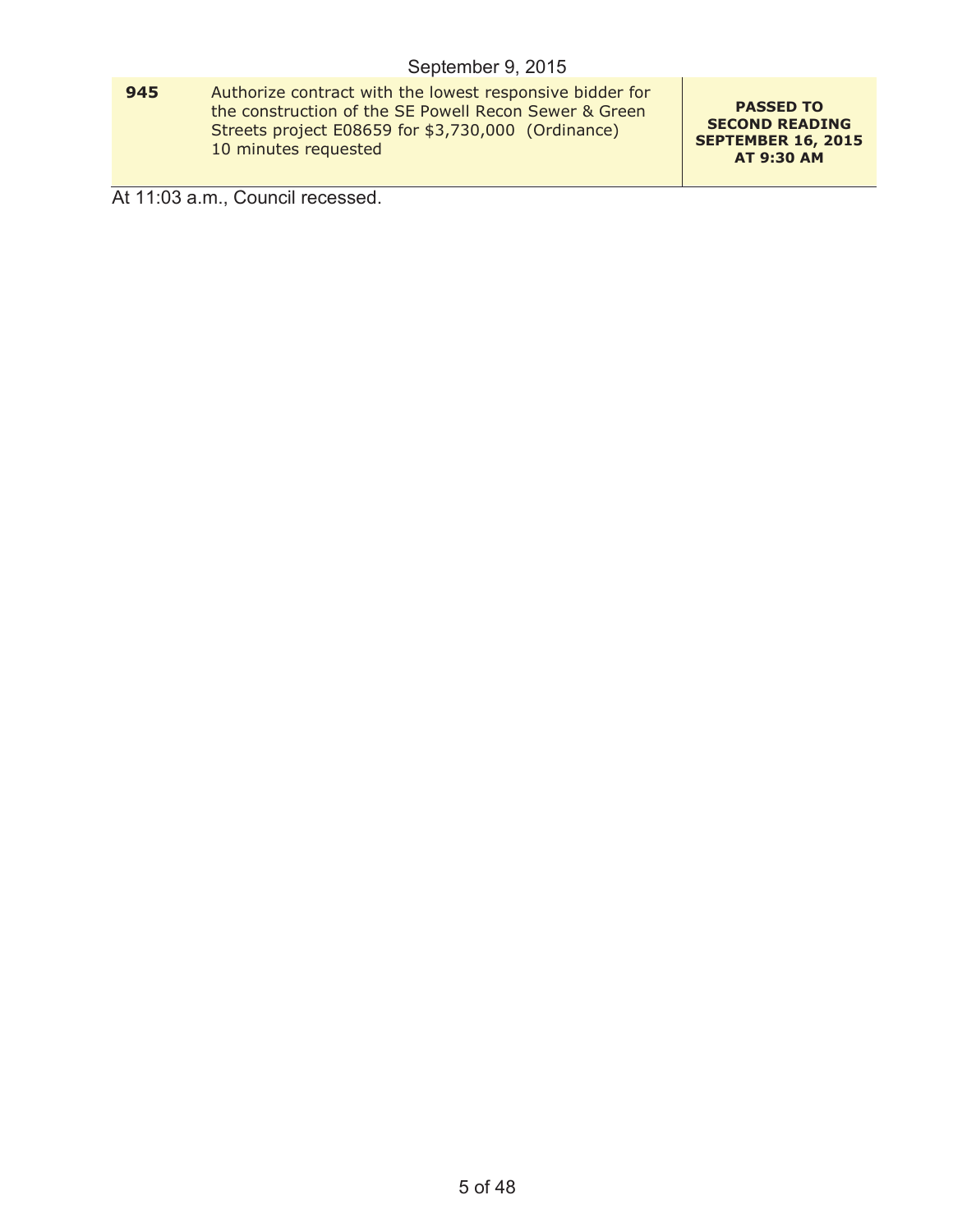A RECESSED MEETING OF THE COUNCIL OF THE CITY OF PORTLAND, OREGON WAS HELD THIS **9TH DAY OF SEPTEMBER, 2015** AT 2:00 P.M.

THOSE PRESENT WERE: Mayor Hales, Presiding; Commissioners Fish, Fritz, Novick and Saltzman, 5.

OFFICERS IN ATTENDANCE: Karla Moore-Love, Clerk of the Council; Ben Walters, Chief Deputy City Attorney; and John Paolazzi, Sergeant at Arms.

|     |                                                                                                                                                                                              | <b>Disposition:</b> |
|-----|----------------------------------------------------------------------------------------------------------------------------------------------------------------------------------------------|---------------------|
| 946 | <b>TIME CERTAIN: 2:00 PM - Accept the Americans with</b><br>Disabilities Act Transition Plan Update: Parks Facilities<br>Supplemental (Report introduced by Mayor Hales)<br>1 hour requested | <b>ACCEPTED</b>     |
|     | Motion to accept the report: Moved by Fish and<br>seconded by Novick.<br>$(Y-5)$                                                                                                             |                     |
|     | $\sim$                                                                                                                                                                                       |                     |

At 2:44 p.m., Council recessed.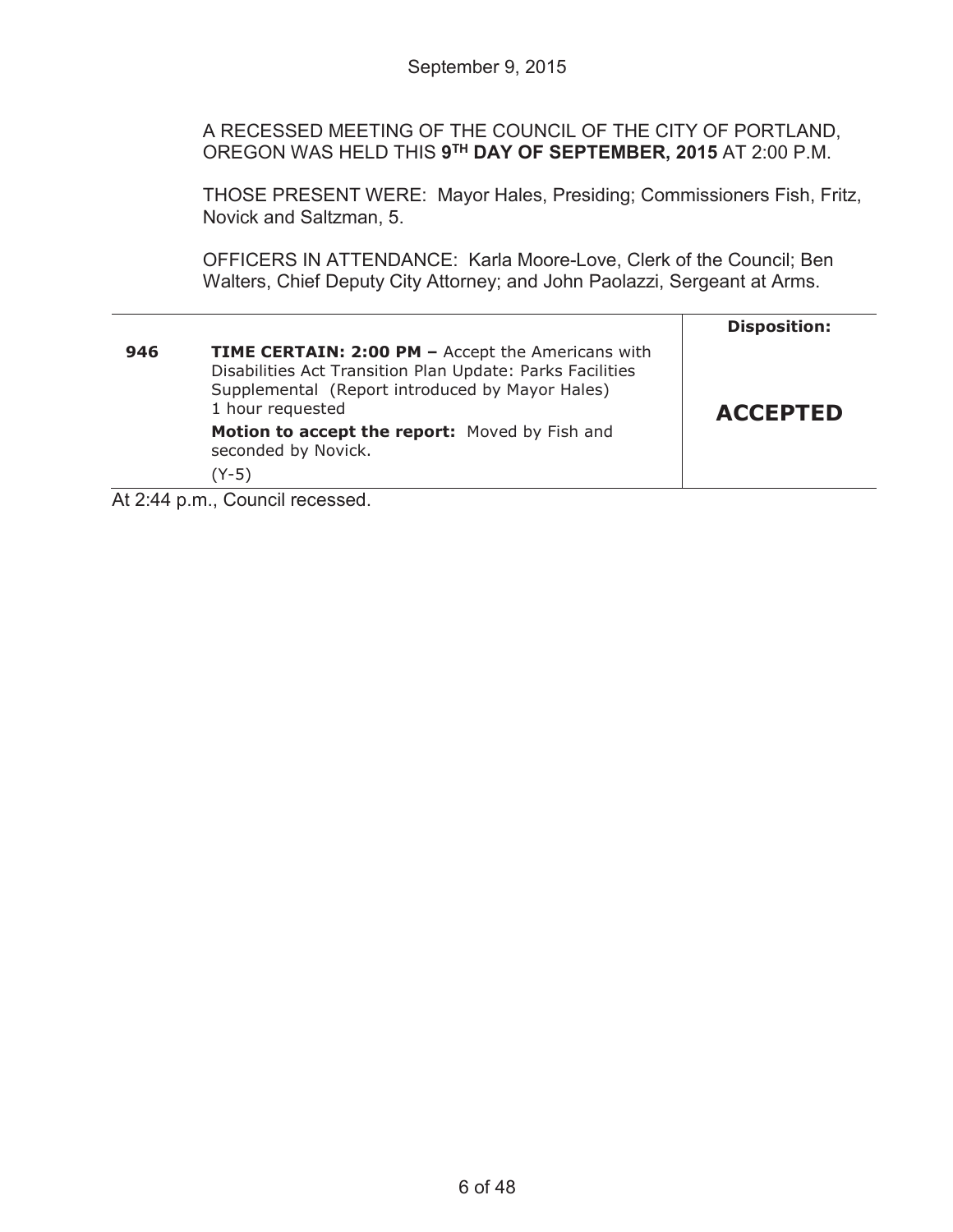A RECESSED MEETING OF THE COUNCIL OF THE CITY OF PORTLAND, OREGON WAS HELD THIS **10TH DAY OF SEPTEMBER, 2015** AT 2:00 P.M.

THOSE PRESENT WERE: Fritz, Presiding; Commissioners Fish, Novick and Saltzman, 4.

OFFICERS IN ATTENDANCE: Karla Moore-Love, Clerk of the Council; Ian Leitheiser, Deputy City Attorney; and Mike Cohen, Sergeant at Arms.

|     |                                                                                                                                                                                                                                                                                                                                                                                                                                                                    | <b>Disposition:</b>                                                                                                            |
|-----|--------------------------------------------------------------------------------------------------------------------------------------------------------------------------------------------------------------------------------------------------------------------------------------------------------------------------------------------------------------------------------------------------------------------------------------------------------------------|--------------------------------------------------------------------------------------------------------------------------------|
| 947 | <b>TIME CERTAIN: 2:00 PM - Consider proposal of Sarah</b><br>Curtiss on behalf of Ryan Buchanan for Demolition Review,<br>and the Bureau of Development Services Staff and<br>Portland Historic Landmarks Commission recommendation<br>of approval, for the demolition of a contributing garage in<br>the Ladd's Addition Historic District at 1609 SE 16 <sup>th</sup> Ave<br>(Hearing introduced by Commissioner Saltzman; LU 15-<br>167566 DM) 1 hour requested | <b>ADOPT STAFF AND</b><br><b>PORTLAND</b><br><b>HISTORIC</b><br><b>LANDMARKS</b><br><b>COMMISSION</b><br><b>RECOMMENDATION</b> |
|     | <b>Motion to adopt Staff and Portland Historic</b><br><b>Landmarks Commission findings and</b><br>recommendations of approval: Moved by Fish and<br>seconded by Saltzman.<br>(Y-4)                                                                                                                                                                                                                                                                                 |                                                                                                                                |

At 2:40 p.m., Council adjourned.

**MARY HULL CABALLERO**

Auditor of the City of Portland

By Karla Moore-Love Clerk of the Council

For a discussion of agenda items, please consult the following Closed Caption File.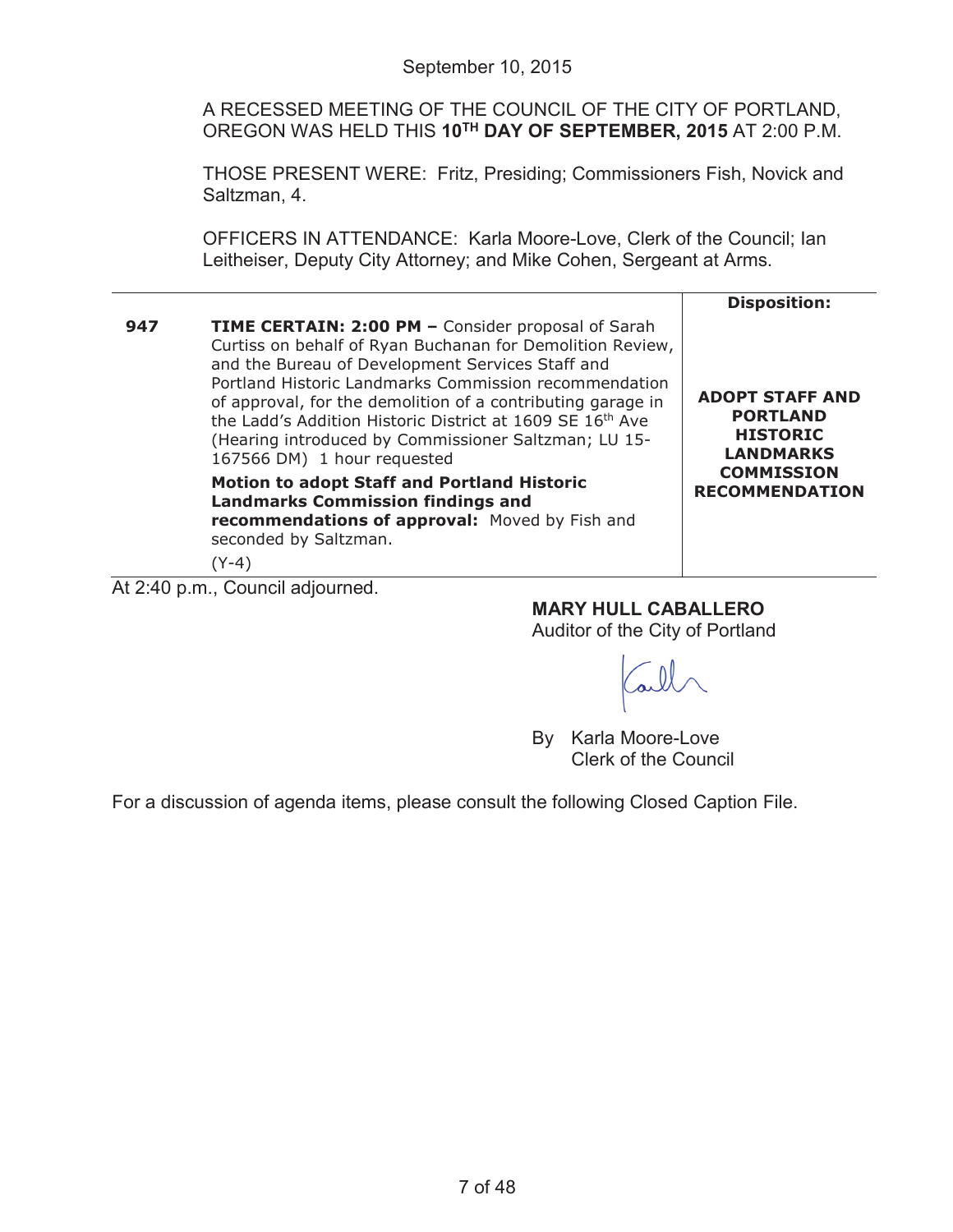#### September 9, 2015 **Closed Caption File of Portland City Council Meeting**

This file was produced through the closed captioning process for the televised City Council broadcast and should not be considered a verbatim transcript. Key: **\*\*\*\*\*** means unidentified speaker.

## **SEPTEMBER 9, 2015 9:30 AM**

**Hales:** Good morning, everyone. Welcome to the September 9th meeting of the Portland City Council. Would you please call the roll?

**Saltzman:** Here. **Novick:** Here. **Fritz:** Here. **Fish:** Here. **Hales:** Here. **Hales:** Welcome, everyone. We have some time certain items on our calendar as well as citizens who signed up to speak, and then we have our regular Council agenda after that.

If you are here to speak on a calendar item, please make sure you let the Clerk know, and she'll call you up. We typically allow three minutes for testimony individually, and obviously, there's not such a huge crowd this morning that that will be a problem. You need not give your address, only your name if you are here to speak. Of course, we observe the rules of decorum in this room and that is if you agree with someone, feel free to give them a thumbs up and if you disagree, give them a thumb's down but we ask you not make vocal demonstrations in favor or against our fellow citizen's opinions so everybody can be heard.

With that, we're going to move first to the communications items but first, I have to issue an apology to Commissioner Saltzman and the Fire Bureau. I sent out an erroneous email that claimed that the Police Bureau won last year's soccer match between the Police Bureau and the Fire Bureau. I was simply getting ahead of myself because clearly the Police Bureau is going to win this year.

## **Saltzman:** Oh, no --

**Hales:** I stand corrected, Let the trash talk begin between the Commissioners and their soccer players. Thank you, Dan. [laughs] Let's please move to item 918. **Item 918.**

**Hales:** Ms. Elinski, are you here? OK, then let's move on, please. **Item 919.**

**Hales:** Ms. Smith, come on up.

**Katherine Smith:** This is going to take three minutes, so if you have any questions, please wait until the end so I can read it all, thank you.

Dear Mayor Hales and Portland City Commissioners, some Tigard cops are still shooting me with those microwave ultrasound weapons, voice-to-skull weapons, sleep deprivation, etc., 20 to 24 hours a day for more than three years remotely. They say they're shooting my son still, too. Because of the number of hours a day and the length of time they shoot us, anyone would perceive that their intent is to murder us.

The suggestions you and your employees gave me about stopping these assaults - as I've said -- are not the people who can do it. Independent Police Review, Project Respond, Portland Women's Crisis Line, City of Tigard. City of Tigard can't because the crooked Tigard cops -- not all of them are crooked -- the crooked ones dominate the City of Tigard employees. Tigard police department -- the crooked ones --won't let the other Tigard cops investigate them. Most of these groups have no authority to investigate and charge those Tigard cops you and my ex-Tigard neighbor lady who participates. Because of the assaults happen in Portland, I can legally report it here. Many Portland cops, including Sergeant McCormick, Commander Sara Westbrook are covering up for them and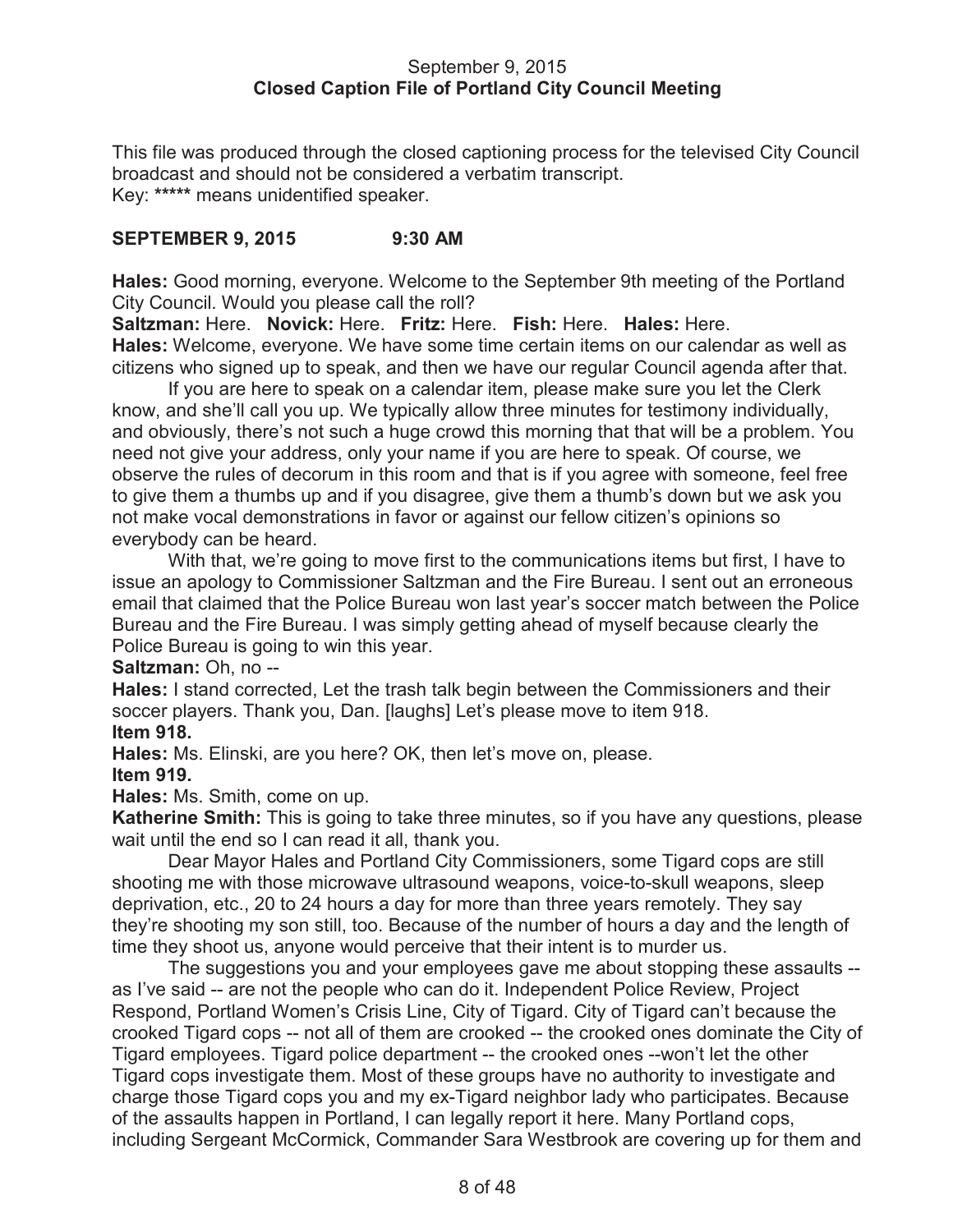blocking my reports of evidence, facilitating the murders with no legal reason or justification.

You are the Police Commissioner, a higher level than the Police Chief Larry O'Dea. You can make them require them to do their job. But unfortunately, one or more of your City attorneys and or employees has given you the very bad and negligent advice to not make those Portland police do their legal duty to protect us from this harassment, torture, incrimination, mutilation and attempted murder.

A few months ago when I testified about this, I gave the recorder copies of some websites of these weapons so you and the Commissioners could know what they are. A few testimonies ago, a few months ago, I gave a copy of some websites to the recorder about a meeting in 1994 at Johns Hopkins University with Janet Reno, Bill Clinton, Department of Justice, the Pentagon describing that these kinds of weapons were being given from our military as the Department of Defense to local police to use on the people. So, with this information and my testimonies here, you should have reason to know my claims of these assaults are true. I have many burns, scars and deteriorated skin as evidence of these assaults also.

Perhaps we will have to discuss this in another venue since your employees have refused me several times of even having a 20 to 30-minute private meeting with you to give you more information so you'll use your authority to stop some of those Portland police from hindering prosecution, doing false arrests, obstruction of justice, suppression of evidence and facilitation of attempted murder. There are hundreds of other targets in Portland, including kids. When done remotely, these weapons go through the cell phone towers they say, so you cannot move away from it.

My last sentence -- it is outrageous and it shocks the conscience that there are Portland police and other City employees who participate in these crimes. Sincerely, Katherine Smith, katsmith@yahoo.com.

**Hales:** You take care, thank you.

**Smith:** And I'll leave a copy of what I just said for each of you to be recorded.

**Hales:** Thank you.

#### **Item 920.**

**Hales:** Mr. Asmuth? Let's move on then, please.

**Item 921.**

**Hales:** Good morning, Jim. Welcome.

**Jim Whittenburg:** Good morning. You know, my brain is still intact, the rest of my body is a mess, so at 76 I can get away with most things I couldn't say when I was 65 or 66. So, I'll start out with some things that I found when I was going through the papers I had in the boxes and stuff I collected over 50 years. I found this campaign thing, this guy named Charlie Hales. That he was successful and he won the election. I sometimes wonder if you guys love the city as much as you love the people that are in the city. So, just I thought that I had when I saw this -- this has been sitting on my table for three or four weeks.

The second page is some testimony that we helped to give at the Mac G people with the hearings on the Portland PHAC -- it's there, I can't say the title right now, Portland's housing authority. We have been working on this. You will see on the next two pages -- 2003 -- to try and get some of these things put into effect.

We need housing. It's pretty bad in the city. We need it much more than building or streets. People live out on the street because they can't find affordable housing. I went through this myself a few years ago. I talked to Dan Saltzman's office about it. It was hard to find an apartment affordable for a 75-year-old man in the city. It's very, very difficult still. The Northwest Pilot Project helped me out with it.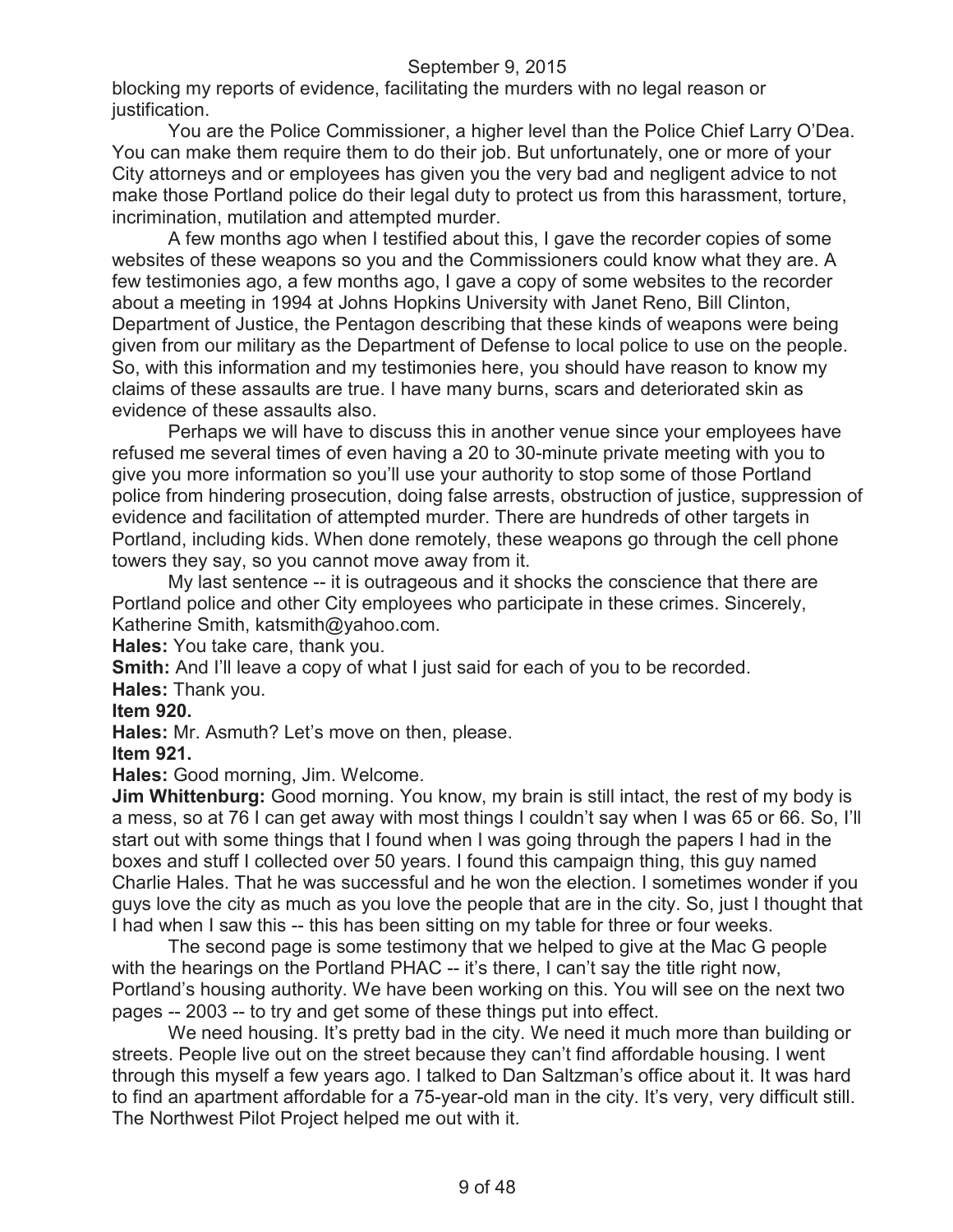You will see, the Mayor and the Commissioner Sten at that time -- he resigned shortly after that -- promised a blue ribbon committee of community leaders to find new revenues for affordable housing at 50% or below the median income. And guess who promised this? Besides the Mayor and Commissioner Sten, a guy named private developer Homer Williams. Have you ever heard of him? He's still promising, and I saw the leader of Mac G that time, a minister from New York. He still is telling us stories. He still is telling us -- and we're buying them all the time -- what he's going to do for affordable housing. He builds market rate apartments -- he does a good job doing that -- but he doesn't help any of us looking for \$300 to \$600 apartments. There is a project in the Lloyd Center -- the rent for a single person over there is \$1100 over there. And that's the Hassalo project over there. It's just -- it's nice for you guys, you can afford that. All of you can afford it.

So Mr. Kimbrough and Mr. Williams didn't tell us the truth back then. Commissioner Sten wrote me a letter saying eventually we'll get affordable housing. Eventually. What the hell does that mean? Two more pages, we'll be done here. Three minutes is not very long.

There's some priorities in this city that you should look at. I don't think that fixing the Coliseum and buying the post office are big priorities when this building next to us over here is probably going to come down in an earthquake and kill most of the employees residing there. I think you ought to move them out and put them in the housing around - offices around the city. When you get the money and some of the other things taken care of, build a building or a modest building -- not 192 million, that's just crazy.

Just one more thing here -- the last page here -- there is an article about -- next to last page, I have the one here -- report on housing. It's better in San Francisco and Seattle. The last two pages are about -- I was getting very beaten down and giving up about the people and about the new generations coming in, so I read about Darby Swanson, who was picked as the number one baseball project pick up in the nation. Because I like baseball better than soccer by a long shot. And this guy has words in here, that I looked at. I said, I'm not worthy of guys like this coming up in our society. Darby Swanson will take care of these problems that we have. He will love you. He will love you every day of his life. And I'm confident in that. So, please read that article -- if you don't read anything else, read this about Darby. Authority doesn't give you the power. **Hales:** Thank you very much. I will read it and appreciate you. Thank you very much, I appreciate your activism. Let's move onto 922.

**Item 922.**

**Hales:** Ms. Bross, are you here? Come on up, please. Good morning. **Evelyn Bross:** Good morning, Mayor and City Council members. Good morning to the crew back there. [laughs] My name is Evelyn Bross and I'm here to talk to you about the United States post office at the airport.

I don't know if you knew they are open seven days a week, they're open until 9:00 at night on the weekends, they're open until 10:00 at night during the week. The problem is, if you look in the back of this paper here right where the picture is, how you get to the post office is you have to go enter into the airport where you drop off people to go to the airport, and you have to go through the airport and come back out leaving the airport and stay to your right where you see that road. You stay to your right and you follow that road, and then there is a little -- like used a farm road, a house road. There's like a train track there. And it's just enough for one car you -- not much -- and it goes over that track. And then you go into the post office. But you can't leave that way, you have to leave a different way. You end up on 82nd Avenue.

The post office people told me that people are parking on the freeway, crossing over the freeway to get to the post office because they can't find the place. They don't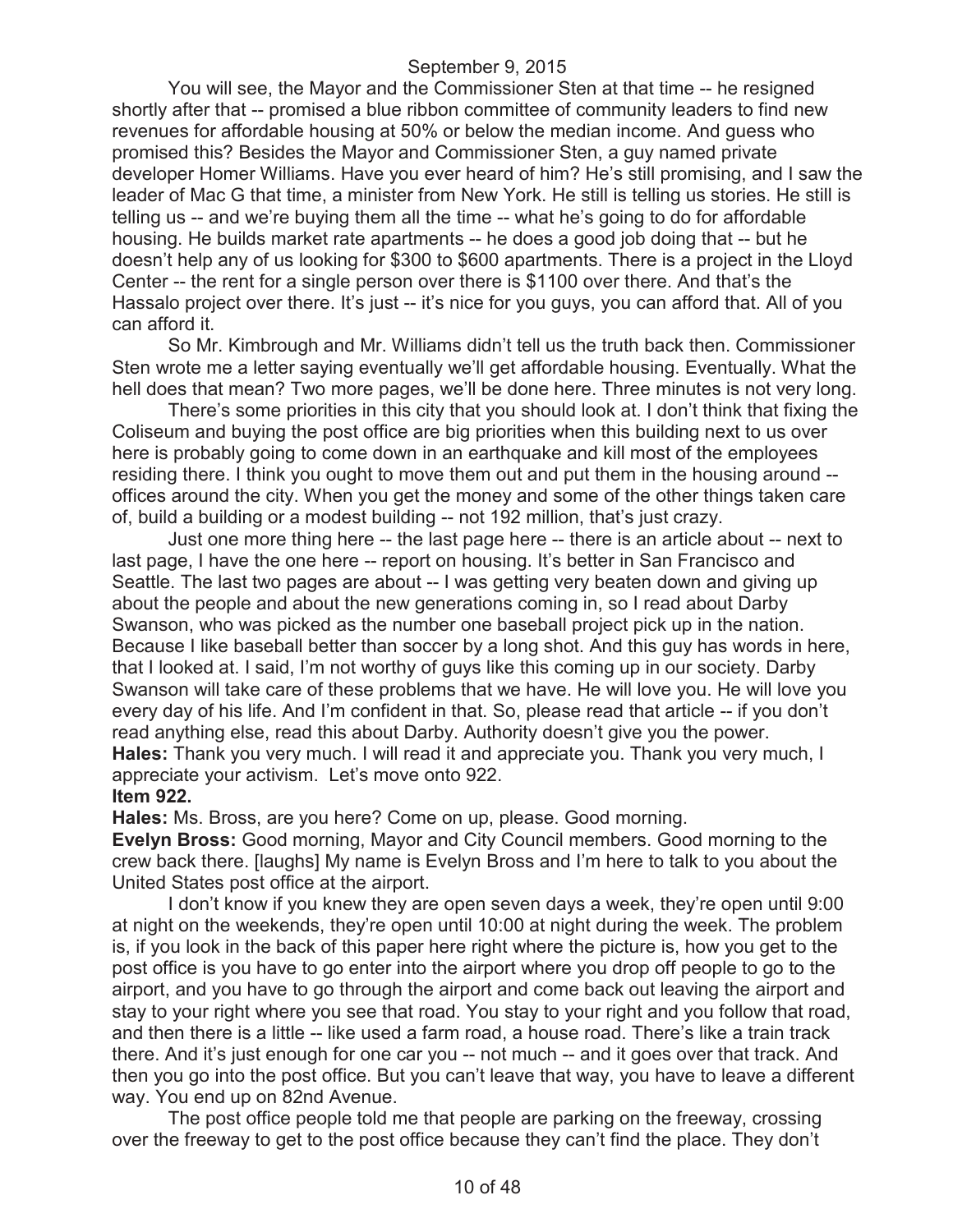know how to get there. Then they have people at the airport calling, saying, you're at the airport. We can't find you, where are you? The post office says, the airport won't allow them to have a new address. They said the airport owns the property, so your address has to be on the Airport Way, but there is no way that you can enter on the Airport Way without endangering people's lives going to the airport.

So, it's out of the post office's hands of changing the address because the airport owns the property and they are demanding that they stay at that address. And the holidays -- it is really busy there. It is really busy there because they are open until really late at night. You stand in line for two or three hours. In line, waiting to get to the counter. So, I mean, that is busy traffic and it's a dangerous situation. It's sad that you have to enter to the airport to exit the airport, then take a small right and cross over the railroad tracks with no railroad track signs and no signals. And how can you -- that's another danger right there. So, you're endangering people at the airport. You are endangering the track -- might be coming and there's no signals, nothing. And it's only for one way, if you are leaving the airport to enter. I did not know if you knew this.

**Hales:** I appreciate you bringing there to our attention.

**Bross:** This is pretty sad because holidays are coming up and this is going to be really bad.

**Hales:** Thanks very much for letting us know about it. I didn't know about this.

**Fish:** Have you talked to the Port about this?

**Bross:** I don't know how to get a hold of who or what so I thought I'd come to you guys. **Hales:** I think that we can help there, so thank you.

**Fish:** I think you raised an interesting issue. It is difficult to make that loop, and it also adds to congestion. Until you testified, I was unaware that people had to get through the airport to get to the post office.

**Bross:** And the only way that you leave the post office -- you end up on 82nd Avenue. You can't exit that way. So, I was wondering if you could have traffic signals -- make them take that divider out and get traffic signals there. Have those train signals, red lights if there's a train coming so you can go to the post office. But the airport owns the property. Why aren't they caring about the citizens?

**Hales:** We appreciate you letting us know about it. We work with the Port all the time, Commissioner Novick in particular because it's a transportation issue. We have transportation planners who work with the airport. Thank you for raising the issue. We can certainly look into it. Thank you.

**Bross:** Thank you.

**Novick:** If you could drop by my office and talk to my staff and leave your contact information and we can talk to the Port and get back to you.

**Bross:** Sure. Because when the post office people told me they are crossing the freeway because they have no idea to get to the post office --

**Hales:** That's not good.

**Bross:** No.

**Hales:** Thank you.

**Fish:** Maybe we can convince then to move to the Ikea spot so that you have light rail and an easier access. Thank you, ma'am.

**Hales:** Thank you very much.

**Bross:** Thank you, Mayor. Thank you.

**Hales:** I see Ms. Elinski has arrived, so can you read 918 again and we'll bring her up? **Item 918.**

**Hales:** Good morning.

**Crystal Elinski:** Good morning. Is this the City Attorney on --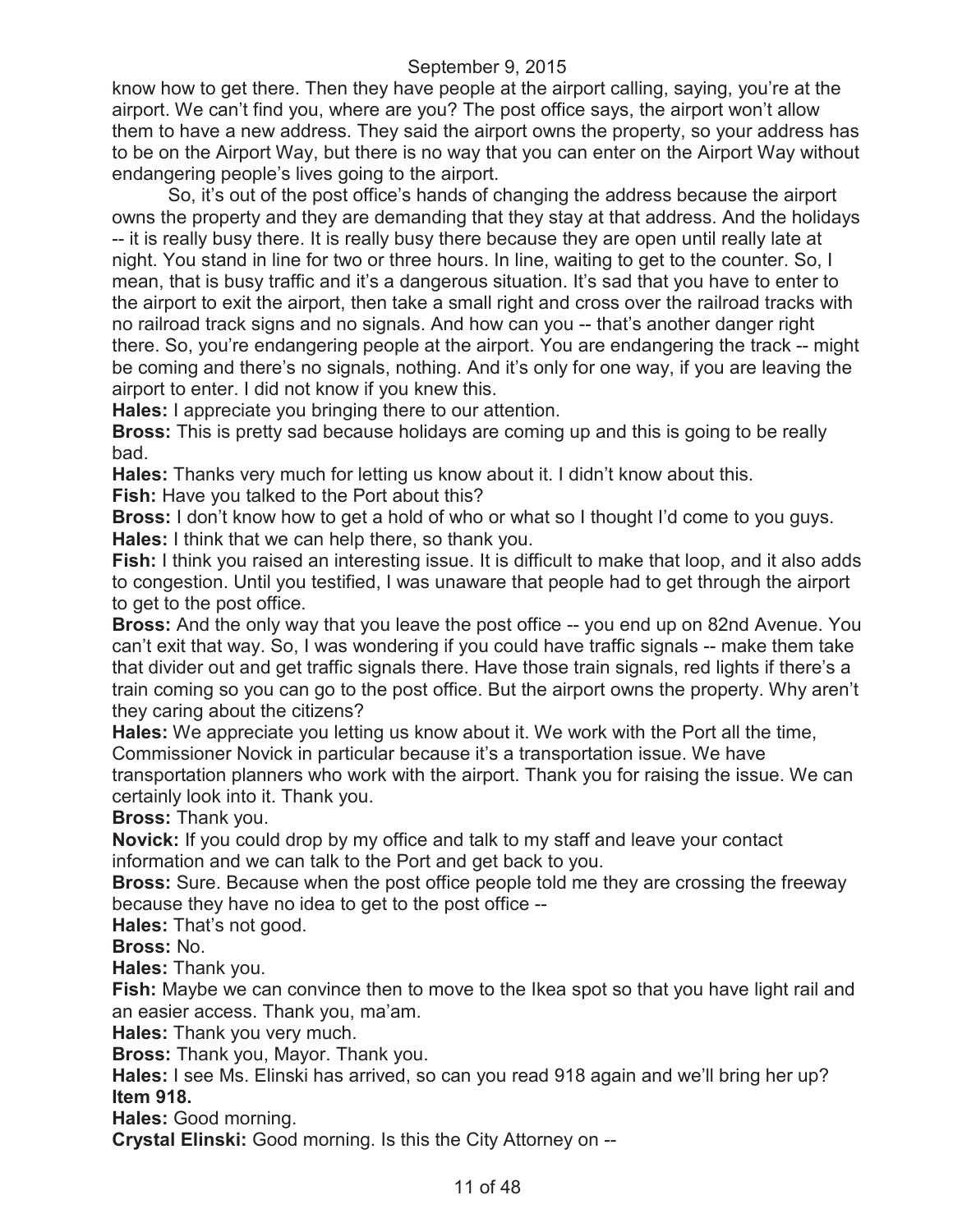**Hales:** He's the one on duty today, yes.

**Elinski:** Where do I find you?

**Denis Vannier, Deputy City Attorney:** The City Attorney's office is on the fourth floor. **Elinski:** I had a problem on Friday reaching you.

**Hales:** Well, let's go ahead and hear from you.

**Elinski:** Yes. I'm Crystal Elinski, I represent 10,000. It's good to be able to be here. This is not a public shaming, it's a wakeup call. What I learned at City Hall. In 2008, I first came here and met three of you. What I came to contribute I thought was my very valuable experience concerning the sorry state of social welfare, community cohesion, and falling living standards -- a situation that we all agree has deteriorated since. Although, after multiple attempts, I saw no tangible results or sincere interest, I decided that the best way -- I should mark that with the exception of Commissioner Fritz -- I decided that -- Fish, as I called you back then -- I decided the best way to understand City Hall wasn't the venue for public input and concerns, but I decided to continue to attend on Wednesdays. I had cleared up my time and I was curious about a few things. I wanted to understand how things operated here and why, in the state of Oregon, the mayor and the governor were so involved in commerce with China. Things that I thought were not the most pressing issues when we couldn't sign agreements to stop the South Korean Jeju island destruction. Chinese organ transplants. It seemed like I didn't understand what was going on at City Hall. I also was curious about the people that attended during the communications. I had seen some disparaging remarks in the media about the few that took up the time, and I see one of them outside today who changed my life drastically. I found after time that I thought some of these people should be the ones running City government. And I continued to attend.

I figured I would understand the ins and outs but in 2015, I can now say, it has not yielded the expected results. I do know that our City Council remains a forum for public accolades and agenda-bound uniform for votes on vaguely-worded authorizations and ordinances that the public is unaware of. The staff seem to concentrate on the pet projects and power points and decisions are made behind closed doors outside of the public eye, with back door glad-handing and the Portland Business Alliance committees. [beeping]

When our Mayor goes to the Vatican and the media are viewing it as something to be proud of, I take that as a wakeup call that we are getting the attention because we are supposed to be an example on the frontlines of climate change and child sex trafficking, as the Pope was concentrating on. And instead of talking about what a great job we're doing, we need to maybe look at this as like, oh, we are continuing to push the green washing of Portland, destroying our historic buildings --

**Hales:** Crystal, why don't you wrap up? I want to let you know we don't --

**Elinski:** And contracts for shoddy construction continues to destroy our environments -- **Hales:** Crystal, thank you. Thank you. Just want to let you know, we don't think we're done with climate or human suffering in our city. We appreciate you being here. Thanks for coming.

Let's move on, please, time certain 923. I'm sorry? I did it again, now that we're putting time certainties on the regular calendar, it has given me a new way to be confused. OK, we have a consent calendar and we've had a request to pull one item, I believe, and that is 930. Are there any other requests from Council or the community to pull items off the consent calendar? Seeing none, let's take a vote please on the balance of the calendar minus 930.

## **Roll on consent agenda.**

**Saltzman:** Aye. **Novick:** Aye. **Fritz:** Aye. **Fish:** Aye. **Hales:** Aye. **Item 923.**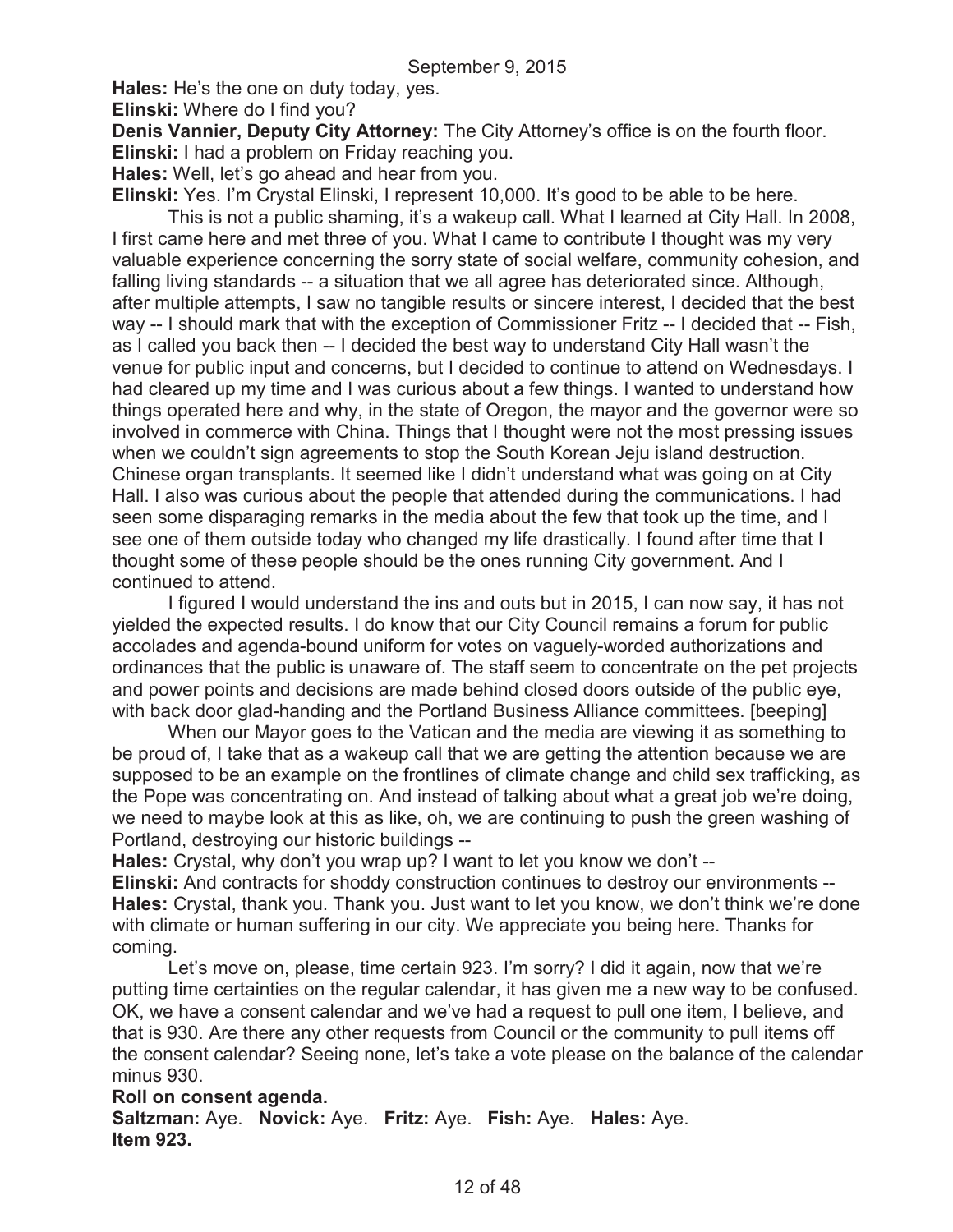**Hales:** Let me call up Diane O'Connor and her colleagues and read this proclamation and give them a chance to talk about the progress of the fight that you lead, Diane, and that this community experts your work in.

Whereas, ovarian cancer is the fifth leading cause of cancer deaths among women in the United States; and whereas, when detected early, over 90% of women survive ovarian cancer but many women will be diagnosed in the late stages of the disease due to lack of awareness of the symptoms and the lack of a screening test; and whereas, ovarian cancer has symptoms even in its early stages and women should contact their healthcare professional if their symptoms develop and persist for more than a few weeks -- like pelvic and abdominal pain or bloating or loss of appetite or feeling full quickly, there's symptoms that people can recognize; and whereas, ovarian cancer awareness month helps to increase awareness about the signs and symptoms of ovarian cancer and spotlights the need for continued research to improve prevention, early detection, treatment, and possible cure; now, therefore, I, Charlie Hales, Mayor of the City of Portland, Oregon, the City of Roses, do hereby proclaim September 2014 to be Ovarian Cancer Awareness Month in Portland and encourage all our residents to observe this month. Thank you for your leadership. Welcome.

**Diane O'Connor:** Wow, I'm impressed. Could you just mention about Nancy's mom? **Hales:** Yeah, my wife's mother passed away from ovarian cancer and so this one is personal for me. So many families have been touched by cancer one way or another, so that has made this cause real for us and for her, for Nancy, all her life.

**O'Connor:** Thank you. So, you will notice there are seven of us dressed in teal today. That's our official color for ovarian cancer. And we're either ovarian cancer survivors like myself, or we're friends and family.

As Mayor Hales mentioned, September has traditionally been Ovarian Cancer Awareness Month. As you probably know. President Obama's mother also passed away from ovarian cancer and so he has always declared that Ovarian Cancer Awareness Month as well.

As Mayor Hales mentioned, we look upon this as a time to educate women -- and men, too -- about the signs and symptoms because we do not have a screening tool. It's of the utmost importance for us that women are aware of these signs and symptoms, because over 90% of women who are diagnosed do have these symptoms previous to their diagnosis.

So, we thank you all. We thank Mayor Hales for your time and attention to this issue, which is a bit different than some of the issues we've been hearing today but of utmost importance to all of us and truly to all women. Thank you.

**Hales:** Thank you. And we would love to take a photo if we could with you and your team with the Council. Thank you. [photograph taken] Thank you all. We hope that now as OHSU is becoming more of an anti-cancer powerhouse that we'll hope for good news in the future, maybe even a diagnostic tool. Thank you. So, let's do the pulled consent item, which is 930.

## **Item 930.**

**Hales:** Mr. Scruggs, Ms. Jackson, good morning.

**John Scruggs, Portland Police Bureau:** Good morning. Mayor, members of the Council, I am here to ask for your authorization to put an application into the State of Oregon for the victims crime services.

One of the things that the City of Portland has done since 1993 is provided call-out response to the victims of violence. Oftentimes, these are traumatic experiences for both the families and the victims. We have Officer Marci Jackson who is available to go out and

13 of 48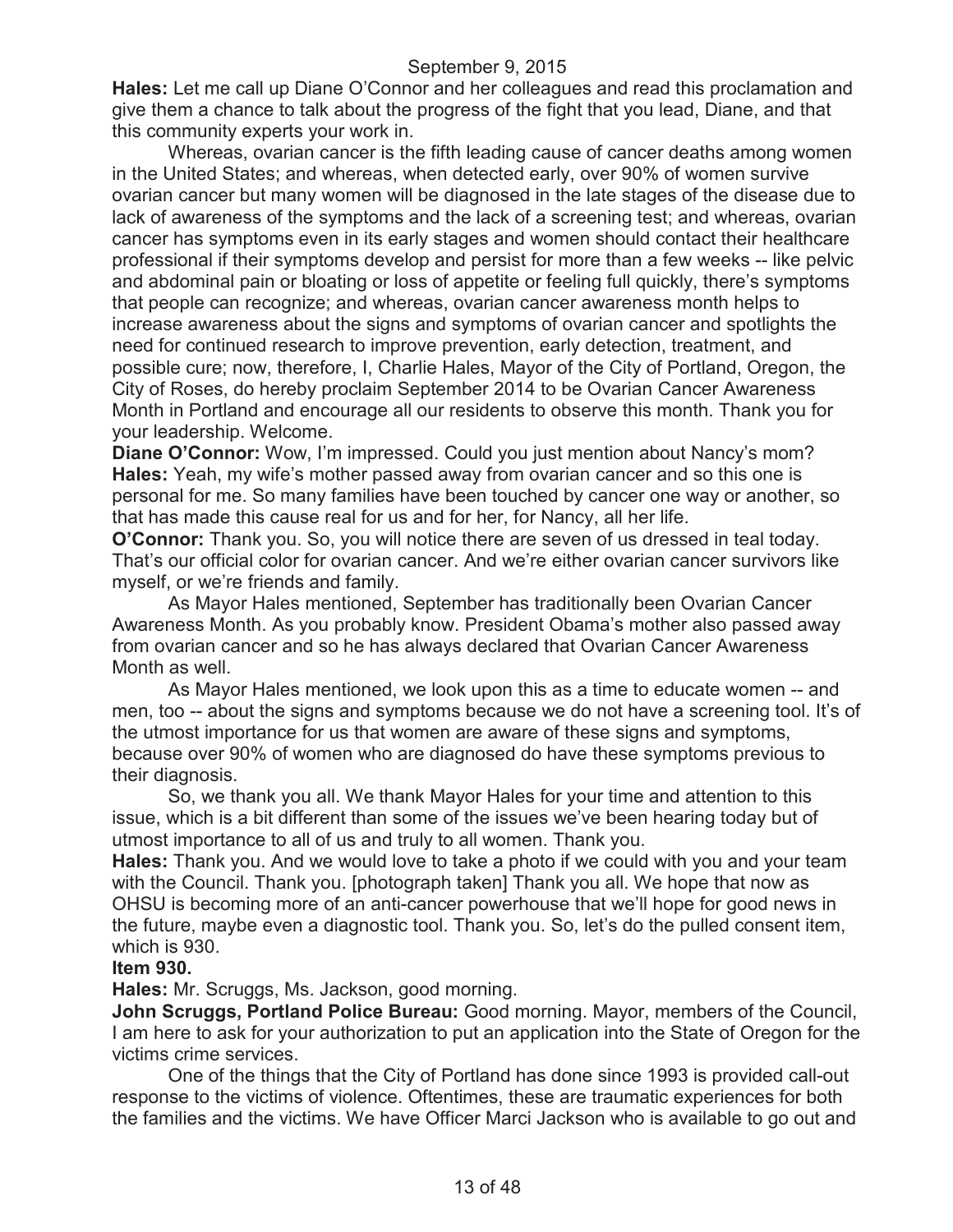help them, assist them in this very confusing and very necessary and needed time to have that experience.

One of the things that Marci brings is both the law enforcement experience of being a police officer out to the scenes so she can help to coordinate the victims and let them know what's going on. Further down the line, we have Deborah Monk in our office who can also follow up, set up appointments, and coordinate the further response.

We think it's a necessary grant and we think that it's a great service the Portland Police Bureau provides for the community members, especially in in that many of the community members that we serve are high risk and are in volatile situations where they need a guiding hand to get their appropriate response and victims assistance. And this is outside of what Multnomah County also provides.

**Marci Jackson, Portland Police Bureau:** I'm Officer Marci Jackson. As the officer, some of the things that the crisis response team does -- I still believe that it is the most visible effort of the community policing that we offer -- and maybe just because I do it. It was started in 1993 by Officer Victoria Burden, and I've been continuing that work.

We respond to the various traumatic incidence, such as April [indistinguishable] going out with one of our responders who navigated a mother who was needing support when one son was murdered and another son critically injured in the same situation. And Pastor Charles Hunter, who responded with the Oregon Youth Authority -- when they transported a youth from detention to the hospital because his mother was on life support.

One of the other things that I go to do is as parts of my position is mentoring African American high school girls. And hearing from a PCC student that she's following in my footsteps into law enforcement because of my involvement with her in the high school - that has since -- Portland Public School has since made that a full-time position over at Madison High School.

I'm also a board member on Healing Hurt People, which is from Cascadia Mental Health, introduced to Portland by Dr. Alicia Moreland-Capuia, responding to Emanuel Hospital, dealing with a trauma of being associated with gun or gang violence or with our youth of color between the ages of 12 and about 28. I have a partnership with Emanuel Hospital and OHSU hospital, with their police department, their social workers so that we ensure a calm, safe, and informative environment when family are responding to these injured loved ones of such incidents.

I also have a partnership with the Office of Youth Violence Prevention, out of the Mayor's Office directed by Antoinette Edwards and Tom Peavey, the policy advisor there, with the number of things. We work with our street level gang outreach workers, so we are on the scene, we're in direct communication with our communications as to locations of incidents and where support is needed in various areas.

We also work with Enough is Enough. I'm excited about that work. That is a community-led campaign that gives voice to families and others impacted by gun or gang violence. They are championing strategies to reduce the violence from the community level, and it is definitely a community-led effort with the mothers, where their sons or daughters have been killed due to gun or gang violence. They've been impacting witness support. They've talked to the District Attorney's Office, they've talked to the homicide detectives, and championing how witnesses are supported from the African American community. We're championing the word, "snitch," "somebody needs information that could help." And so, we know that historically, witnessing in the African American community has been perceived as being a "snitch," but we're turning that definition around. They're using the voices of those impacted families to do those things.

Part of my position also allows me to work with the faith-based community within our community, 1145 being one of those efforts. That has brought officers and the church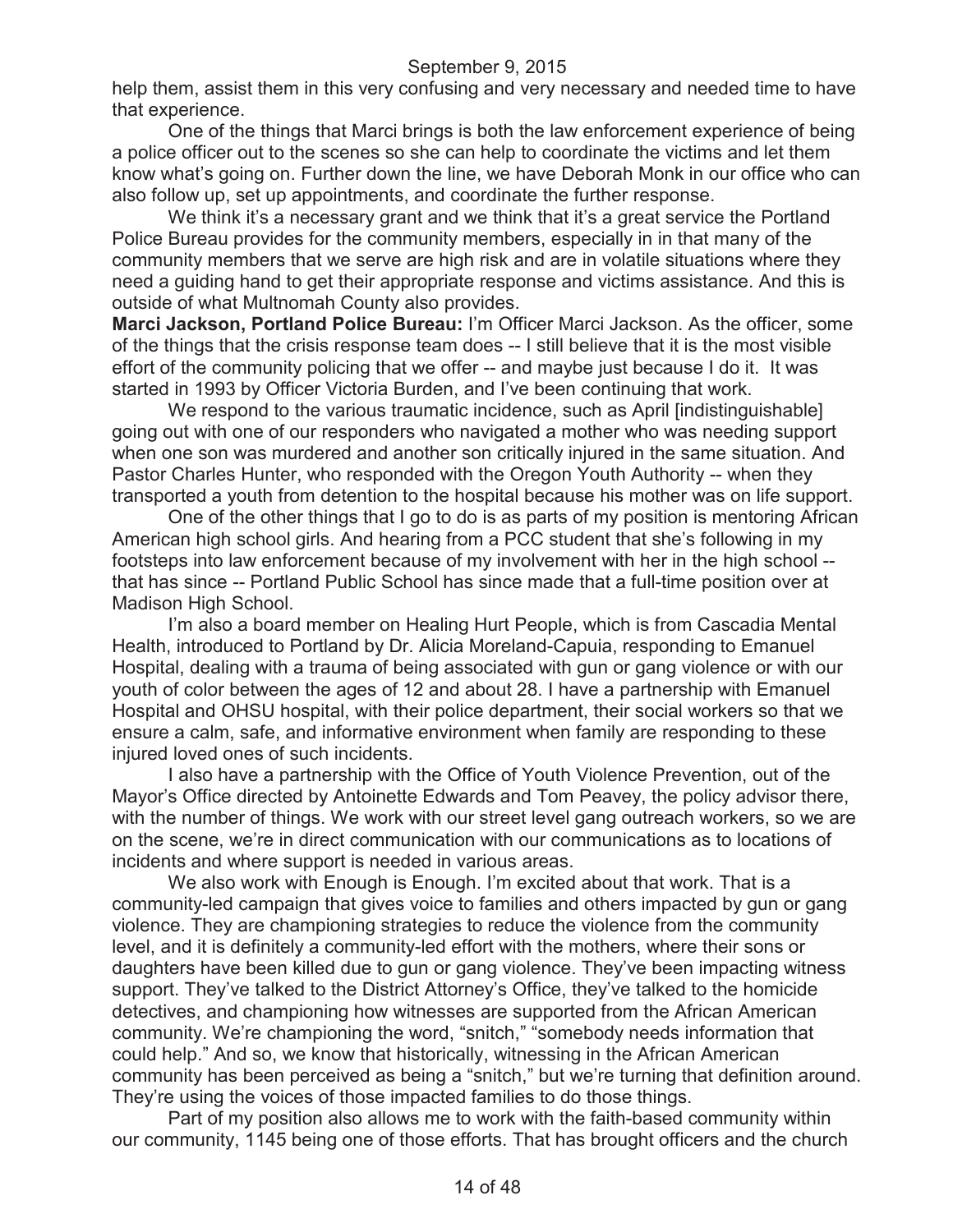together actually holding hands, because the church community has actually prayed over those officers, prayed over law enforcement, and has prayed for you in your positions. So, I get to be a part of that. And it has been a bridge forming relationships and those relationships are important.

I also get to work as a part-time recruiter and mentor for some of our new officers of color. So, as part of the crisis response team working for you all, I ask that you support this and put this line item and vote it through, please.

**Hales:** Thank you very much. Questions for Captain Scruggs or Officer Jackson? **Saltzman: Pretty persuasive pitch.** 

**Hales:** She is persuasive. Other questions? Thank you both very much. Is there anyone else that would like to speak? Let's please take a roll call on the ordinance.

## **Item 930 Roll.**

**Saltzman:** Very pleased to support this and thank you, Officer Jackson and other members of the crisis response team and Captain Scruggs for the great work you're doing. Appreciate it. Aye.

**Novick:** Thank you very much. Aye.

**Fritz:** Thank you for pulling this to the regular agenda. I think it's very important that people know more about the great things that our police are doing in supporting people on the worst day of their lives. Aye.

## **Fish:** Aye.

**Hales:** You know, one of the pleasures of being the Police Commissioner is you get to know these people and you go to see the heart that they put into their work. I know that about John Scruggs and I know that about Marci Jackson, and I am getting to know that about more members of the bureau, and I think that you can hear that in this presentation - - that this is a job for these folks, but it's also a calling. And Antoinette -- similarly, with her, as we all know.

I get to talk to other mayors, all over the country. Cities are dealing now with a tidal wave of heroin and a plague of trafficking, and we are too. And gang violence is on the rise in cities all over the country and here, too. We have a dubious record now of having passed the number of gang violence incidence in our worst year already this year. Fortunately, not as many people have been killed or wounded in those incidents as one might expect when you count the number of shots fired, but that's just luck. That's not anything but luck. But the number of guns recovered and the number of incidents headed off and the number of families contacted by the Police Bureau is going to make a difference, so I believe that our bureau and all of our partners are doing the right things in how we're approaching these issues.

It is about trauma, and it is about relationships with the community. What we heard from these two folks I think is a great example of how to do it right. We just have to do more of it with more partners and try to turn the corner on these very pernicious trends that are now afflicting city. I want to appreciate you and thank you for the work. Aye.

**Hales:** Thanks very much. OK, it is time to move on into the regular calendar, I believe. The first of which is -- well, that's 10:15, though isn't it? Sorry. Let's move onto 940. That is the proclamation.

## **Item 940.**

**Hales:** Commissioner Fritz.

**Fritz:** Thank you, Mayor Hales. Is anyone here to speak to this? Great. Chris Bouneff from the National Alliance on Mental Illness is also joining us. So, I'll read the proclamation.

Whereas, in the United States, one person dies by suicide every 13 minutes; and whereas, suicide is the second-leading cause of death amongst Oregonians age 15 to 34 years and the eighth leading cause of death in Oregon; and whereas, over 700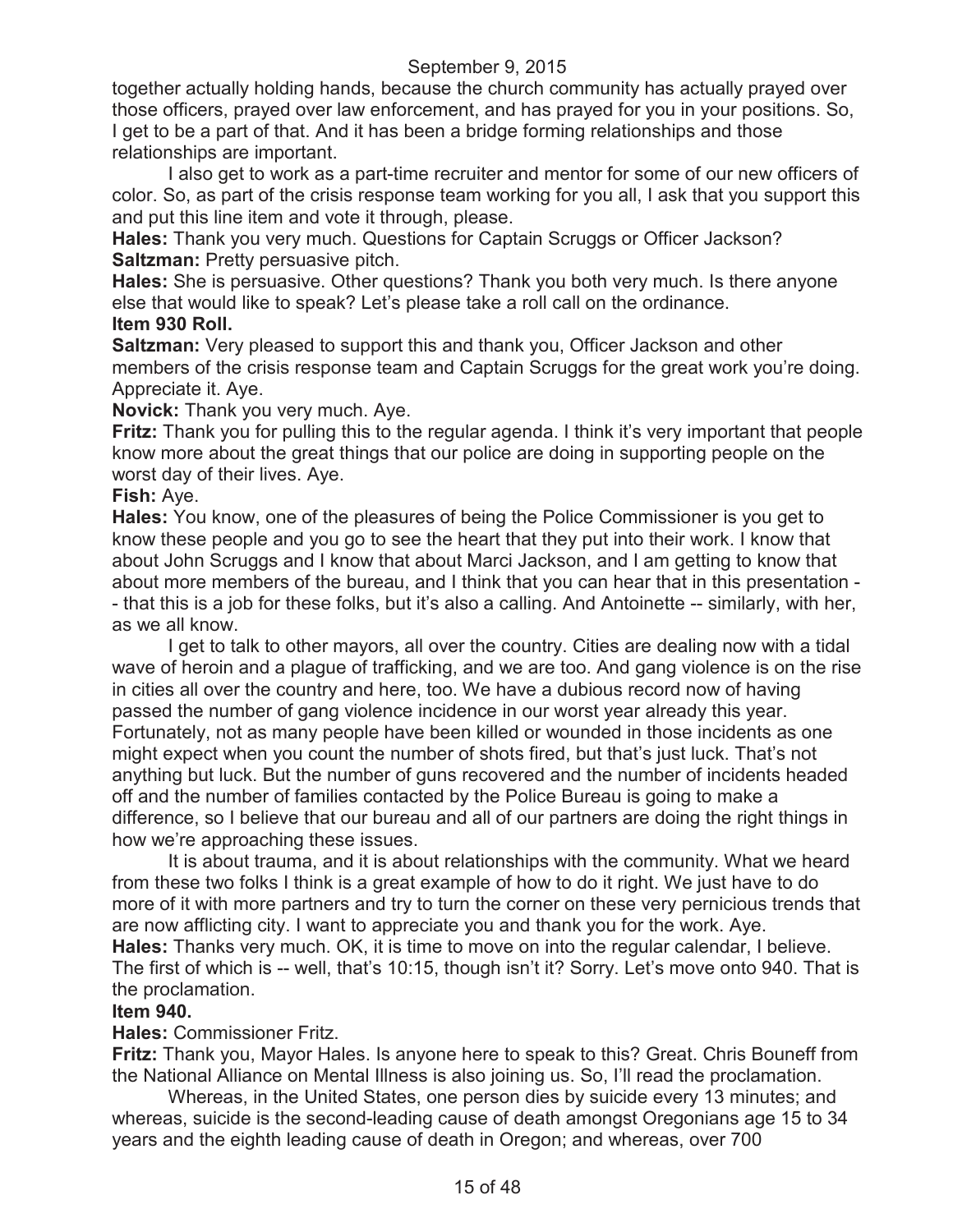Oregonians tragically lose their life to suicide each year; and whereas, Portland lose says an average of two citizens a week to suicide. In fact, we had a death just a month ago very close to City Hall. Whereas, agencies and individuals across Oregon, as well as Portland, are working to prevent suicide; and whereas, Portlanders are encouraged to learn about the warning signs of suicide and get appropriate help for themselves, their families, and friends who are at risk; therefore, now, Charlie Hales, the Mayor of the City of Portland, Oregon, the City of Roses does hereby proclaim September 2015 to be Suicide Awareness and Prevention Month in Portland and encourages all residents to observe this month. Welcome. If you could add some more comments.

**Chris Bouneff:** Thank you. Mayor, members of City Council, I'm Chris Bouneff, I'm the Executive Director of the Oregon state chapter of the National Alliance on Mental Illness. We are a grassroots organization with 1500 members, 14 chapters across the state, including a very large chapter here in Multnomah County that serves the city of Portland. Our membership is composed basically entirely of people directly affected by mental illness. This issue of suicide, suicide prevention and mitigation is very important to us. It's an important contributor in that it's the tenth-leading cause of death in our country. It's a little higher in the state of Oregon. It's one of the major health conditions that over the decades we have not made a dent in cutting down the mortality rate -- in fact, it's increased, and it's a leading contributor as to why those of us who live with mental illness on average die 25 years earlier than our peers. It is an issue that more and more is combined with organizations like mine like NAMI because it's not an issue that happens in isolation. Suicide and the risk of suicide is usually co-mingling with many other factors, including mental illness.

NAMI is an organization that tries to work directly with people affected by mental illness through free education, support, and advocacy so that we have a more robust treatment system that addresses the issues such as mental illness and other mental health disorders that contribute to a higher risk of suicide. I'm pleased that the City is recognizing this and proclaiming this as an awareness month. I see it as an accumulation of the City's interest in mental health in general. It's not the only month that we recognize for factors that related to mental health, so I'm pleased that we have an accumulation of awareness in this.

I tend to think of this in anecdotes. Just real quickly --later, in early October we hold an event with Gordon and Sharon Smith, the former senator, as you may be aware of their son's story with the long history of battling mental illness that ended, unfortunately, in suicide. This year, we're pleased to honor Commissioner Fritz for her contributions and leadership, not only in conjunction with her leadership in the City, but prior to her service on the Council. It exemplifies what many families struggle with, which is usually a long trajectory that leads to a catastrophic outcome, and so our awareness needs to happen not so much -- or more than just risk of suicide, but also all these other attendant factors that contribute to that trajectory.

Lastly, again, our gratitude. We are fortunate in this state that we have a wonderful organization, Lines for Life, that is one of the leading organizations in suicide prevention through their hotline. I would be remiss if I did not provide that 800 number for those who are at risk who need to reach out to a confidential source. Lines for Life can be reached at 800-273-8255. Thank you.

**Hales:** Thanks very much.

**Fritz:** Thank you, Chris. That's also 800-273-TALK. One of the things I like about Lines for Life is that they also have a teen texting program, so that teenagers who are feeling -- or anybody who prefers to communicate by texting, rather than talking on the phone can be - can get live assistance any time of the day or night. They also have a veteran's hotline, so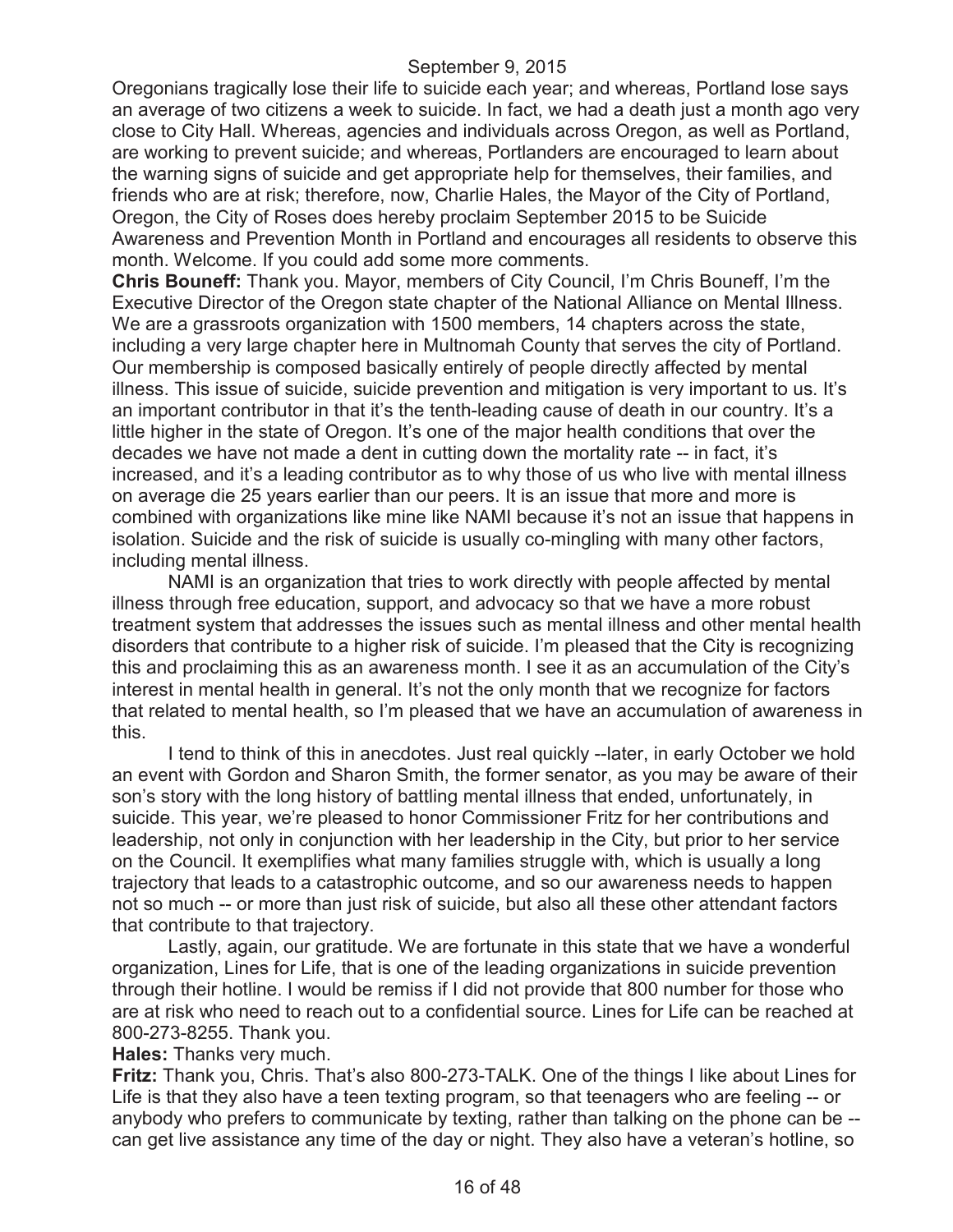you can call that number and there's specialty folks who can help. It's done by a lot of volunteers supervised by professionals, and that's the same with the National Alliance on Mental Illness, it's a lot of volunteer and peer involvement. And that's so that the people can know that there is somebody who has some experience in things that they might be going to that they don't have to suffer alone.

**Hales:** Thank you very much.

**Fritz:** Thank you, Chris, for being here.

**Hales:** Thanks, Chris. OK, let's move on to item 941.

#### **Item 941.**

**Hales:** Thank you very much. I don't know if we have a presentation on this ordinance, but I'll speak few words about it.

This is pursuant to our budget as approved. It is a good temporary solution and I'm happy that we are implementing this temporary solution. We're also going to try to move forward towards a different funding formula for this, but one way or another, we've got to make sure that we have our kids getting to school without additional vehicles on the street. And actually, I think one way or another, we need to make sure that we have access for our kids to lots of other things like jobs and recreation.

One of the other things the Council did in the budget this year was approve a program of more free and available access to our community centers for teenagers. Commissioner Fritz's staff has been a little wide-eyed at the amount of teenage activity in the centers. For example, 2500 kids signed up for the free recreation available at Matt Dishman Community Center. We heard stories about families that saved all July so they could buy bus passes for the kids to get to Dishman from elsewhere in the city in August. I think it indicates the need one way or another for the community to make sure that our young people have access to transit in a transit-friendly city. So, I am happy that we're doing this. It is not necessarily the permanent solution, but a good one for now. Unless there is any other presentation -- which I don't think that we have this morning -- anyone else would like to speak on this item?

**Moore-Love:** Mr. Lightning would like to speak.

**Hales:** Come on up, Lightning. Good morning.

**Lightning:** Good morning. My name is Lightning. I represent Lightning Watchdog X. I do approve having the students being awarded the 966,000.

One of the only other issues that I have within the city of Portland is that we shouldn't deny the most vulnerable people to also have access to the transportation. I'm not seeing enough passes being given to a lot of the homeless out through the city and that kind of disturbs me, because of all the people that really need access to medical, to jobs, to going different locations, that would be the homeless. And yet, we give money to certain nonprofits, that say to you, "you need to tell us who you're going to see and we'll call them to verify that." But in my mind, having the people through the city that are the most vulnerable have access to go to different locations is really important to the city from a beneficial of people getting more jobs, people having access to doctors, people being able to go to see their friends and their relatives. Because they are homeless, they are being denied that access because the City leaders are not looking at that and saying, "we think that the students deserve have these passes but the most vulnerable people in the city, you do not." So I question your decision on denying the homeless access to free passes on the transportation to improve their lives, possibly get a job, possibly get housing, possibly improve their health. So again, I just question your thinking on this.

I hope that you'll look at this a little bit closer and maybe decide to offer that to at least the 2000 -- we keep throwing that number out -- that are chronically homeless throughout this city. And again, even if you offer transportation every Monday of every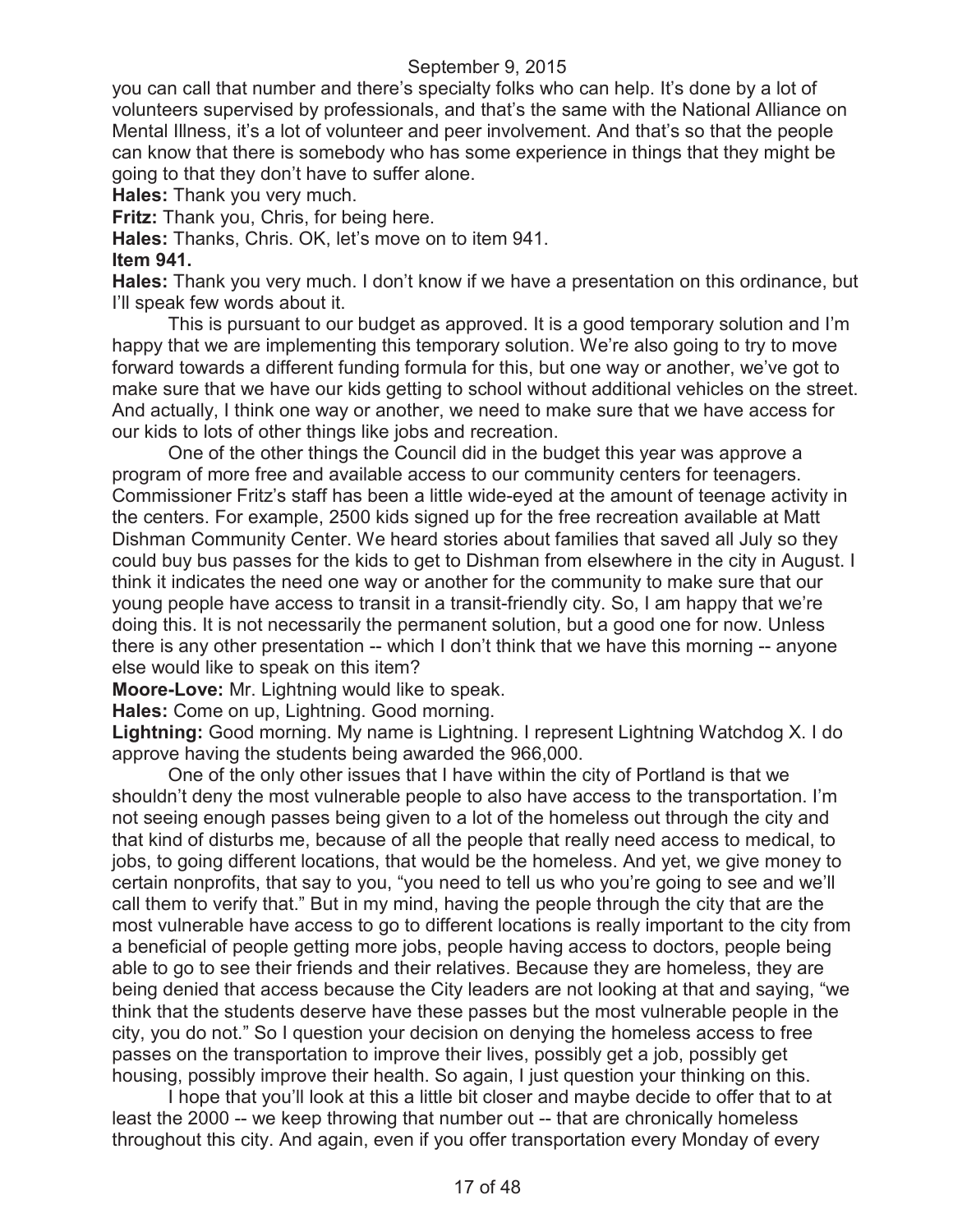month to this group, the benefits to then to be able to improve their lives would be enormous. And as the public taxpayers I think would agree, having access to this vulnerable group out there is very beneficial throughout the city to everybody. Thank you. **Hales:** Thank you.

**Fritz:** Lightning, do you ever testified in front of the TriMet board? I would suggest that that would be very helpful. I read in the Oregonian yesterday that they are considering increasing the payroll tax, maybe -- I agree with your comments in asking them to be partnering in this. I mean, this is the City's taxpayer money going to TriMet to provide this service. I think that the issue you raised is one that would be well-raised with the TriMet board as well.

**Lightning:** If I may respond real fast. Somebody has the authority to get the students their passes. And to have that authority to request 966,000 are the same people I'd like to have talking to TriMet on behalf of the most vulnerable people in the City. I do not have the authority to get that amount of money, I did not have the authority to do that. You know who does. You know who has that ability. In the improvements to the City would be tremendous to people to be able to have that type of access, even if it's for one Monday a week every month -- that's only four days out of the month -- would give a tremendous amount of people the opportunity to improve their lives tremendously. So, again, I hope that we can have the proper people have discussions with TriMet, who had the ability to get this passed through for the students. Thank you.

**Hales:** Thank you. OK. Anyone else? Let's take a roll call, please.

## **Item 941 Roll.**

**Saltzman:** Aye.

**Novick:** Aye.

**Fritz:** I'm glad that we're continuing to provide this transportation. It's also one of I now the Mayor's priorities as well as mine to get it for the students throughout the city of Portland, not just in the Portland Public Schools. Aye.

**Fish:** Aye.

**Hales:** Aye. Thank you very much. We are at 10:15, so let's go back to the time certain. **Fish:** Mayor, we also have staff here ready to do the other stuff. Just a question that I want to -- just in terms of the scheduling, can we move through the other three items and then come to the time certain so we have the time? We have two sets of staff.

**Hales:** Staff and volunteers queued up on both. So --

**Fish:** I'm just raising it.

**Hales:** I think it sounds like it's only a 15-minute item, right?

**Fritz:** Right.

**Hales:** So let's go ahead and take the time certain now, and then those others, please. **Moore-Love:** Did you want all four read?

**Hales:** Yes, 924 and its successors, 925 through 927.

**Item 924.**

**Item 925.**

**Item 926.**

**Item 927.**

**Hales:** Commissioner Fritz.

**Fritz:** Thank you, Mayor Hales. This series of four ordinances is a major step towards restoring Pioneer Courthouse Square to the condition we would expect for Portland's living room. The park's bond passed by voters in November of 2014 included 10 million for the renovation of the square, and thank you to the voters of Portland.

The funds will be used to replace the failing waterproof membrane and HVAC system, repair the deteriorating brick plaza and columns, and upgrade the restrooms for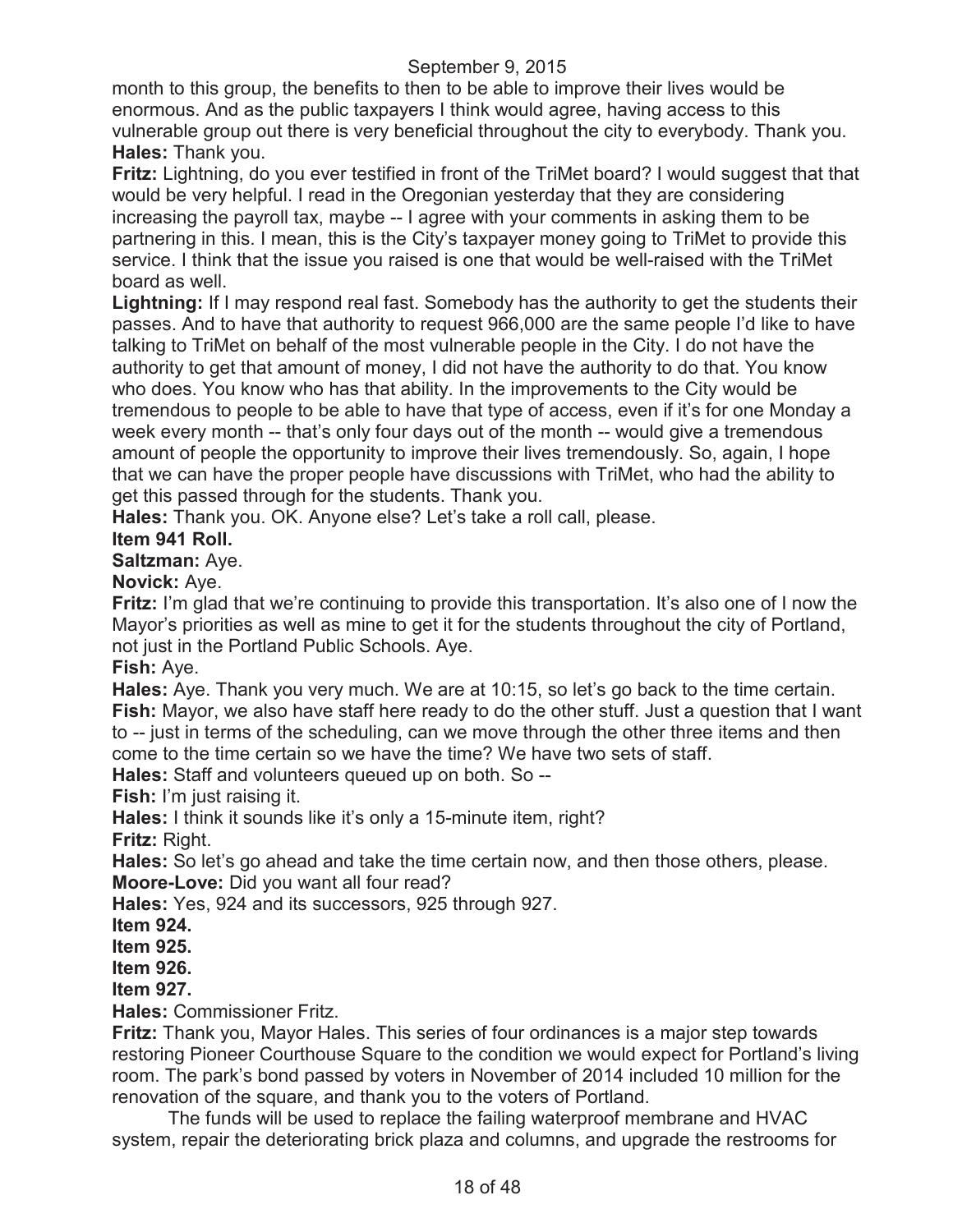safety and accessibility. These ordinances include an exemption to competitive bidding requirement contracts for both an owner's representative and a construction manager/general contractor, as well as a contract with Pioneer Courthouse Square, Inc. for public involvement services. I invite Christine Moody and Lauren McGuire to provide more details on the ordinances.

**Lauren McGuire, Portland Parks and Recreation:** Good morning, Mayor Hales and members of the Council. My name is Lauren McGuire. I'm the capital project's team manager for Portland Parks and Recreation. With me is Christine Moody, who you know is the Chief Procurement Officer for the City of Portland.

We're here today to request the Council authorization of those four ordinances pertaining to the renovation of Pioneer Courthouse Square. The ordinances are requested as emergencies in order to maintain the project schedule, which is tailored to accommodate the community programs and events. Renovation of the Pioneer Courthouse Square is funded by the 2014 Parks bond.

The renovation and reconstruction of the Pioneer Courthouse Square at 701 SW 6th in downtown Portland is a very important step in the delivery of the bond projects to the Portland community. This project represents the largest of the 2014 bond projections to be initiated. The projects will renovate the Square by making critical repairs to the infrastructure, by replacing its waterproofing membrane, by replacing the heating, ventilation and air-conditioning system, by repairing its unique stoa columns, replacing damaged brick, and renovating the restrooms for safety and accessibility, as well as making other necessary ADA adjustments as funding permits.

The current low-confidence estimate for construction cost is approximately \$7 million. The overall project budget, including project construction, design services, insurance bonding, project management, and staff costs contingency in escalation is 10 million. The Parks replacement bond funding is approved and in place for fiscal year 2015- 2016.

The four ordinances for the Pioneer Courthouse Square renovation project that we'll be discussing today include the exemption finding ordinance, which is an ordinance to approve the findings to authorize an exemption for the competitive bidding requirements and authorize the alternative contracting method of construction manager/general contractor and authorize the payment for the project; the owner's representative contract, which is an ordinance to authorize the professional technical and expert services contract with Shiels Obletz Johnsen to provide owner's representatives services; the design team contract, which is an ordinance to authorize the professional technical and expert services contract with SRG Partnership to provide design and planning services; and the Pioneer Courthouse Square Portland Parks management agreement amendment, which is an ordinance to amend the management agreement contract between Pioneer Courthouse Square and Portland Parks in order to provide public involvement services. This is the second amendment to the existing management agreement.

**Christine Moody, Chief Procurement Officer, Office of Management and Finance:**  The first ordinance you have before you is the exemption that's required by state law. The exemption to the low bid process needs to be done and needs to be approved in order to authorize the alternative contracting method, such as the construction manager/general contractor services.

The findings that are attached to the ordinance, as documented in exhibit A, highlights the technical complexities of the project in which using the CMGC will be most beneficial to the City. As Lauren stated specifically, this project requires building envelope, waterproofing of the existing structure, mechanical engineering renovations, stoa column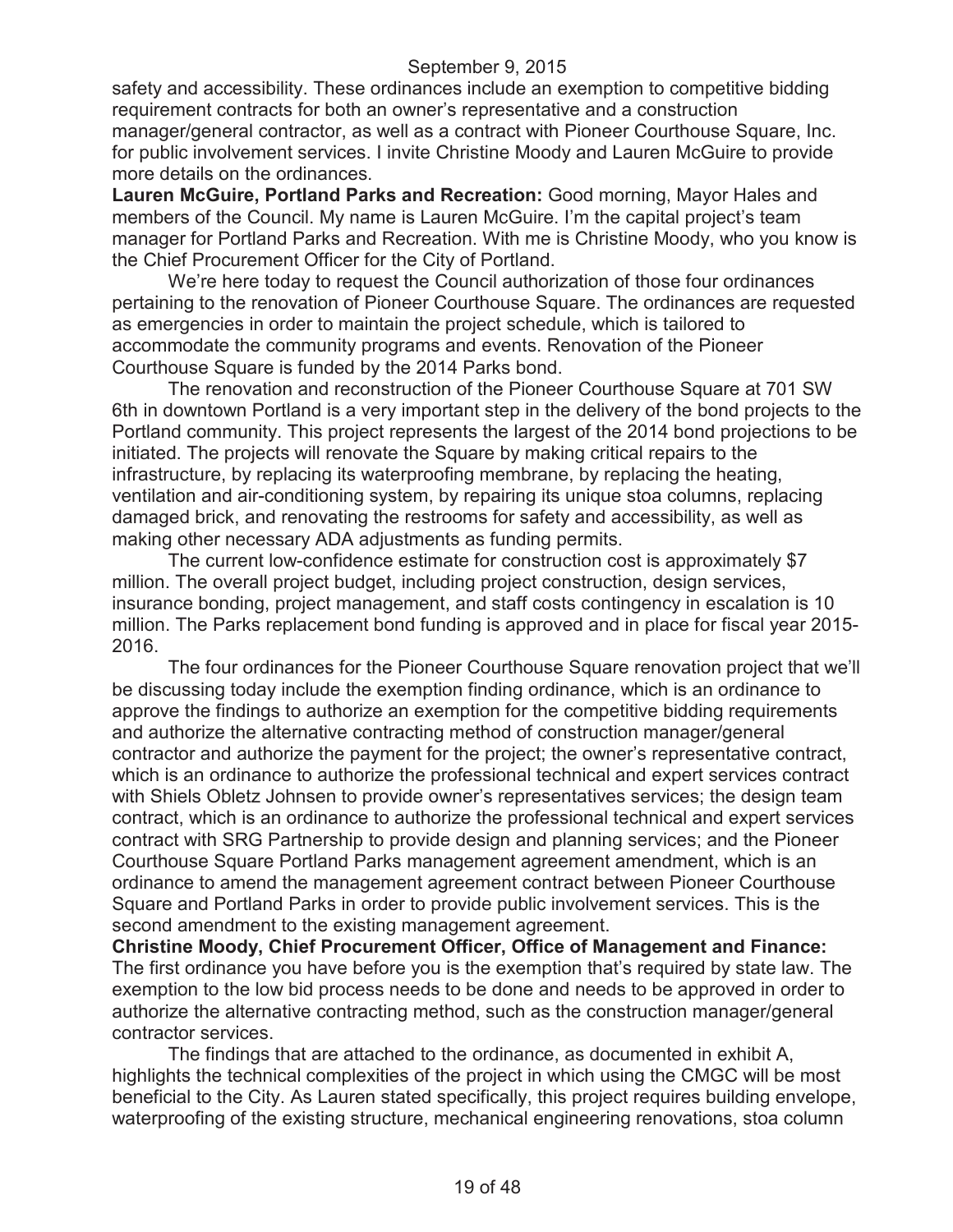repair specialists. Additionally, the contractor must have experience working in the complex urban environment.

The findings also show the structuring of the project under a CMGC process facilitates the inclusion of the contractor and the design process to provide input on constructability, phasing, and efficient staging. The effective coordination of value engineering of the project will benefit the project and also is presumed to reduce the cost. **Saltzman:** What do you mean by "no favoritism"?

**Moody:** No favoritism means that just because we're doing this alternative contracting method, we're not providing any favoritism -- that it's an exemption from the competitive low-bidding process, but we're doing a competitive process. So, that's what the "no favoritism" finding means.

**McGuire:** The second ordinance is to authorize a professional technical expert contract with Shiels Obletz Johnsen to provide owner's representative, construction management, and cost estimation services for renovations and improvement to the Square in an amount not to exceed 577,840.

The dedicated owner's representative is necessary to provide increased coordination with and response to the general contractor to Pioneer Courthouse Square, to the surrounding businesses, to visitors to the local community, and to interested parties hosting events.

The site has several significant challenges to the project implementation, such as large downtown profit volumes, multiple modes of adjacent transportation with TriMet on two sides, high visibility of the square, surrounding businesses, offices, and residences, numerous planned public events, with over 300 events a year, 10 million people visiting the Square each year, and expedited schedules configured around those key community events.

The City did follow the competitive qualifications-based solicitation process with postings on the City's procurement website and in the Daily Journal of Commerce. Five proposals were received and two firms were interviewed in May of this year. Shiels Obletz Johnsen won, and their utilization for minority, women, and emerging small business was 7.4%.

The third ordinance is to authorize a professional technical and expert contracts with SRG Partnership to provide planning, design, and construction administration services for renovations and improvements, as described previously, in an amount not to exceed 875,150. Again, the City filed the standard qualifications-based solicitation, posting the request for proposal on the City's procurement website and in the Daily Journal of Commerce. Four proposals were received and three firms interviewed in July of 2015. SRG Partnership, Inc. won, and their utilization was 27.3% for minority, women, and emerging small business firms.

The fourth ordinance is approving a second amendment to the management agreement between Pioneer Courthouse Square, Inc. and Portland Parks and Recreation to authorize payment to Pioneer Courthouse Square, Inc. for public involvement services for the duration of the project in an amount not to exceed 63,000. Pioneer Courthouse Square, Inc. is well acquainted with the community of Square users, local residents, tenants, transit authorities, and surrounding businesses, and has been performing the dayto-day operations of the Square, including public outreach. As such, it's uniquely qualified to perform additional public involvement services in the project.

With that, we complete our presentation. Thank you. At this time, Harriet Cormack from the Pioneer Courthouse Square board would like to speak about the project. After Harriet speaks, we'd be happy to take any questions the Council may have. **Hales:** Good morning, Harriet. Welcome back.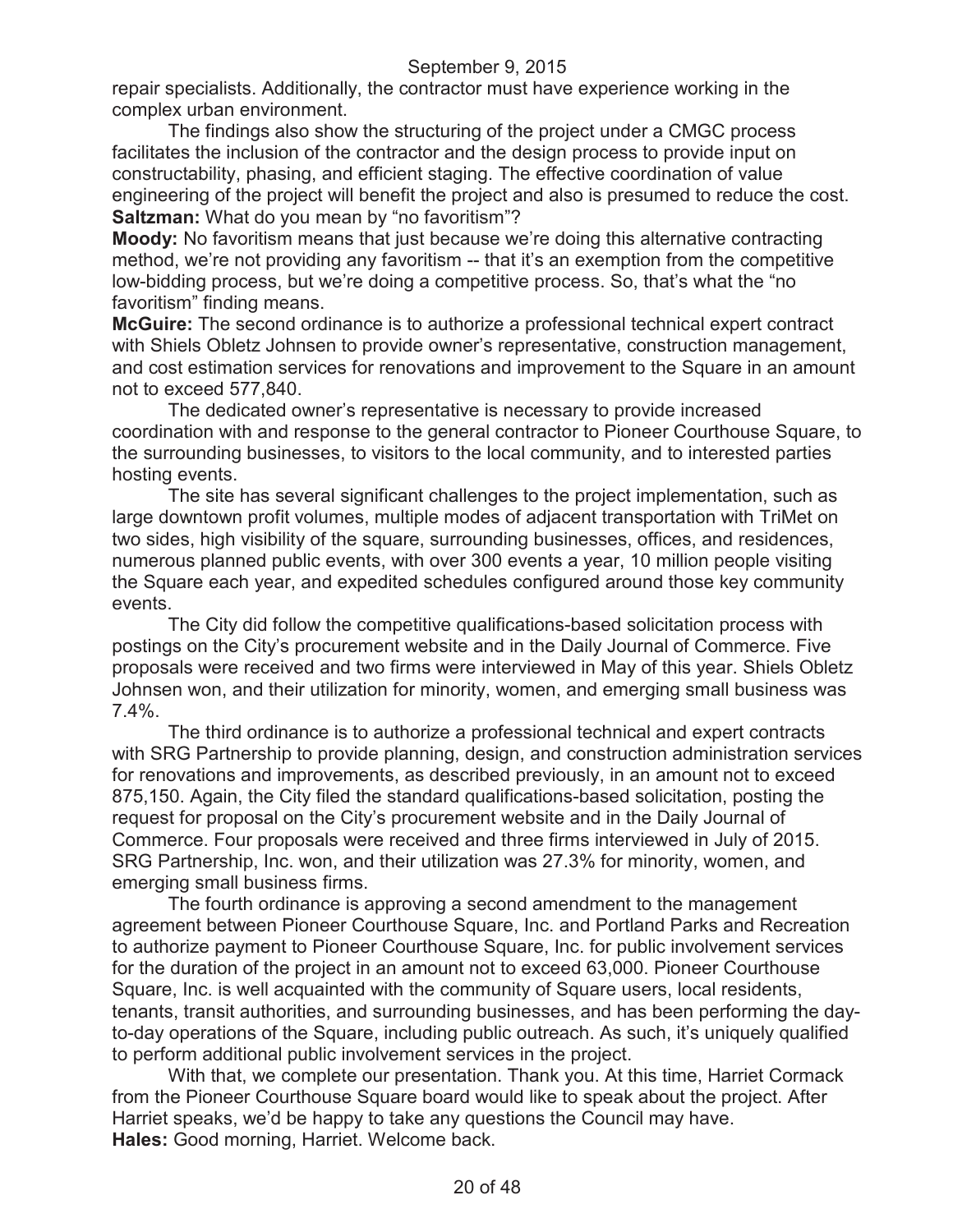**Harriet Cormack:** Good morning, Mayor and Commissioners. I have been a long-term member of the board of trustees and for a number of years have been chair of the facilities committee at Pioneer Courthouse Square, Inc. Our committee began four years ago to divine the scope of work for repair and renewal of the park, and so I am deeply committed to this work that is before you. I also want to support the approach that Parks has taken in contracting for this complex work.

I have a 40-year career in project management and as a citizen volunteer have been involved with development of the Convention Center in its first phase, and as a commissioner of Home Forward, many construction projects. And we have used this alternative method of contracting for complex projects with great success.

I think that from the beginning when we were thinking about the open-heart surgery that would be involved in repairing the park, we knew that this would be the better way to proceed, where you really have a team of designer, contractor, owner's representative working to get a correct series of construction items, getting things effectively priced, and delivering a completed project on time. So, I just want to lend my experience and support for this alternate method of contracting.

**Hales:** Thank you. Questions?

**Fish:** I have just a question that relates to the bricks that we're replacing. Would you remind us -- for the people that a generation ago paid to have a brick to help finance the original park, how are those being replaced? What are the opportunities for people to invest in them going forward?

**McGuire:** So, the brick replacement will be documented. The bricks are documented now. We will be replacing bricks as we need to and we'll re-document where they are located and that will show people where the brick will be. It's probably likely that they won't go exactly back in the same spot, but we are going to document where they are now. **Hales:** Are you reusing them?

**Fritz:** And also, when you buy a brick, you buy a brick forever. And it's \$100, I believe. And there's an opportunity for others to invest now that we're doing this. So, you can go to the Pioneer Courthouse Square website and buy a brick for eternity.

**Fish:** Is there a master list of bricks somewhere?

**McGuire:** Yes, Pioneer Courthouse Square --

**Fish:** That's very important. I noticed for example at Harper's Playground that with all the use one of the plazas gets, some of the bricks are now getting obscured where people, patrons and investors -- and you know, I think the wonderful thing about a brick is that it seals the personal connection with someone. At Harper's Playground, people put the names of their children in the plaza. So I'm delighted there will be a database where we can actually know who were the first waivers in those bricks. But there are opportunities for people today to invest in new bricks?

**McGuire:** Absolutely.

**Fish:** At \$100?

**McGuire:** I don't know the answer to that -- is that right, Harriet?

**Cormack:** I believe that's the going rate. Yes.

**Hales:** Still a heck of a deal.

**Fish:** That's a bargain.

**Cormack:** And a lot of people have been buying bricks over the course of time, so there are new ones coming along every day.

**Fish:** Thank you.

**Hales:** Any other questions for the panel? Thank you all very much --

**Saltzman:** Actually, I did have one question. Does the owner's compensation contract and the design contract come out of the \$10 million estimated total cost?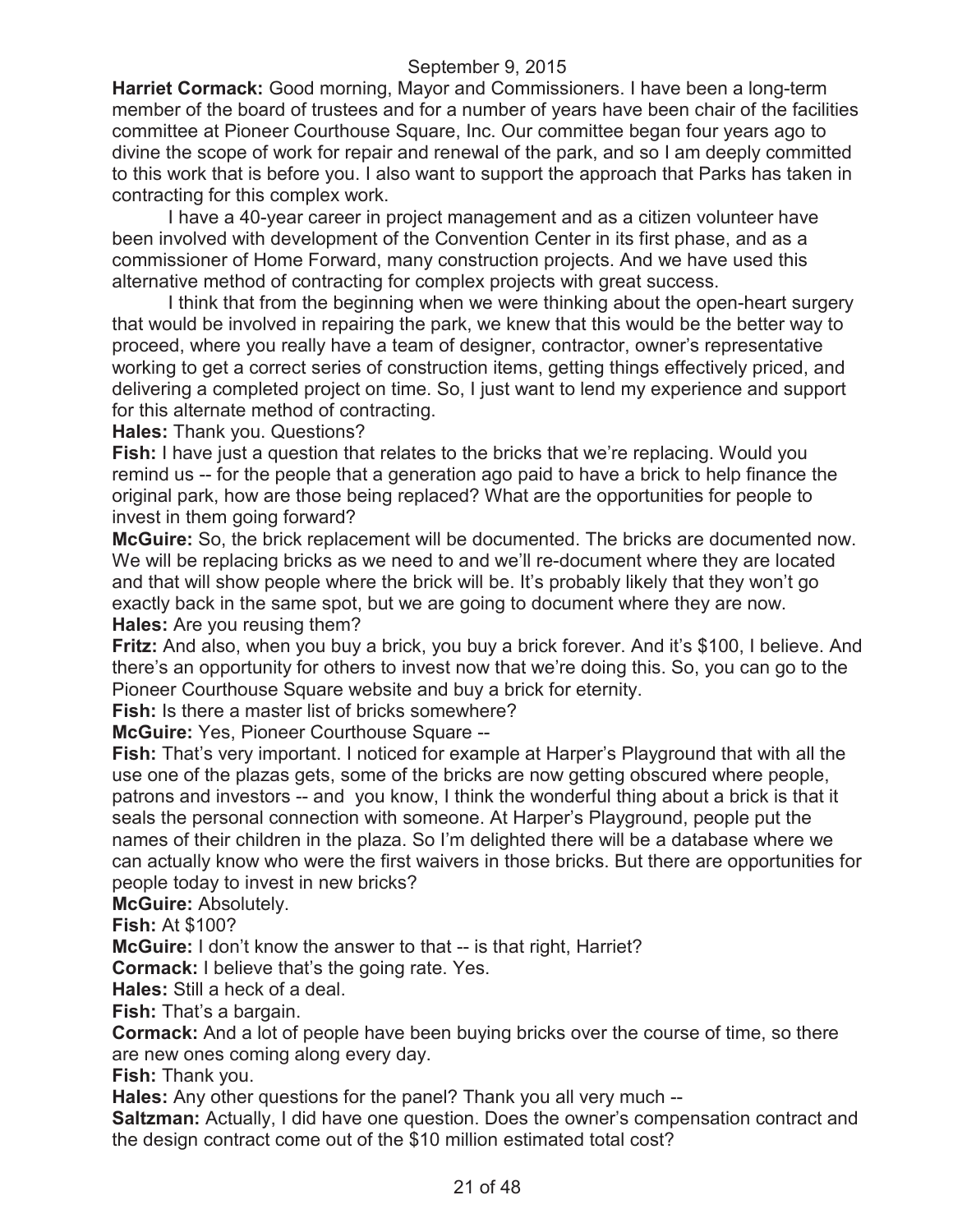**McGuire:** Yes.

**Saltzman:** That's included, OK.

**Hales:** Thank you very much. Anyone else want to speak on this item?

**Moore-Love:** Mr. Lightning signed up.

**Hales:** Come on up.

**Lightning:** My name is Lightning, I represent Lightning Watchdog X. I'm one of the original people that bought a brick and have it located there currently, so obviously I do have a concern on that issue.

One of the things I was wondering is it sounds like you plan on making sure that bricks go back to their original location, the best possible. Now, if these bricks, obviously, if they are removed -- and they obviously can break and we have to bring in a new one -- my question to you is -- and I know a lot of people have had concerns on being able to read the names on the lower level bricks because it's a smaller font. I was wondering if we could enlarge it to the same size that the upper level bricks, so people can easily read the names. That's just a request that I have, so I'm putting that out right now.

Issue number two is that 10 million visitors a year, and one of the issues that I think would be beneficial is that the restrooms that they have where you can go down below aren't open all the time. This whole area was set up to have access to the public around the clock. And what I'd like to propose, maybe, is also adding a Loo somewhere to where - - obviously, when we're having this many visitors, to have something like that accessed around the clock I think would be very beneficial to the visitors of 10 million plus per year.

Issue number three I have again is -- I may speak against this group, the Regional Arts and Culture Council, it's nothing personal -- but I would like to have them maybe brought in on this project as a consultant on the current art that is currently located there on looking there and seeing if we can't add additional and or what do we want to do with the art that we have there. They are the professionals, the experts. I'd like to have their opinion on that and to see if we can't maybe add some additional art throughout the area based upon their recommendations. Thank you very much.

**Hales:** Thank you.

**Fish:** You know, that -- Commissioner Fritz, Lightning, as always, raises a provocative question. And I should know the answer, but does a renovation of this size trigger the 2% for the arts?

**Fritz:** I'd like staff to come and answer that question. Perhaps the answer is that we'll get back to you on that.

**Fish:** It's in response to Lightning's question. I think that the answer is yes. That's not what's technically before us today, but it is what it is so I was just curious.

**McGuire:** I believe we're looking at the 2% for art holistically over all the bond projects, not necessarily per project.

**Hales:** OK, thank you. Anyone else want to speak? Other questions? Let's take a roll call on each of these in turn since they are all emergency items, starting with 924.

# **Item 924 Roll.**

**Saltzman:** Aye.

**Novick:** Aye.

**Fritz:** I'm very proud of working with the Pioneer Courthouse Square board and one of our valued nonprofit partners. People said during the bond measure campaign, why can't we just pay for the renovations through the revenue from the activities that the board and the staff -- the wonderful staff at Pioneer Courthouse Square, Inc. -- do throughout the year? The answer is that we can't. Their prices are already higher than we charge for other Portland Parks and Recreation facilities, and so there is a limit to how much more you can put the prices up. It's also a civic duty to have great things happening in Pioneer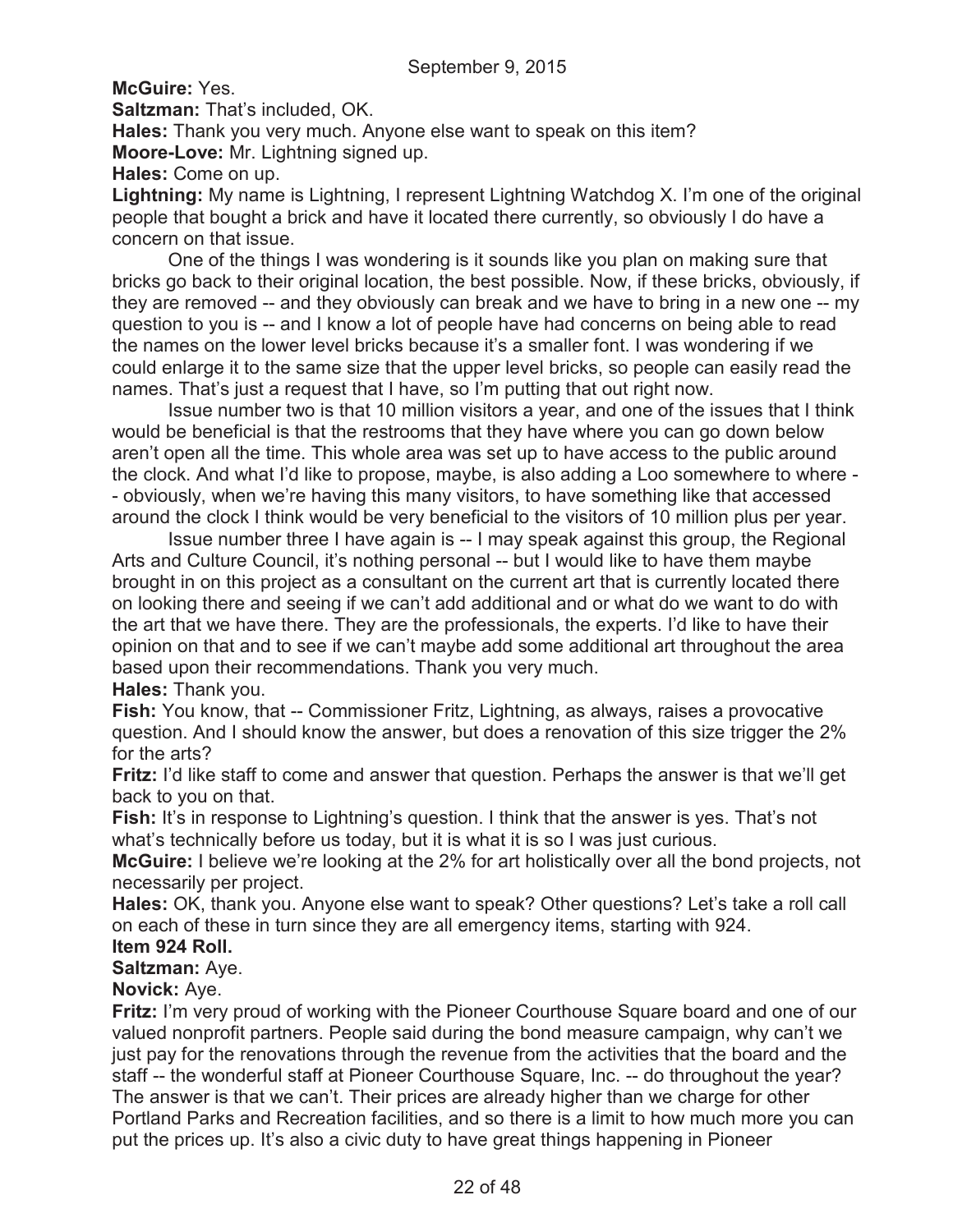Courthouse Square. The staff recently did a matrix showing high profit -- the profit and the community livability aspects and mapping out where all of our different at this times go there. So it is something that we've been mindful of.

When I was assigned the Parks Bureau in 2013, in July, that was one of the first things that was brought to my attention by the Pioneer Courthouse Square board is that the City of Portland, the people of Portland, own Pioneer Courthouse Square. So, it is our responsibility to fix it. And so I was happy that we were able to get the parks bond passed, with 74% of the voters approving it -- the highest ever for a parks bond -- and very specifically included in that was this \$10 million to Pioneer Courthouse Square. So yes, we're going to be fixing some of the accessibility problems at the same time. We're going to be fixing the restrooms also, and I will be coming back to Council shortly with our \$15 an hour resolution for their staff who work in those restrooms because that's one of the contracts that we have not yet upgraded.

So, there's a lot of needs that we have a responsibility to do and I'm very proud of our Parks staff, our bond team, and everybody in my office, as well -- Tim Crail and Patti Howard and Tom Bizeau have all been working really hard on this. So thank you very much for bringing it to Council. Aye.

**Fish:** Commissioner Fritz will remember that prior to this bond, we used to use -- the technical term was spit and glue -- to fund some of the Parks renovation says. E205 was funded at a general fund. We scraped together money from whatever pot, but we didn't have any bond money to use. So, the bond became essential to do the major improvements that the public expected us to do. And I want to begin by just thanking Commissioner Fritz for leading that bond effort and leading it during a particularly challenging time in her life.

I thought there was a beautiful symmetry on election night. 74% of the public supported her bond measure and 74% of the public turned down the water district. I thought that showed great insight on the power of the voters.

A word about Pioneer Courthouse Square. It has been listed, I believe -- and I was checking with the experts -- as one of the 10 great public squares in the world. And we're very proud of it. We're number three -- OK, one of the top five public squares in the world. And Bruce Forster, who many of us know, who takes those great pictures of Portland from an airplane, once upon a time took a famous series of pictures of what Pioneer Courthouse Square looked like when it was a garage. And a group of intrepid artists came and painted it because they wanted the public to imagine what would happen if we converted it to a park.

And for those of us or you who believe it was a slam dunk at some point in the past, to create this park, I'm reminded that the final vote of Council was three to two. And the decisive vote was cast by Mike Lindberg. And had Mike Lindberg not supported turning a garage into a great square in the great city, we would continue to have a garage there. So, I want to celebrate the role of Mike Lindberg, and I want to acknowledge the role of all the Pioneer Courthouse Square board members, including Pete Mark, who has been there from the beginning and has been a great champion both as an advocate and with his family's philanthropy of that square.

This is a really proud day. Again, I want to especially thank Commissioner Fritz, because without her leadership and advocacy, we wouldn't have the bond proceeds to spend on this long-overdue upgrade of our wonderful central plaza. Aye.

**Hales:** Well, I want to appreciate Commissioner Fritz for your leadership on the bond and on now getting work done. Because when you pass a bond measure, you also have to deliver, and the Parks Bureau is doing that. In fact, we hope as always over-deliver and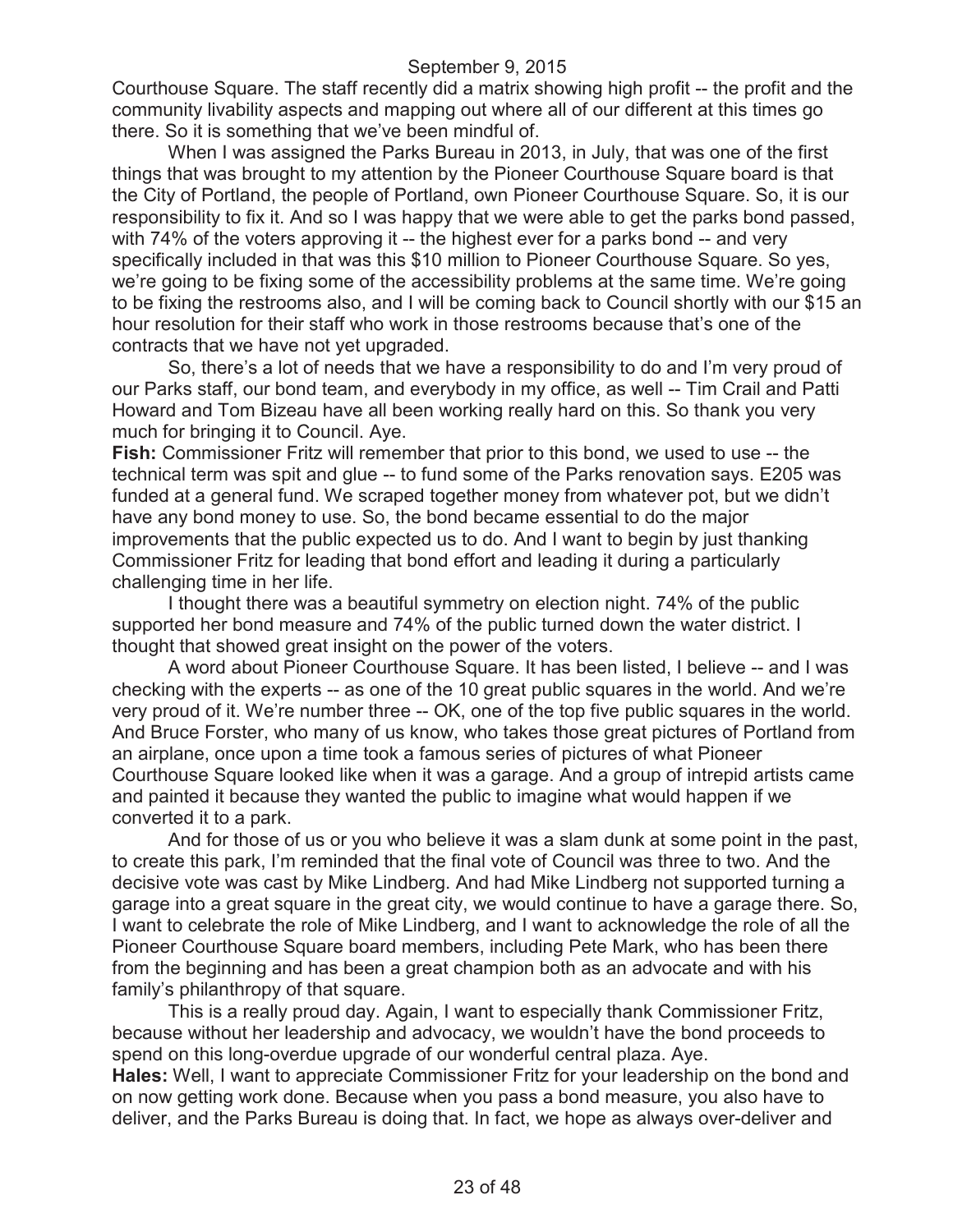produce more value for the voters who stepped up once again and showed good judgment, as Portland voters do, and supported this effort.

The other thing that I think we always have to stop and celebrate -- Commissioner Fish is right about the history. This was not a slam dunk. It was controversial at the time. There were people in the business community that thought it ought to be an enclosed bubble instead of a public square, and I think that most of them would now admit that this was a better idea. But it does have to be carefully managed every day to keep it a safe and welcoming place, and that's why we depend so much on the Pioneer Courthouse Square board and the nonprofit corporation. That's another secret ingredient in Portland's success with parks is that we have these partnerships with nonprofits. Every now and then, the City needs to step up and make a capital investment because it is, after all, a park, just like the pond underneath the Chinese garden that's leaking 10,000 gallons a day -- I think, isn't it - needs to be replaced, and that's because the capabilities of the nonprofit that adds so much value and dollars to the operation.

So, these partnerships we have, whether it's with the Japanese Garden or the softball leagues that use Delta Park or Pioneer Courthouse Square are really important. So Harriet, to you and the other volunteers who've made this work over the years and who continue to make it work, thank you for being good partners for us. We'll always try to be good partners for you as well, and create this great synergy between volunteerism and community that makes this a great place.

One final editorial point -- which the Council may be getting tired of hearing -- but I think that one of the ways to make sure that we're successful as a city, is, of course, we keep Pioneer Courthouse Square our central public space, but we need more public spaces like this around the city. We're now creating one in Gateway. That's good. But in a city of 600,000 that in many ways is the most European city in America, we're not there yet in terms of the hard space available for farmers markets and the community gatherings around the city. So, I hope that future City Councils have more partnerships like this and more places with more squares. But for now, let's put this into good repair. Thank you. Aye.

#### **Item 925 Roll.**

#### **Saltzman:** Aye.

#### **Novick:** Aye.

**Fritz:** I really love these ones where we have multiple opportunities to say things that we forgot. I was particularly instructed by Tim Crail to show this book, which Harriet and her crew at the Pioneer Courthouse Square board put together. It's called Bricks on the Brink. And there are no words in it, they're just pictures of really awful infrastructure that needs repairing, and I think that that was the beginning of bringing to the awareness of everybody. So, thank you, Harriet, for doing that.

Also, Reverend Stephen Schneider was the board chair throughout the bond measure campaign and was absolutely amazing, and Amy Ruiz was our fantastic campaign manager, and then we had a whole committee of folks doing fundraising. I didn't make a single fundraising call, I just went out and Commissioner Fish took over at the end of the campaign, and we did hundreds of events. So, thank you again to the people of Portland. Aye.

**Fish:** Aye. **Hales:** Aye. **Item 926 Roll. Saltzman:** Aye. **Novick:** Aye. **Fritz:** Aye. **Fish:** Aye. **Hales:** Aye. **Item 927 Roll. Saltzman:** Aye. **Novick:** Aye. **Fritz:** Aye. **Fish:** Aye. **Hales:** Aye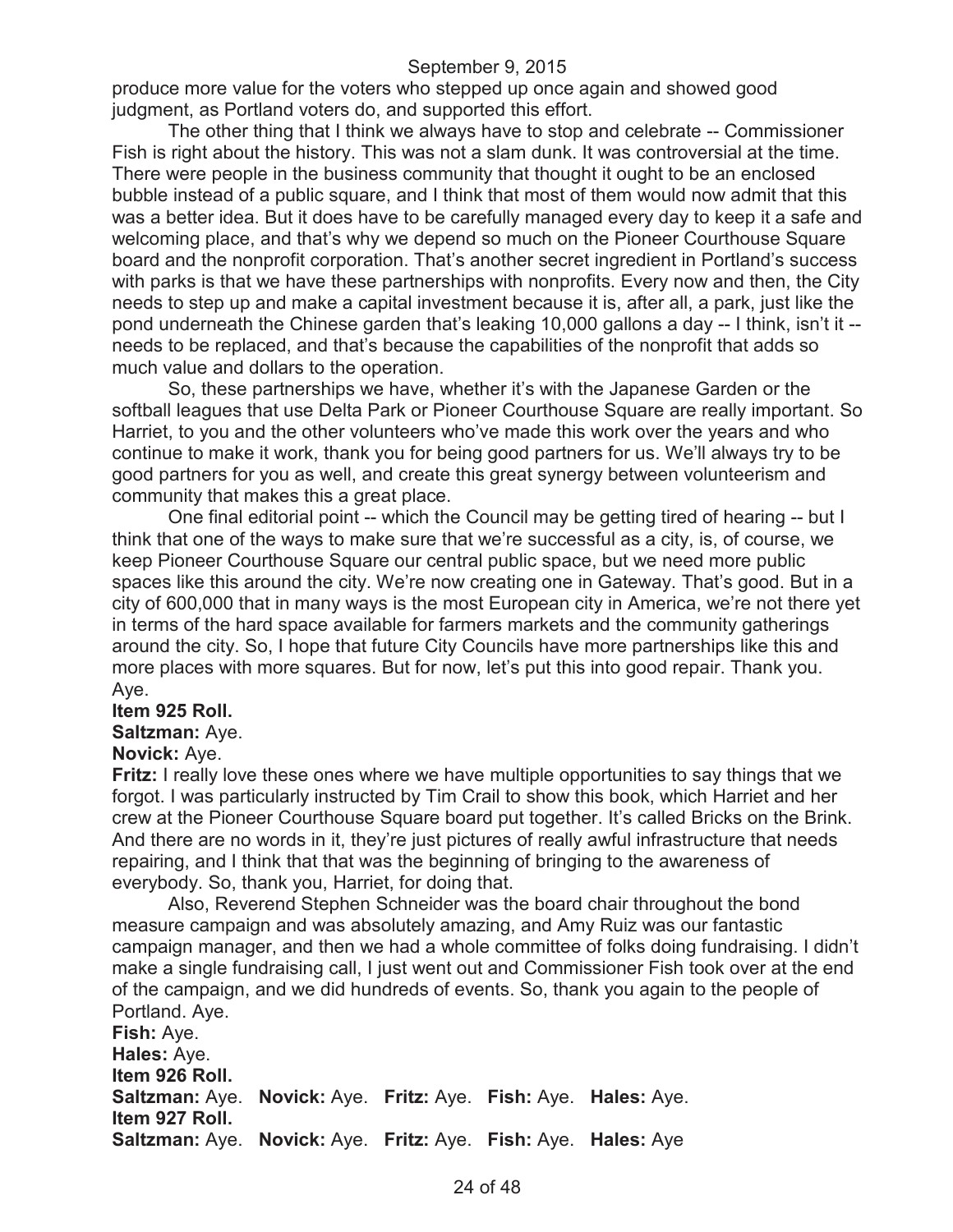**Hales:** Thank you very much. Back to the regular calendar, please. **Item 942.**

**Hales:** Commissioner Novick.

**Novick:** Mr. Aebi, will you explain where we are?

**Andrew Aebi, Portland Bureau of Transportation:** Good morning, Commissioner Novick, Council members. Andrew Aebi, local improvement district administrator.

This ordinance came in front of you on July 22nd. We had some testimony in opposition to the LID. We decided to continue this item to today. I held a property owner meeting in the duration, and I've had some good cordial conversations with the property owners. My conclusion from the meetings is that there's more support in the property owners to look at improving the streets through the permit job, more of a phased approach, as opposed to doing it under an LID as a public project.

So, the recommendation in my September 4th memo is that Council not approve the LID today and that we take the time out, and then I schedule a meeting with the property owners in the spring, we look at the possibility of doing in projects under a permit job in lieu of an LID.

## **Hales:** OK.

**Saltzman:** What does a permit job mean?

**Aebi:** The differentiation, Commissioner Saltzman, is that with a permit job, the improvements are privately engineered and then the City reviews those plans. The property owners put up a performance bond, and then they construct those improvements privately.

I do know that we have some resourceful property owners in this neighborhood. I think for the vast majority of property owners, they don't have the time, patience, or expertise to do that type of work, but I do know that we have some resourceful property owners in the area. It's kind of like remodeling your own house -- if you're willing to put in the time and the effort, you can in many cases get it done cheaper. I just would like to see the street improved, whether it gets improved under an LID or under a permit job doesn't make too much difference to me.

I do think that [indistinguishable] comment to very seriously looking at getting the rest of the street improved because it is the last unimproved street in Argay, and I think that's reflected in the very low property values on the street.

**Fritz:** Then my question would be, though, are we doing it because it's the last unimproved street? Is it really -- if we were going to have the City pay for paving a street, is this really the most important one in the city to dedicate the money to?

**Aebi:** Candidly, Commissioner Fritz, if I had to stack this street up against some of the other streets in the city, I don't know in terms of the condition that it's the worst one in the city. However, it is in the groundwater protection area. We do have some properties in this neighborhood that aren't currently connected to sanitary sewer service again in the groundwater protection area, and I think that some of these properties have significant redevelopment potential down the street from the Costco that is expanding. I don't necessarily think that this is the most important street in the area, but we did hear testimony last year from the property owner that felt that it would be fair and equitable for the rest of the street to be improved because he had to help pay for the north portion of the block.

**Fritz:** Right. There's a lot of inequities throughout the system and I know you're working to address that. You and COPPEA, the professional union have been raising an issue in some local improvement districts, we get a lot of added property tax benefit stimulated by having a complete street. And so as you look, Commissioner Novick, for which streets to dedicate the out of the mud money that the Mayor put into the project with your partnership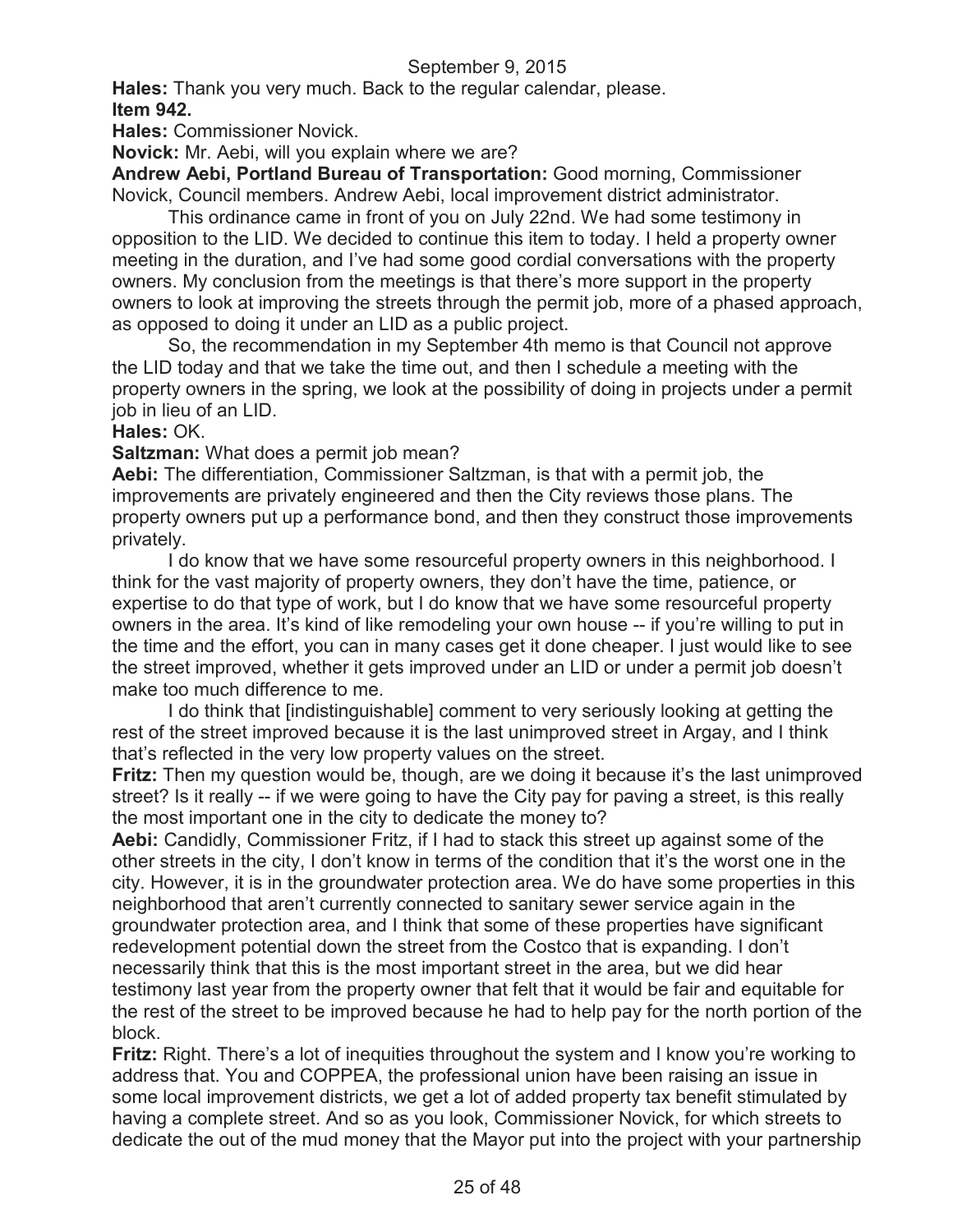and moving forward, in saying no to this LID, I want to be clear that I'm not saying, "yes, go ahead and using City money to improve this street." I trust you do that prior to prioritization and particularly bearing in mind which streets, if improved, would generate far more property taxes compared with others.

**Novick:** Thank you, Commissioner. And I'm glad you referred to the COPPEA proposal, because I think that is a very interesting idea that we'll continue to look at.

**Hales:** So what you'd recommend is that this be returned to Commissioner Novick's office?

**Aebi:** Well, I'm recommending that Council actually not approve the LID because we have pending lien records on the properties and it creates a little bit of havoc for title companies. **Hales:** So we'll have to schedule it for second reading and then take action?

**Aebi:** Yes, so the recommendation is to call this a second reading and vote against the ordinance. And just to answer one thing on the COPPEA proposal, if there's some interest in bringing this back as an LID, there's nothing that precludes Council from taking --

**Fish:** Andrew, I don't want your almost-perfect record blemished, so I will put an asterisk next to this and when we vote it down, I want to note that we voted it down at your request. **Aebi:** That would be very fine, Commissioner Fish. Thank you very much.

**Hales:** I think it may be a first but there's always a first time. So, if there's no objection, this will be scheduled for second reading next week.

Aebi: If it's next week, that's fine, or I think that we can actually just vote on it today.

**Hales:** Can we vote on it today because it's previous agenda? Oh, I'm sorry, we can.

Alright. Then let's take a roll call vote with Mr. Aebi's recommendation in mind.

**Fish:** The matter before us is to create, so the vote would be -- we vote it down.

**Aebi:** I am recommending you vote today against the ordinance.

**Hales:** It's an ordinance so we don't need a motion, we just need to vote.

## **Item 942 Roll.**

**Saltzman:** I appreciate your hard work on in project and I appreciate some of the property owners sharing their strong views about this. No.

**Novick:** Andrew, thank you very much. I hope your discussions with property owners -- [inaudible]. No,

**Fritz:** There really are new things under the sun. No.

**Fish:** No.

**Hales:** As you can tell, with you sitting in front of us, Andrew, we're all having difficulty forming the word. [laughter] I'll make sure I'll do it write. No. Thank you.

**Aebi:** Thank you.

**Hales:** OK. Let's move onto 943.

**Item 943.**

**Hales:** Roll call please.

**Item 943 Roll.**

**Saltzman:** Aye. **Novick:** Aye. **Fritz:** Aye. **Fish:** Aye. **Hales:** Aye.

**Item 944.**

**Hales:** Roll call.

**Item 944 Roll.**

**Saltzman:** Aye. **Novick:** Aye. **Fritz:** Aye. **Fish:** Aye. **Hales:** Aye.

**Item 945.**

**Hales:** Commissioner Fish.

**Fish:** Mayor, we had originally scheduled this for 1- minutes thinking that we were going to be -- have a tight schedule this morning. Given that we're an hour ahead of schedule, I've asked Scott to expand this to the full hour -- [laughter] -- because I know how interested the Council is in these updates and our infrastructure.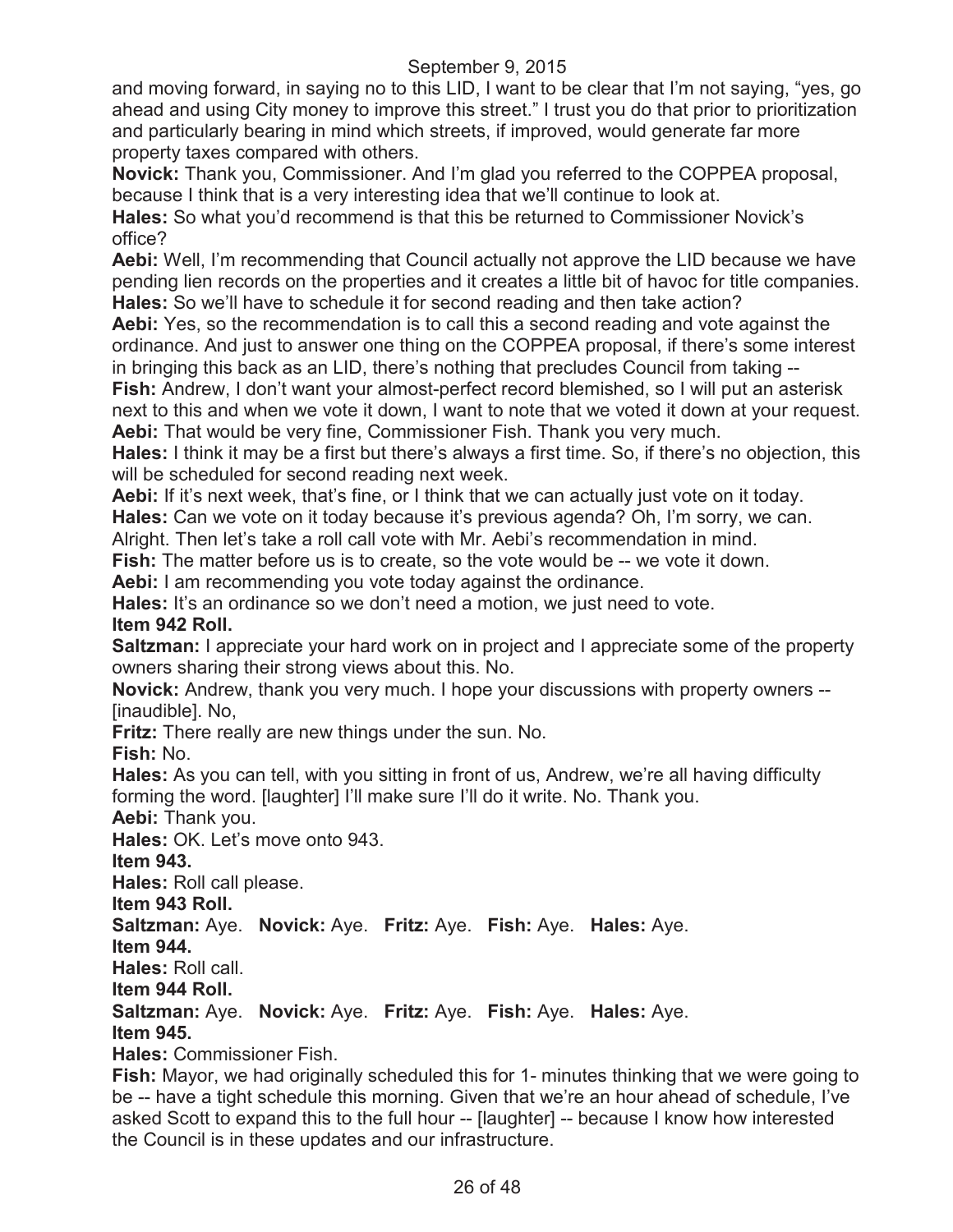More than one-third of Portland's 2500 miles of sewer popes are over 80 years old. This ordinance would authorize the contract to replace about 4500 feet of sewer pipe that is failing due to age. This project includes constructing green street planters and planting trees to manage run-off keep stormwater out of the sewer system. As we know, combining green infrastructure with traditional pipe repairs makes sewers operate more efficiently and saves the money for our ratepayers. With that, I will turn it over to Scott.

**Scott Gibson, Bureau of Environmental Services:** Thank you, Commissioner Fish. Good morning. My name is Scott Gibson, I'm a principal engineer with the Bureau of Environmental Services. With me today is Brandon Wilson, our project manager for this effort. Let me get my glasses on here.

As the Commissioner said, this project is a part of the Tabor to the River program, which is planting 3500 trees, adding 500 green streets, and building 100 privately-owned stormwater projects. We're also repairing and replacing up to 81,000 feet of sewer pipe, removing invasive plants from parks and natural areas, improving wildfire habitat to clean the air and maybe neighborhoods more healthy.

Revolving the sewer system problems in the Tabor to the River program area with a pipe-only solution would have cost an estimated \$144 million. Adding these green infrastructure projects reduced the estimated cost to around \$81 million and also provided multiple benefits to the Community.

As far as our progress on our Tabor to the River program, we have completed six construction projects to date. We have three more in progress. And this represents roughly half of the total planned improvements. With that, I will turn it over to Brandon, and he'll give you more of the project details.

**Brandon Wilson, Bureau of Environmental Services:** Good morning. So, we'll start with the project location. Location is -- basically, much of the work is happening in and around the Brooklyn neighborhood, as we can see from the map. We do have some pieces, some pipe segments on Milwaukie and Powell.

The project goals and objectives. As Scott mentioned, this is part of the [indistinguishable] predesign, also called the Tabor to the River. We have 4500 mainline feet of pipe. The sizes are there -- eight to 30-inch in diameter. This is a capacity-driven project. There's also poor condition pipe that we'll be addressing as well as two new sewer extension mains. And the last bullet is 22 more typical stormwater infiltration facilities vegetated.

The public involvement for this project has been extensive and there's been a lot of input and outreach done. Essentially, we were able to change the financial design based on this input from the property owners and businesses. The outreach included several mailings that have been sent throughout the project area, as well as several neighborhood public meetings attended by staff and the residents. There continues to be ongoing close coordination with the residents regarding specific concerns.

An example of this outreach were a couple of the businesses in the nearby area, such as the Aladdin Theater, Classic Pianos -- they both requested and were accommodated a window of time that would best suit their interest. We were able to reschedule a portion of that specific work for July and August, which are their lowest times of the year -- their lowest volumes.

There's also a few segments -- like I mentioned, Powell and Milwaukee -- that will be done at night due to the traffic volumes. And I also would like to say that the project has secured a noise variance for that work after various meetings and outreach with the public and businesses.

Northbound SE 17th Avenue ramp closure. It's a small portion, it's -- I don't know about small, but it's a portion of the project. And as the bullet says, it's a coordination with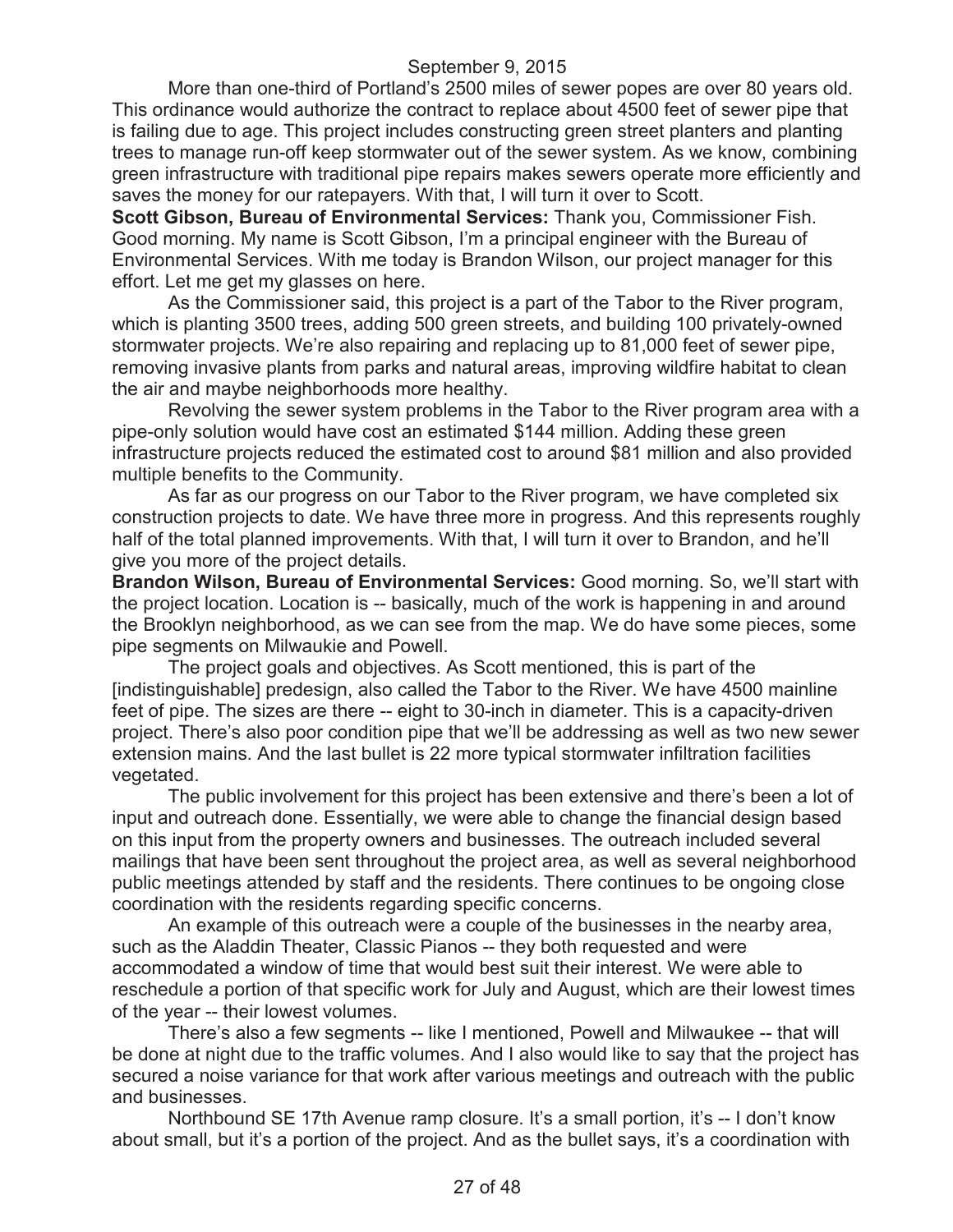PBOT, ODOT, and TriMet. This closure will reduce the time frame of the work that would have normally been done in this project area from eight months to three months. So basically, we're geared at trying to reduce the burden to the public, and this was the alternative selected for this. The closure will not affect the pedestrians and bicycle traffic or southbound traffic. The westbound traffic flows on Powell should not be impacted.

Next steps. We're looking at advertisement this fall. The level of confidence is high. **Fish:** Can we stop there for a second?

**Wilson:** Absolutely.

**Fish:** Scott, would you just give us a quick primer quickly on what a high level of confidence means?

**Gibson:** Yes. The ordinance, which was passed, gives a subjective narrative description of what a high level of confidence is. One of the key deciding factors when we selected it is how they described the contingencies. And for a high level of confidence in an estimate, the ordinance document says that that product has a contingency in the range of 20% to 30%. So, it is basically indicating what kind of variation you might see and the cost from the projected costs.

**Fish:** The next one up the ladder is optimal?

**Gibson:** Optimal, yes.

**Fish:** I thought that was interesting, colleagues, because I think it's counterintuitive when you hear a high level of confidence and then read the underlying ordinance that set out the scheme and realized that it could vary between 20% and 30% even at a high level of confidence. I think it's important to remember that because I do think that it's counterintuitive.

**Gibson:** I agree, I think the language is bad. Yeah. Brandon?

**Wilson:** Yes. I also would like to mention that because of the high level of confidence, the factors that contributed to that, included contaminated media, included potentially contaminated groundwater, a deeper than normal excavation -- 18 feet in another location on Powell, with potentially contaminated water -- extensive traffic control, and the fact that we have night work. These are some of the factors that contributed to a little less than optimal confidence level.

Back to slide. The next step for this would be purchasing agent to report back to the Council with lowest responsible bid. Construction is scheduled to begin this winter and last approximately 12 months. That concludes the presentation. I'd like to ask if there are any questions.

**Hales:** I've got a couple of related questions. One is this part of the city is about to undergo significant redevelopment, assuming that we incorporate the Southeast Quadrant Plan into the comp plan when we finish it in a few months. Secondly, the Powell-Division bus rapid transit project is in early predesign in terms of where it will run and what the street architecture needs to be for that to work. So, a lot of complicated stuff happening on the surface, whether on private property or on public. Obviously, the sewers are sort of first --- they go in deepest and everything else is filled after that. But I hope and expect that this project is being designed in a way that preserves all of the flexibility that those folks that are designing either development projects on the redevelopment sites in the area, or public projects -- again, namely that BRT project in particular -- will not have their options walled off by a sunk investment in a major capital improvement in the sewer system. So, reassure me about that.

**Gibson:** I think you can be reassured that the sewers that we're repairing have been - actually, I'll defer to Brandon.

**Hales:** Well, I'm thinking about capacity in particular. You don't know exactly what's going to happen in this area.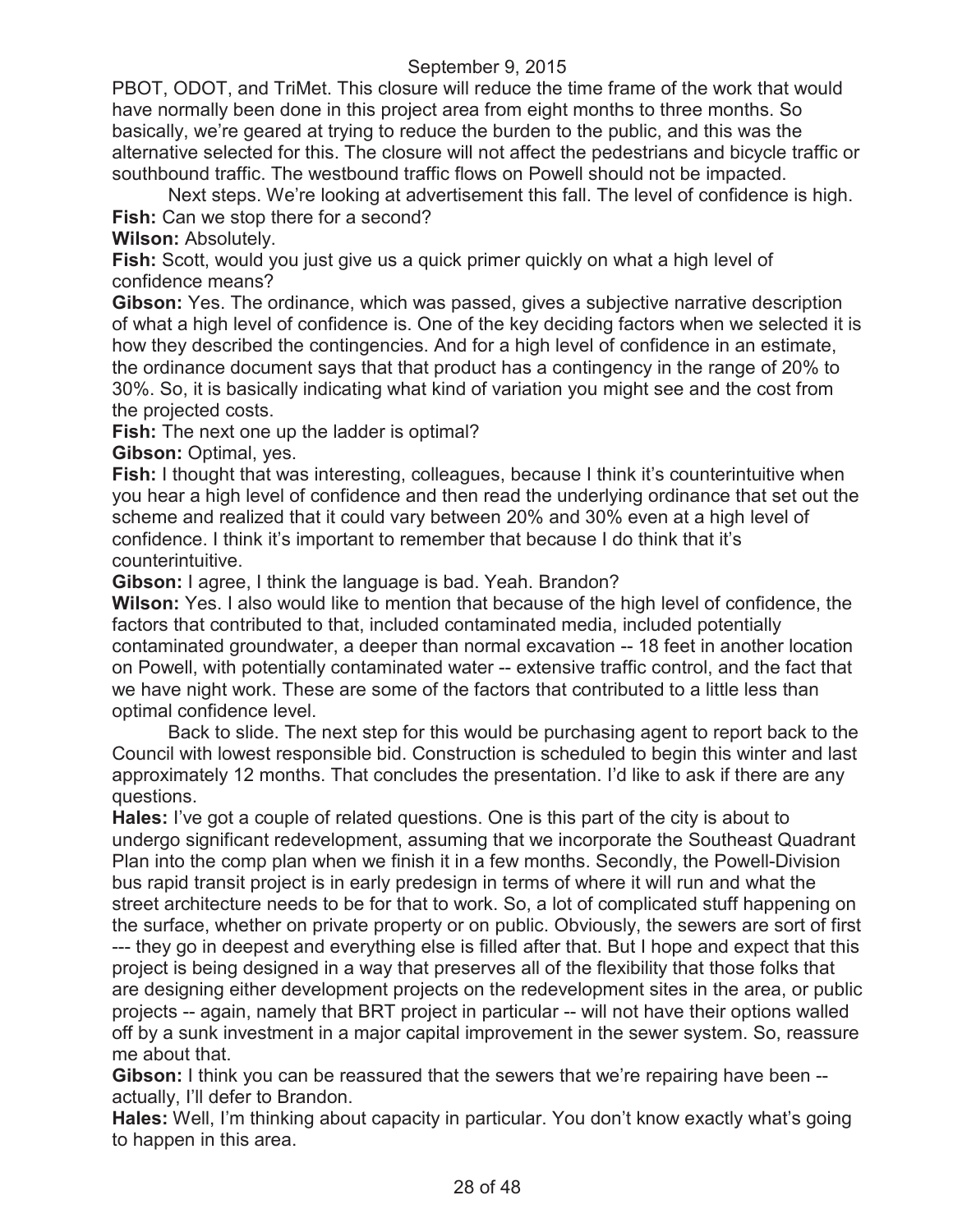**Wilson:** Well, actually the models that we used to determine what capacity is a 25-year - we're looking out basically to full development.

**Hales:** Of the proposed zoning?

**Wilson:** Yes.

**Gibson:** Of the proposed zoning.

**Wilson:** Yes. And there's also safety factors included in that. It's very much looking at these types of things. We want to just do a capacity project and not have to worry about it again.

**Hales:** Yeah, OK.

**Hales:** Stormwater facilities also help to kind of trim the edge, the peak storm as well, so those tools combined are really what we're using.

**Hales:** That's good. When you look at sites like that four acre gas company site just sitting there that I assume feeds into this sewer -- what's going to be there 20 years from now? I don't know.

**Wilson:** And I'll also mention our stormwater management manual has rigorous constraints on development and being able to manage stormwater on site as well. So that - - along with what we're proposing -- should be a good fix for that solution.

**Hales:** OK, good. Thank you. Other questions? Thanks very much. Anyone else want to speak on this item? If not, then it passes to second reading next week and we are recessed until 2:00 p.m.

At 11:03 a.m., Council recessed.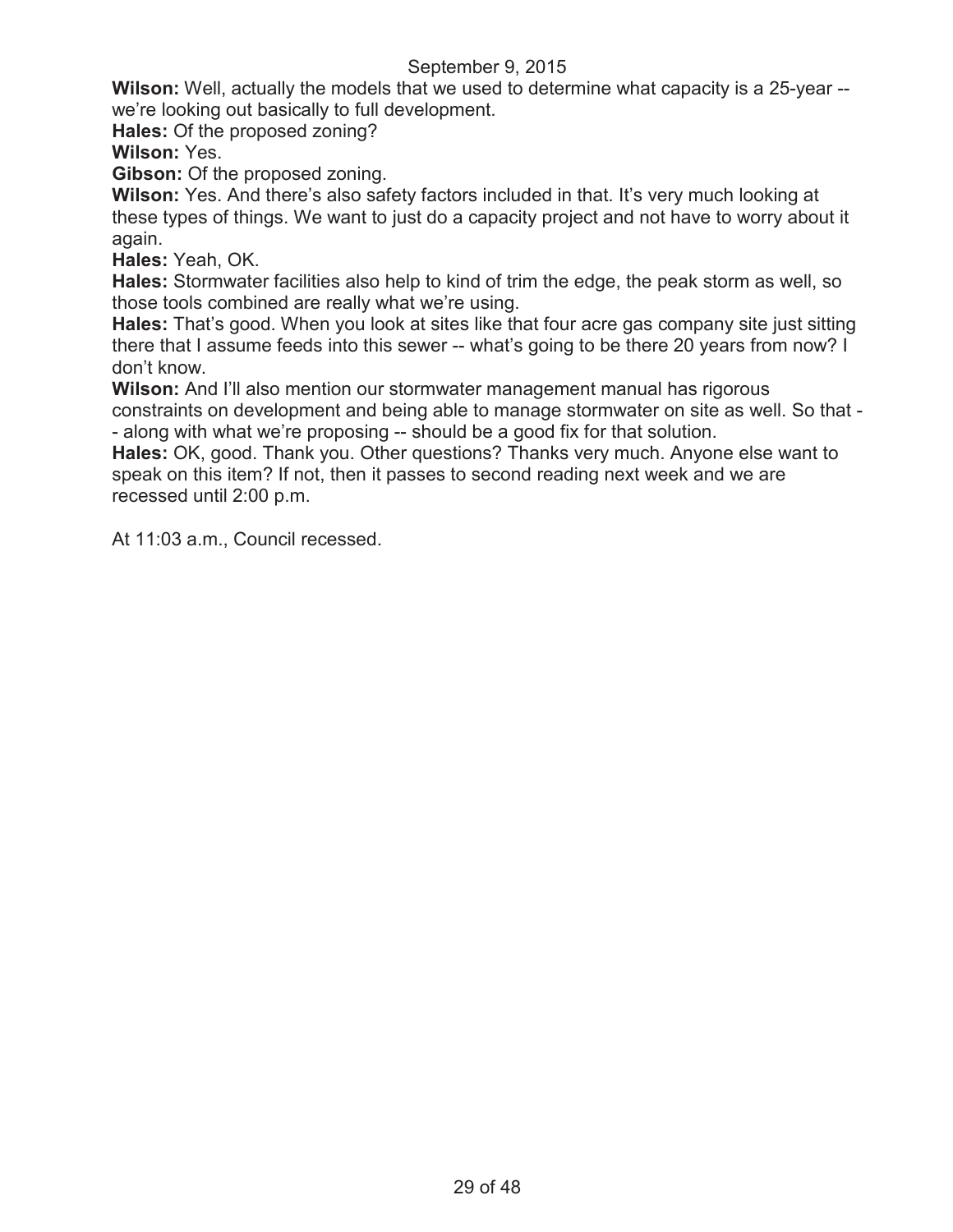#### September 9, 2015 **Closed Caption File of Portland City Council Meeting**

This file was produced through the closed captioning process for the televised City Council broadcast and should not be considered a verbatim transcript. Key: **\*\*\*\*\*** means unidentified speaker.

## **SEPTEMBER 9, 2015 2:00 PM**

**Fritz:** The Mayor may or may not be back. Good afternoon, everybody. It's Wednesday, September 9th -- and there is the Mayor -- [laughter]

**Saltzman:** Here. **Novick:** Here. **Fritz:** Here. **Fish:** Here. **Hales:** Here. **Item 946.**

**Hales:** Thank you very much. Commissioner Fritz, do you have some comments? **Fritz:** I do. The purpose is to present the Parks' Americans with Disabilities Act Transition Plan. We surveyed 206 publicly-accessible sites, identified 20,355 areas -- 17,008 of those are scheduled to be removed -- and we greatly appreciate the partnership with the Office of Equity and Human Rights, also the Parks Board, the Parks Accessibility Advisory Committee, the Portland Commission on Disability, and the ADA Transition Plan Stakeholder Review Committee. We've held three public forums and have had lots of online comments.

I will just say it was a great satisfaction to me that I was able to hand over the Bureau of Development Services to Commissioner Saltzman with all of those ADA transition items completed. So, thank you for your work jointly in creating that list and then BDS being able to through it. Obviously, with 20,000 and more in Parks, that's a significant challenge and we're looking forward to hearing the consultants' report. **Hales:** Welcome, good afternoon.

**Brett Horner, Portland Parks and Recreation:** Good afternoon, and thanks for having us. I'm Brett Horner with Portland Parks, and I'm joined by David Galat with the Office of Equity and Human Rights. We have a short presentation, and I'm going to let David lead that off.

**David Galat, Office of Equity and Human Rights:** As you know, the ADA transition plan was accepted I think November 6th of 2014, and this is kind of the final piece for the facilities transition plan, and Parks was given an extension based on the large amount of barriers that they had and also kind of the unique facilities. It's not just the Portland Building where everything happens at the Portland Building, parks are spread out all over geographically. There's a lot of programs happening. So, they really had to do a thoughtful analysis of the barriers that were identified and come up with a good strategy given this huge number of barriers.

A little bit of context. ADA is a civil rights law. There are three main titles. Title I covers discrimination against people with disabilities in the workplace, Title II is with public and government entities, and Title III is in the private sector. The ADA transition plan is Title II which City of Portland is a part of.

As Brett is going to lead us through their efforts to schedule, categorize, and identify all of the barriers -- and just it kind of really highlights the work that they've done. This Parks staff has done I think a really -- it has been a heavy lift for them more so than any bureau. I'm very proud of them.

I was recently in Atlanta, Georgia at the national ADA symposium and I carried a copy of our transition plan with me. Transition plans were kind of a highlight there -- a lot of breakout sessions, covering transition plans and different aspects of them. I did some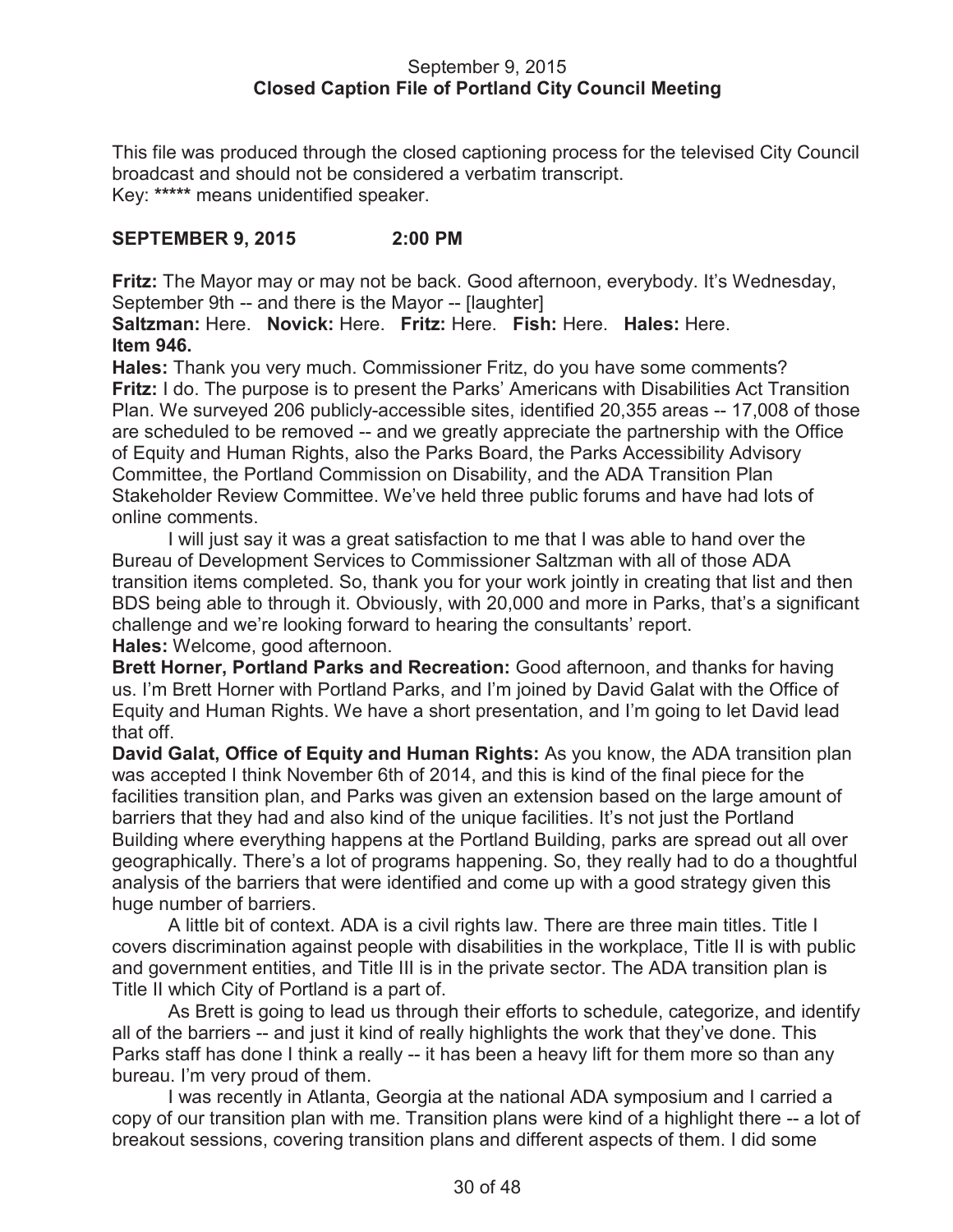networking with people and kind of showcased Portland's transition plan, and I got a lot of very good feedback there at the event.

Since coming back, I've been getting phone calls -- or our office has -- asking for advice and more information on how Portland went through this process to develop such a -- you know, a really comprehensive plan for removing barriers for people with disabilities, and I'm really very proud. Very proud of city government, the bureaus, the stakeholders that have been involved, the voters who passed the bond who are having some money earmarked for removing barriers at parks. So, thank you all very much. I think this is a really great beginning body of work to move forward to make the city very accessible. **Horner:** Great. Thank you, David. During the citywide assessment, there were approximately 25,000 barriers were identified. As you might imagine, the service parks provides is publicly accessible places, so the vast majority -- in fact, over 20,000 of them - were in Portland Parks and Recreation facilities.

The rest of the citywide transition plan went to City Council in November of 2014, you may recall, and due to the quantity of barriers in the Parks portfolio, we had a modified schedule -- and thank you for allowing us a modified schedule to complete that work.

260 park sites and facilities were surveyed by a consultant team between December of 2012 and April of 2014. 3000 of the 20,000 barriers were either at SUN school sites -- which would be school districts and not Parks' responsibility to fix -- or are not required to be accessible by ADA, like picnic tables. Where we have many picnic tables in the park, for instance, only 20% of them are required to be accessible tables, the rest are not. PP&R has reviewed and set target schedules for all of our identified 17,000 barriers.

Development of the plan was a collaborative effort. Marked very closely, we had a standing agenda item with the Parks Accessibility Advisory Committee, with a group of community members, and City staff who advise Portland Parks on accessibility-related issues. Also briefed were the Portland Commission on Disabilities several times, with more in-depth briefings for the accessibility in the built environment sub-committee of that commission.

Early in the process, we also discussed development of the plan with a stakeholder group convened by the Office of Equity and Human Resources to inform the citywide plan development. We then held most recently three public forums this past July in different areas of town to discuss the plan, and solicited comments online as well. We heard a great deal of support for the plan, a lot of enthusiasm for making the parks accessible, and encouragement to go beyond the ADA minimum requirements.

For those of you who like numbers and detail, this is a quick snapshot of what the report looks like. All of the barriers are identified. They are categorized and numbered, and there's also a map that we used for each site to identify the location of the barriers.

Of the 20,000, we've broken those down into 95 different types of barriers. You can imagine, 95 different types of repairs and fixes to be made is a lot, and it ranged obviously a great deal as well. Everything from the speed with which a door closes -- or how slowly a self-closing door closes, all of the way up to things as big as elevators and other capitalproject related things.

We discussed those capital and central services maintenance staff with our staff and made an estimate for which -- like adjusting the mirror height or door pulls -- would likely be candidates to do as our routine maintenance operations. We're hoping to get a lot of these barriers fixed through our normal maintenance routines. About half of the projects, through -- or half of the barriers are really capital-related, the other half are we feel are maintenance related.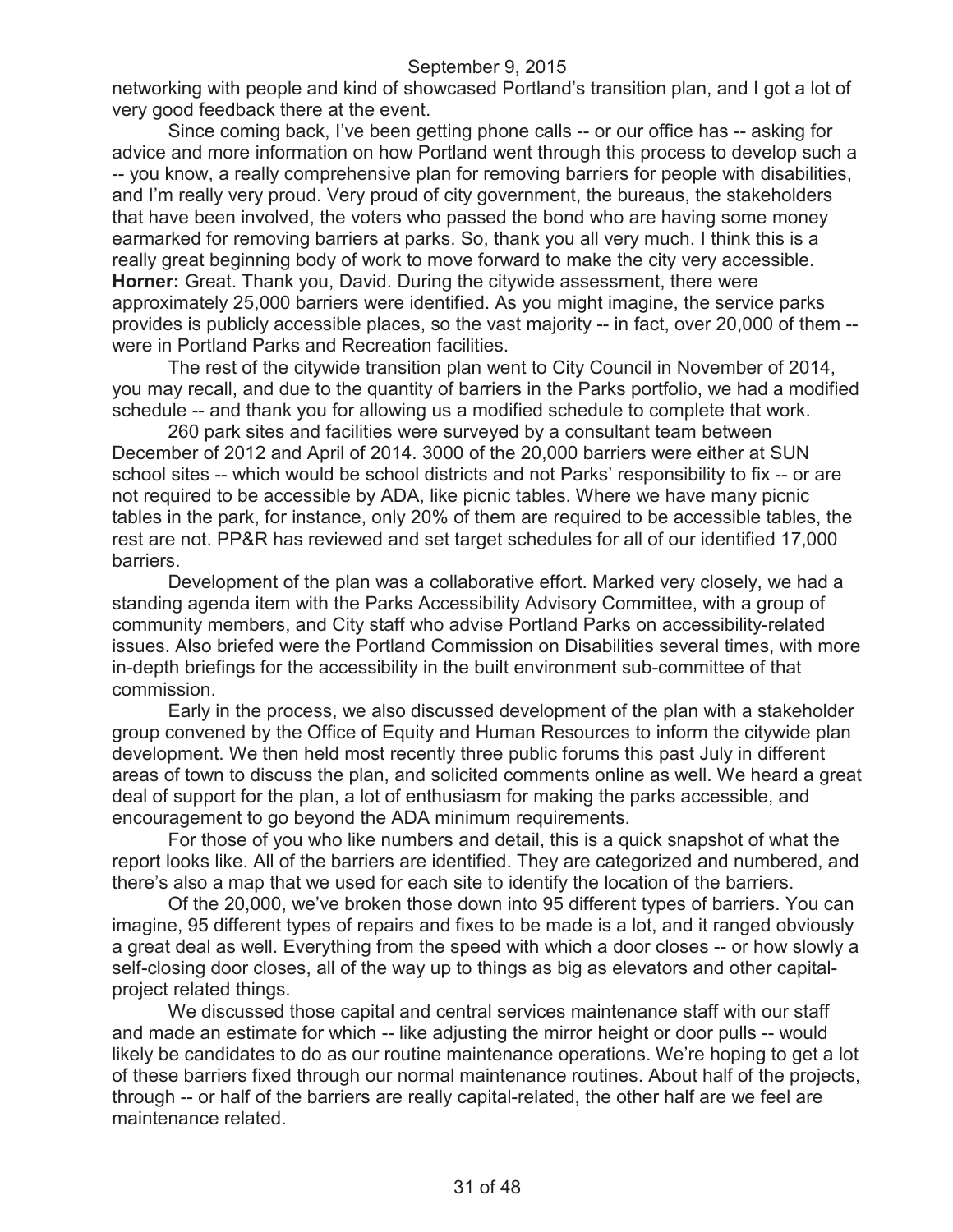The good news is we've already removed 32 barriers as part of this process. So, we didn't stop until all of the assessment was done. Once we had the consultant's information, we began knocking off those things that we knew we could do. And here is an example of that. Most recently, we opened Marshall Park in Southwest Portland and as part of that playground replacement, we were able to incorporate a number of ADA repairs and fixes. That included re-grading the pathway down to the facility so that it met the 5% slope, and also repairing and replacing the non-ADA accessible picnic tables with ones that are accessible.

A little bit about how we ranked and scored and prioritized things on this slide. We assigned each site to a tier. There were three tiers. Tier one being the most heavily-visited parks, parks where we had known issues with accessibility or requests to fix things for accessibility. We also had multiple briefings with the sub-committee on the built environment from the Commission on Disability, and the citywide ADA transition plan stakeholders.

The tier was assigned as a first step, and then based on the number of visitors, how unique a facility was, the parks themselves were put into three different tiers, with tier one with the highest priority. Each barrier was also assigned a category based on the federal guidance, that's the ADA law, and they are also known as categories with one being the most important -- a path of access to a facility, for instance, a doorway into a facility is a major category one barrier. And then there are five different types of barriers.

Carla Waring -- who is in the audience for us -- we had hired to help us complete the transition plan. She did a great deal of work with the field staff, so just ground trothing things that we saw in the consultants' reports were done with field staff identifying really - going out and looking at which picnic tables made the most sense to have accessible. She worked with the staff and also worked very closely with our disability advisory committee. And again, what we heard was path of travel, loud and clear, was number one important. Restrooms being accessible were also very highly rated, and then getting into the other program areas once you're in and have access to a facility.

Here again is just a snapshot of the breakdown on the priority scores. Again, a score of three is really the highest priority, which would be like a path of travel, and then a tier one for a park or facility itself.

The transition plan park supplement is a narrative describing our planning process and includes a summary of each park. This is available online. Members of the public can go in and look at individual sites if they're interested in a particular park and find a description of these barriers. So, that's really a good thing to be sharing with the public.

While the transition plan is really focused on addressing existing barriers in the park system, I also want to highlight a few examples of how parks is thinking ahead as we develop new facilities. As we redevelop existing sites and build new parks, Portland Parks not only ensures that new designs meet ADA minimums but look for opportunities to expand accessibility and inclusiveness and address identified barriers. The one example I had given previously is a good example of that at Marshall Park, and our successful partnerships with Harper's Playground to build the playground and Arbor Lodge Park to make a universally accessible play experience. Another recent example is Dawson Park renovation. When updating the play areas, we also looked for opportunities to enhance accessibility and include adaptive and inclusive features and more accessible surface treatment.

Our next steps will be tracking and reporting all of these barriers so that we can quickly determine which have been completed. That was one of the flaws of previous transition plans -- we had no tracking system -- but we're able to do that now, so we will be identifying that.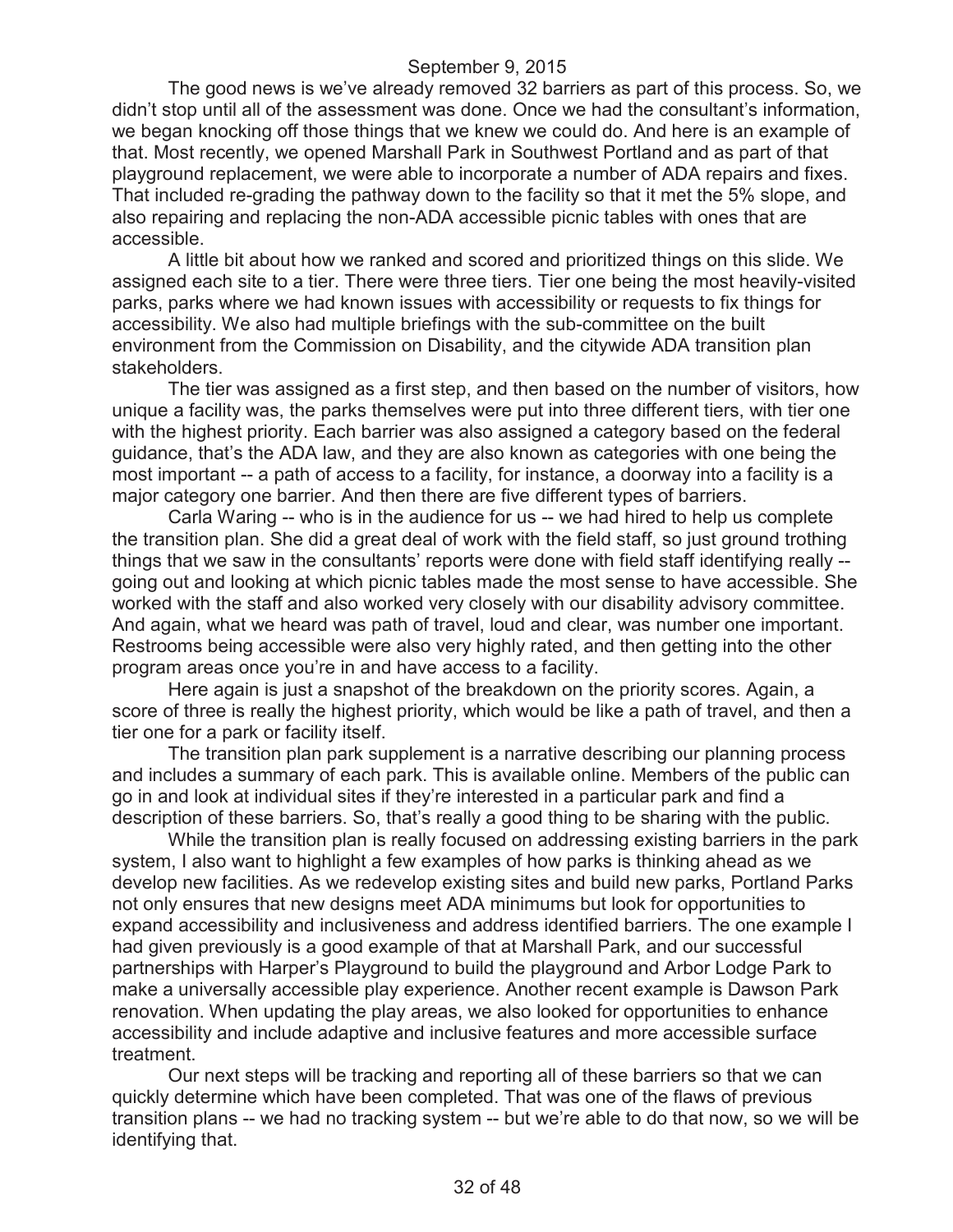The transition plan for facilities is part of a larger umbrella of citywide efforts that the Office of Equity and Human Rights will be leading. Next, we are embarking on an evaluation of policies and programs and will assess right-of-way facilities as well -- so, the streets and rights-of-way. The Office will also be compiling annual reports showing our progress of all our bureaus and to address identified barriers.

I want to thank everybody that was involved in the process. We have a member of the Parks Accessibility Advisory Committee with us today, Fern Wilgus, and I'm going to let her say a few words, and then we'll take any questions that you have. **Hales:** Thank you. Welcome, Ms. Wilgus.

**Fern Wilgus:** Thank you. Thank you, gentlemen. I'm one of the more recent joiners of this committee, and let me tell you, I've learned a lot. What I've really appreciated is the City workers that have come in -- and worked with us and that sort of thing -- have been very open to the PAAC recommendations, and I look forward to many, many years of further teamwork, if you will. We accomplished an awful lot in a very short period of time.

Until you walk in my shoes, you really don't understand my life or my needs, and this is why it was so incredibly important to have people who have different abilities, disabilities, be a part of this, because Portland does have some marvelous parks. Right now, unfortunately, they're not accessible for a lot of people. I also look forward to being able to work with the City in the development of the new parks that are on the horizon. Some of us recently worked with the Tualatin Parks in development of one of their new systems out in the Beaverton area. It was so powerful to have them come right at the beginning, and it was -- Georgiana and I worked a little bit with them. It was so powerful for the people in which the parks are intended for to have them there, so I look forward to continuing here.

For people with disabilities, having access and usability for our beautiful parks is not only commendable but so very much needed and mostly so much appreciated. The use of the parks not only from the lanes and the pathways for accessibility, but we are also are looking at railings for whether you are in a wheelchair or having balance problems, and also safety if you're going to be looking into like the Laurelhurst lake. Signage -- that's some of the things that we also are taking a look at -- signage to help people relieve their potential fear of being lost or confused. Bathrooms were already talked about. The table accessibility also was talked about, not just for eating, but some people with disabilities wouldn't able to participate with the parks much other than table games or sitting around being able to talk with one another.

One of the things that the parks does is offer an equal opportunity for people who have lived in an isolated arena for whatever the cases are, and to bring them out into the open, into the public. And it's so important. It's also a part of a rehabilitative perspective, and so if you can think of it in that terms.

The other thing that I want to say is -- oh, by the way, what we've been looking at and thinking about isn't really just relevant for people with disabilities. We have quite a few senior citizens in the Portland area. Some of us -- I for one, who is speaking -- and the balance problems, the cognitive problems. I don't have time to go form a list -- I have a book that I could show you -- but anyhow, thank you, Portland for getting the moneys available. Thank you, City Council, for getting things put in place for good use of those moneys, and thank you, Parks and Recreation for asking us to be a partner. **Hales:** Thank you. Questions for this panel?

**Fish:** Brett, I have a question. First, I just want to say thank you for the report that we were given. It is very clear, and the information is presented in a comprehensible way, so good job to everybody who had a hand in it.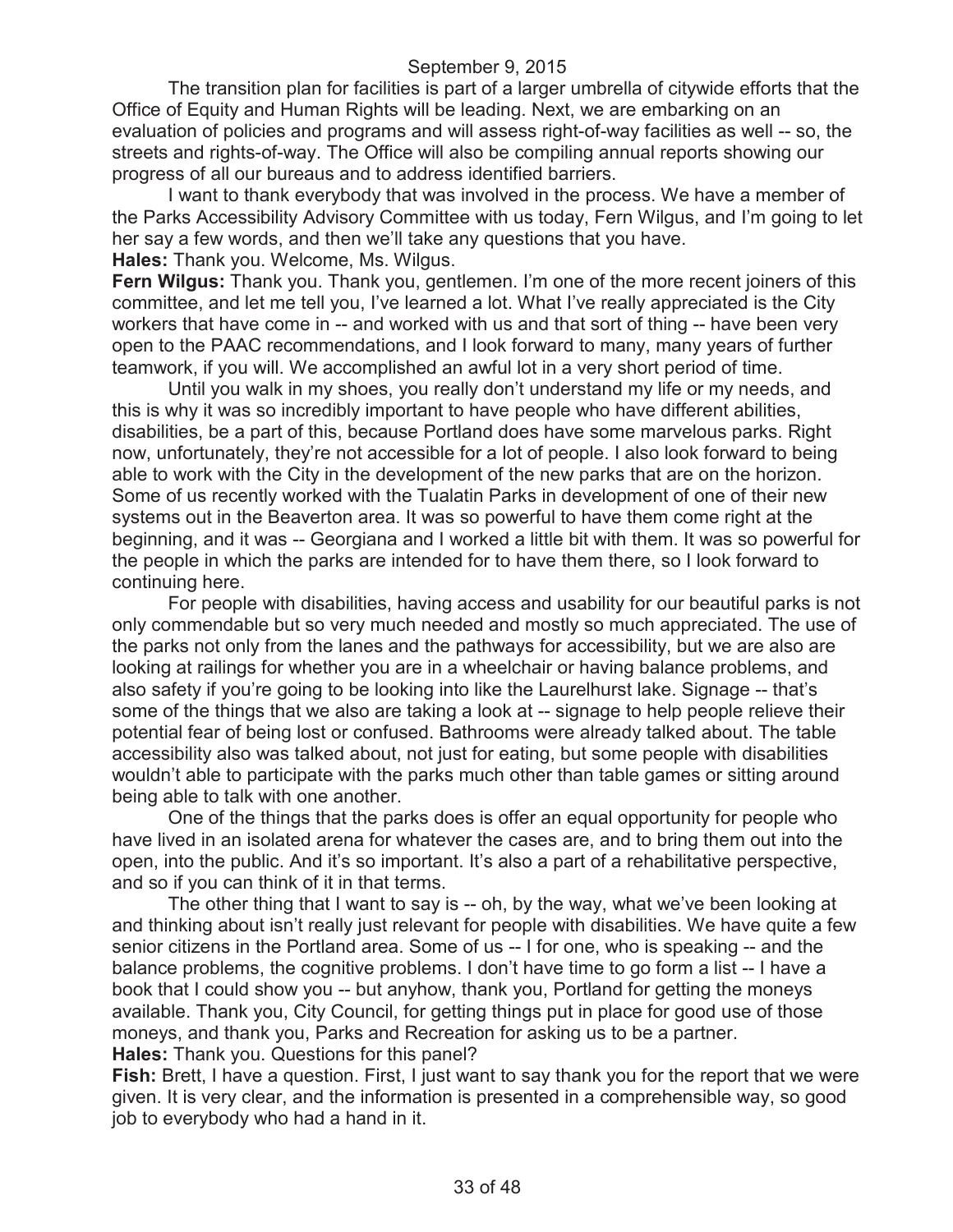I guess there's an area about Title II that I don't fully understand, so I will ask you a couple of basic questions. According to the report, under Title II, we have to prepare a transition plan. So, we have to identify the barriers, rank them, and then we have to have a plan. And what's interesting is that woven throughout the report is a qualification. And the qualification is having the necessary resources to implement the plan. That's interesting, because in other areas of the ADA, if someone brings a private right of action, what we look at in a reasonable accommodation, cost is a factor but only to the extent that it is prohibitive. Reasonable accommodations often have a cost, but we do balance -- does the cost outweigh the benefit, is it prohibitive, does it put someone out of business? That kind of stuff.

Here, we are supposed to have a plan and it's dependent on having the resources, and you make it very clear that your schedule goes out 20 years with the highest priority stuff built in in the early years around the maintenance budget and new capital spending and some of the lower priority stuff backed out at the out years. I guess the basic question I wanted to ask is, under Title II, are we on the clock? And at any time in the 20 years, do we have a defense of not having available resources, or are we out of compliance with the law?

**Horner:** I would have to defer to the office or even to our legal counsel about that question. We can get back to you on specifics of that. We are looking at various ways to fund everything that needs to get done. We talked a little bit about the parks bond funding, some of the work at Washington Park, which we have a lot of ADA issues at. So, we're looking at different types of funding sources. And then a lot of the repairs are fairly minor, so we think we can take care of those through operations and operating budgets.

But you are correct, there is an unfunded piece to this that we're going to have to be working away at over the next 20 years, and I don't know if there is going to be a citywide approach to that with all of the bureaus, or whether we will -- we'll obviously go about it individually bureau by bureau, but it may make some sense for the City to consider some sort of budget request for all of the repairs.

**Fish:** I think as to the legal question, it probably makes sense if we could just get a memo from the City Attorney's office. We probably shouldn't be discussing this too publically. [laughs] But I would like a little more information because it is going to apply to a lot of bureaus. And the question is, once you have a transition plan, what is our legal obligation in terms of completing the removal of the barriers, and to what extent does cost or our inability to pay give us additional time? I don't know what the law says about that but I'd be interested because ultimately, Title II plans will be developed with every bureau. And if the law is clear, for example, that we not only have to do a transition plan, but we have to fund it and we have to complete the high priority items in a reasonable period of time, then that goes beyond an aspirational document, that becomes a budget document. And bureau by bureau, we'd have to identify resources. So, that would be a legal memo question -- **Fritz:** Commissioner, may I comment on that? I appreciate your raising that, and in fact, we did last year we did have an ADA request in the budget which wasn't funded. It was why we put \$5 million in the bond measure to start addressing some of the most urgent problems. As was stated, in each of the projects, we are incorporating more accessibility features than was previously able to do. I don't think we're going to get our City Attorney to say on the record that we're out of compliance with the law. I think --

**Fish:** I'd settle for a confidential memo on that.

**Hales:** Not now, not ever. [laughs]

**Fritz:** Regardless, I think we have a moral obligation. It's been over 20 years since your father got the ADA act signed into law, and it's more than time to correct this deficiency. It was remarkable when we went to the opening of the new park in Cully,  $K<sup>h</sup>$ unamokwst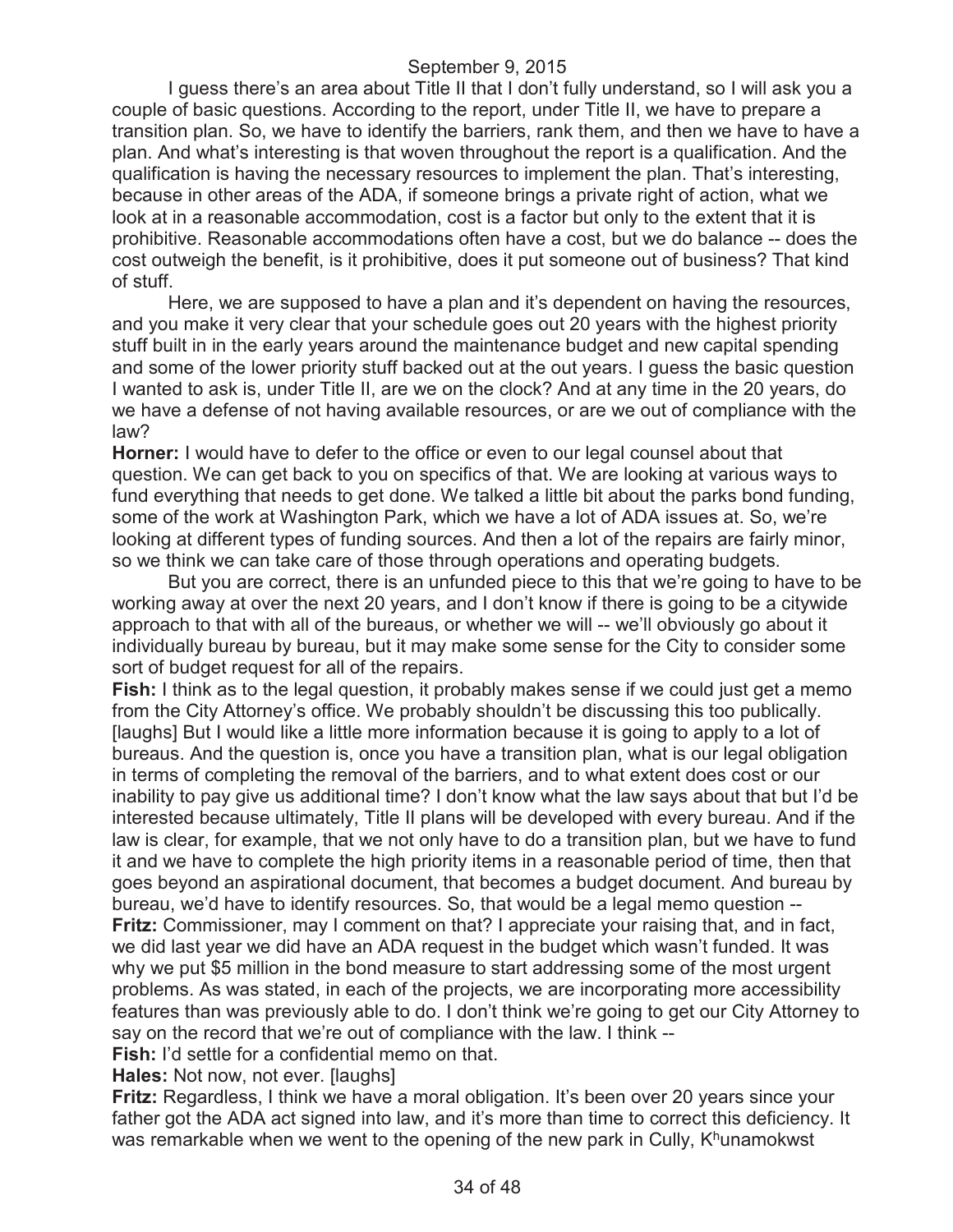Park, just the joy on everybody's faces of being able to use all of the play equipment and such. So, there's multiple reasons for doing this. As Ms. Wilgus said, we're an aging population. I'm certainly going to be in the position of needing more handrails and signs and things like she mentioned. So, I appreciate the sense of urgency. We shouldn't put this on the back burner.

**Fish:** And I guess I was trying to ask the question delicately because we're each going to bring our own view of the sense of urgency, the moral component. I share Commissioner Fritz's applause to the idea that what we're doing is making our facilities accessible for people of all ages and abilities. Beautiful thing about Harper's Playground is you can be three or 80, you can be fully abled or disabled, it's a park that welcomes everybody. And that's the standard, we want no barriers for anybody at any age, any ability.

But anyway, at some point, it would be helpful to me since we're going to have to make some budget decisions and I'm getting the sense that we just can't leave it to each bureau to beg, borrow, and plead for the resources to do this, we need some legal guidance as to what is our legal obligation to do this work and in what reasonable timeframe? And the Council can debate whether we accelerate that or not. But I don't know that the law gives us an out by saying that, you know, "pending available resources" because that's not how Title I works, and I'm not sure you get a path on Title II. **Galat:** I'd just like to chime in. You know, the barriers that were identified were out of compliance, so having the transition plan is good faith effort. The ADA is requiring this from us to say we are identifying where we're deficient. Where we need to become compliant, we are going to come up with costs, we're going to categorize or prioritize them and we are going to come up with a schedule. But the schedule doesn't hold us to a time. You know, just because we have this transition plan now in place isn't -- there's no legal binding to it other than we need, you know, we need to be compliant with the law. **Fish:** And as we know, the ADA is a remedial statute. It is not like some other civil rights statutes that are designed to wrap you across the knuckles, it's a remedial statute. So, if a claim is brought, you have to in good faith go through a process to figure out how to remove the barrier and achieve a reasonable accommodation. But I mean, just in Title I, we wouldn't say to a motel where the units are not -- I should say Title III claim -- with a motel that has units that are not ADA-accessible, you wouldn't say, "go figure out what you have to do and come back in 20 years." You'd say, you know, "how do you make sure that your business is accessible to people?" In short of shutting you down because it's too expensive, it might mean making the ground floor units accessible first. I think we need more legal guidance because I have a feeling this becomes a citywide budget concern and not just leading each bureau to fend for themselves.

**Fritz:** Commissioner, what I found with BDS was once we had the list that asking about it on a quarterly basis and having the director assign somebody to kickoffs to each of the tasks -- many of the things in these lists are not huge budget items. They are things that can be done relatively cheaply with an existing budget --

**Fish:** And I think you've also -- the other thing I learned that is very clear in this report, it's also everything that we do going forward, there's no excuse -- **Fritz:** Right.

**Fish:** -- not to incorporate the fire standards.

**Fritz:** Simply the accountability and the reporting back I found was very effective in making sure that attention was paid to it. And indeed, the equity managers that many bureaus now have -- that's part of their portfolio is to on their list of things to do to check through the transition --

**Fish:** Well, I appreciate the discussion because we're all learning and this is very helpful.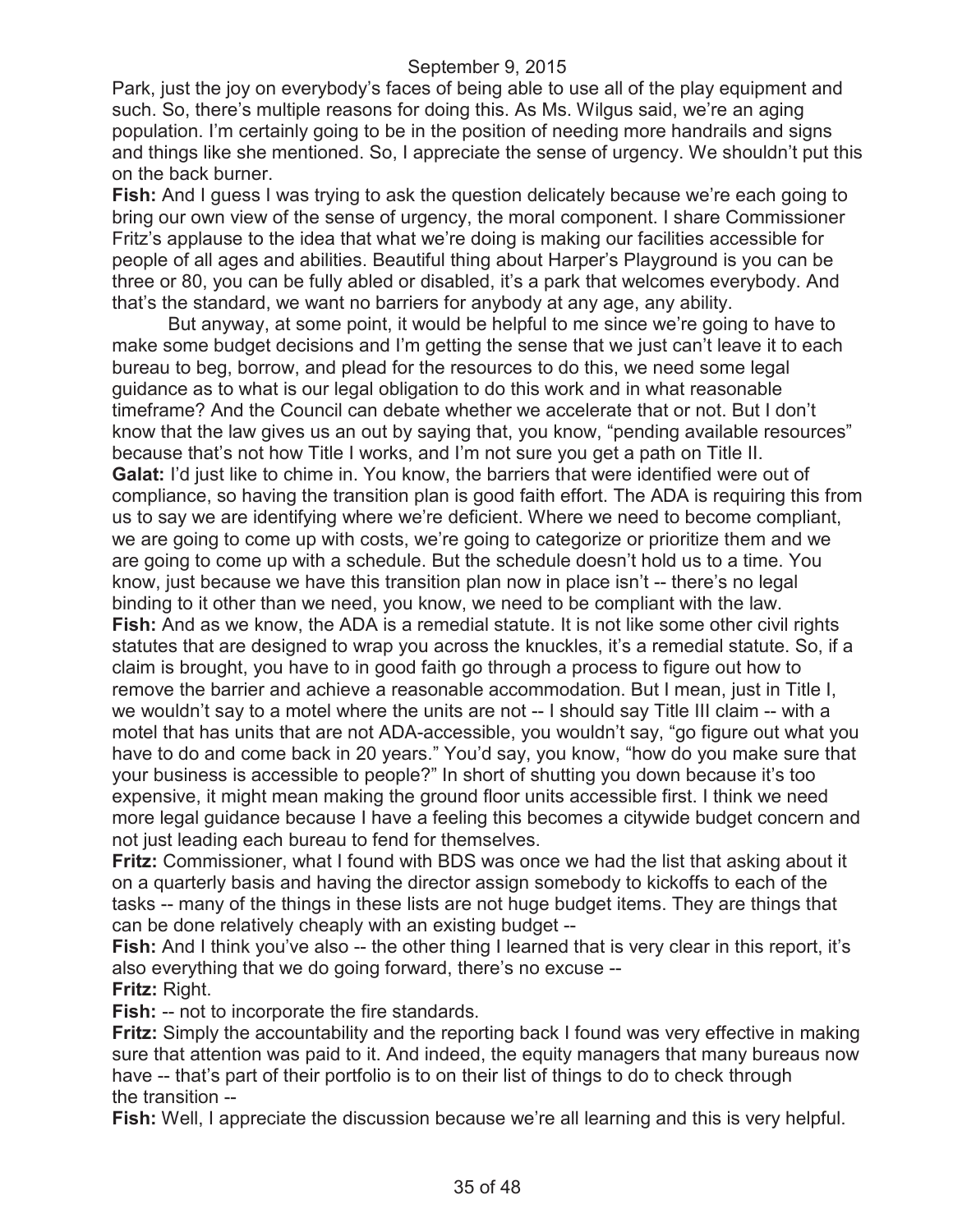**Hales:** More questions for the panel? Thank you all very much. We'll see -- anyone else formally to present? We might have others who want to speak on this --

**Novick:** Actually, Mayor, I do have a question. And this might seem kind of silly but just because I happen to live near two of the facilities with some of the largest numbers of barriers -- the Multnomah Arts Center and Gabriel Park -- I was just curious, what would be some examples of some of the barriers there that you will be addressing?

**Rogers:** I believe a lot of the doorways are not compliant -- handles on the doorways, for one. I know we had an issue with the very front door being not fully accessible. So, those things are going to be prioritized. Again, those are the type one barriers that we're going to be trying to get to first. But those are the big ones, think, at Multnomah Arts Center. We have an annex area of Multnomah Arts Center that doesn't have accessible ramp to it yet. So, the programming that goes on there -- there isn't a need for accessibility or we don't have any requests to have accessibility there yet, but we are working on that as well. **Novick:** Thank you.

**Rogers:** Those are the big ones.

**Hales:** Good questions. Thank you all. Thanks very much. Do we have folks signed up to speak?

**Moore-Love:** No one else signed up.

**Hales:** Anyone else that is here that would like to speak?

**Fish:** How can you avoid Cody, for god's sake? You came all of the way here. Get up here. You wanna bless the work, say something about the slide that had something close to your heart in it?

**Hales:** Alright. Didn't take much to tempt him. Good to have you here.

**Cody Goldberg:** Is this official, I say my full name? Cody Goldberg, Executive Director of Harper's Playground. Thank you for the invitation to come up. I was not planning to speak, but as prodded to do so, I would be remiss if I didn't stress just how much I think there is an importance to go beyond the minimum law requirements. There was in the report just a bit too much -- in my opinion -- talk of meeting that compliance and not enough about going well beyond. That is our biggest passion at Harper's Playground, and I think after 25 years of not even making compliance that a plan with a more robust movement beyond minimum is just what I would really encourage the team working on this to go towards.

Because some of us -- we have children that aren't able to reach these places. As you know, Harper is my daughter, and we don't have that much time. We visit these parks and we're literally left on the sidelines, and my passion for parks has grown to an immeasurable amount. I believe in the power of parks to create community in a way that almost no place can. And so, these places are paramount for building relationships that can influence the workplace, influence broader society, and so these parks are really, really important. I just would challenge everyone to think beyond minimum.

**Fish:** Can I offer you an analogy?

## **Goldberg:** Yeah.

**Fish:** We have a policy that Commissioner Saltzman put forth that requires that we meet thresholds of I think it's the LEED gold standard in the public buildings, but we've been known to invest in LEED platinum. And in fact, now we're a city that has I think enough LEED platinum buildings to achieve a distinction in terms of peer cities that have the highest rating. That requires that you push a little harder and maybe the front-end costs are a little more. The long-term benefits are also clear. I think we always should be challenged to go above the floor.

**Goldberg:** Yeah. I appreciate that. I thank everyone for their work on that. I know a lot of work goes into putting that data together, so I appreciate that very much. Thanks for the invite.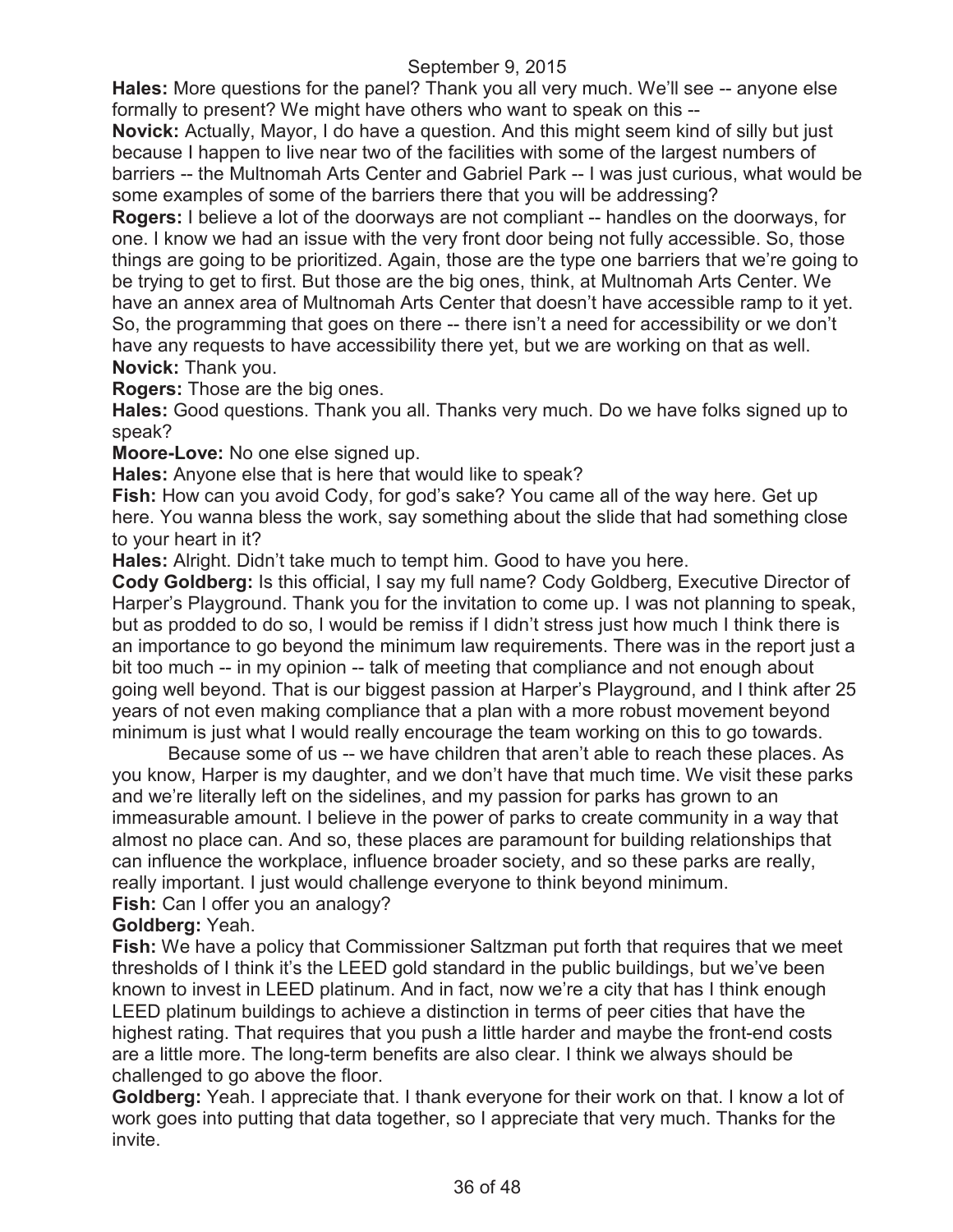**Hales:** Thank you.

**Galat:** I would just say also, like -- I think Westmoreland Park was done last year finished. The playground there is definitely beyond the minimum, and I don't know who was the project manager on that or really put that together, but going there -- I have a child -- and going there and seeing him play there --

**Fish:** You talking about the nature area?

**Galat:** Exactly.

**Fish:** That was a proud partnership of Parks and BES, funding from a lot of partners in addition, and now the salmon are actually spawning. It just keeps getting better. **Galat:** I think there's a lot of positive things that have been done and, you know, hopefully through this report and the efforts that have been done to kind of capture these barriers - at least identify them -- and move forward by removing them and learning -- it's a great step.

**Hales:** Thank you. Thanks very much. Anyone else? Then do we have a motion? **Fish:** I move to adopt the report.

**Novick:** Second.

**Hales:** Further discussion? Roll call.

**Item 946 Roll.**

**Saltzman:** Thank you very much for this good work. It certainly is a lot of work, so appreciate all of the work, the detailing of the effort that lay before us. I think we're up for the challenge. Aye.

**Novick:** I am really impressed by the extraordinary amount of work that you managed to do in a pretty limited period of time. I mean, identifying these thousands of barriers in a 15 month period and then coming up with a plan to address them is extraordinary. Thank you all very, very much. Aye.

**Fritz:** Thank you to all of the team and community volunteers who've put this together - also the consultants did a great job -- especially to our staff in Parks. As Brett mentioned, we now have a resource data base to track ADA needs when planning and designing projects and scheduling things, and we also -- thanks to Kia Selley, our wonderful assets manager -- we have the micro main work order system so we know exactly when the barriers have been taken down and we won't have to do this kind of extensive resurveying, we'll be able to document our compliance over the years. And we are intending to make a lot of improvements and progress over the years, hopefully sooner rather than later.

As I said, I will be bringing forward a budget request in the main budget process 16- 17, including prioritization from this report and especially looking at things that can't be done through the bond measure projects. Five million sounds like a lot, but when you are looking at this -- we didn't even put a guess in the presentation as to how many millions of dollars all of these improvements will take to fix. It's certainly not zero. So, there will be something -- of course, it would be eligible for the 50% set-aside for parks maintenance projects. The policy that the Council has of setting aside some of the ending fund balance and one-time money -- some of these projects might be eligible for that, so we'll be looking at all available resources, including partnerships with the community. If outside funders would be able to able to partner with us -- as indeed Harper's Playground has so spectacularly -- that we will be open to having community partners help us get this done.

We're all in this together. And that's to me what this transition plan and the entire Americans with Disabilities Act work is all about. We really are all in this together. And whether you are experiencing a disability today, you may be in a position where you or a loved one may be experiencing one tomorrow, so let's fix the system for all of us. Aye.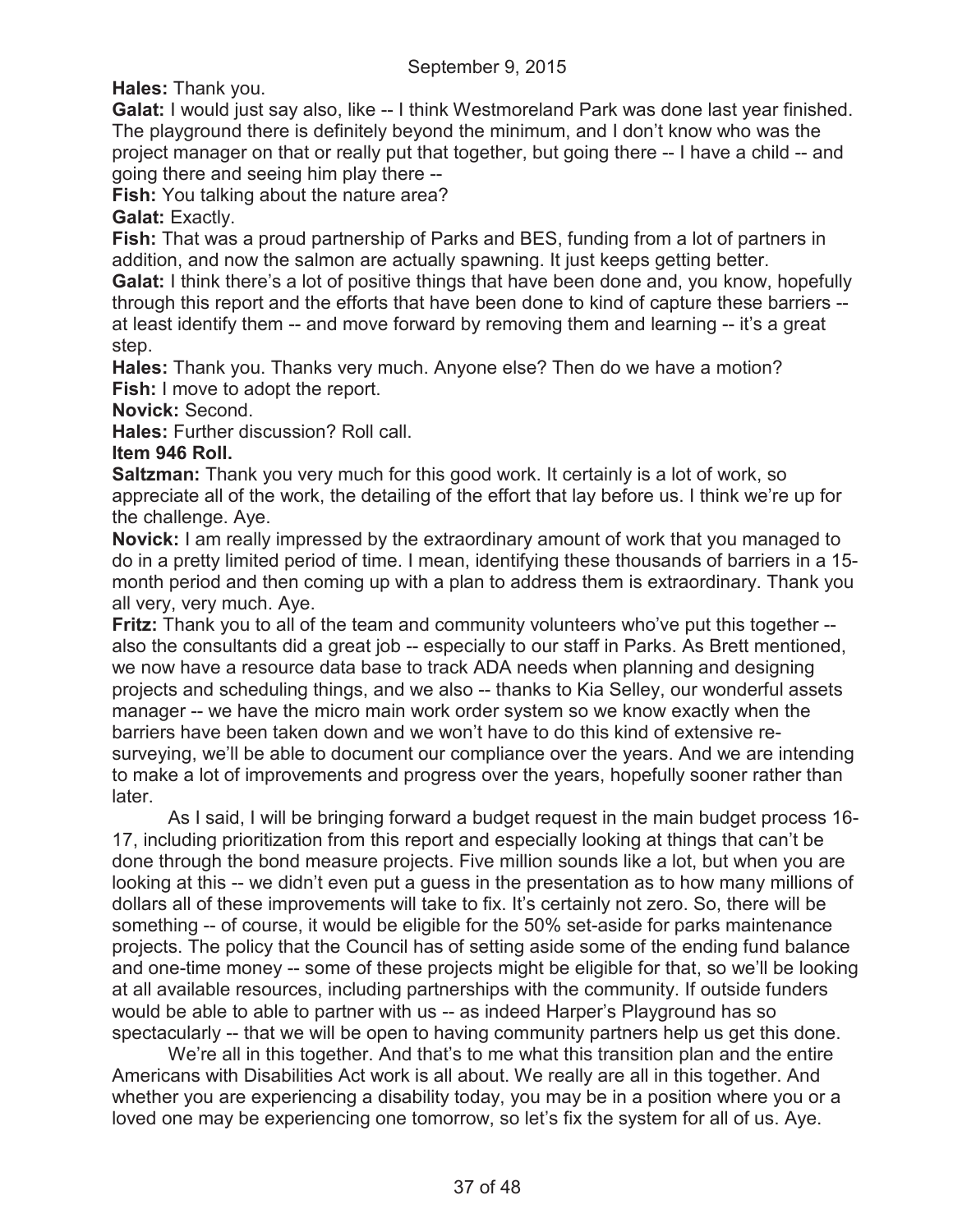**Fish:** This is really good work. Brett, thank you, and to the whole team for the presentation. I think this discussion has been helpful. You opened my eyes to some things that I have a hunch we will be discussing during budget time.

Before I got elected to office, my law practice was largely focused on removing barriers that people experienced. The civil rights laws were the tool we used. And now that I'm in government, I've learned that, you know, we have a lot of work to do to make sure that our services are barrier-free. I'll just offer you one example that isn't directly related but is in the same family. As I've gotten older, my eyesight has gotten worse and to the point where I have like a thousand dollars' worth of corrections in my classes. And without them, I'm legally blind. And as I have difficulty seeing things or reading things, there's a point -- my staff can blow things up to like a point 20 or whatever for my comments, but it gets to the point where you can only put a few words on a piece of paper. That doesn't work. So, I'm working now on just memorizing points I want to make because it's very hard for me to read the paper.

But I remember when the Water Bureau did an exercise. We were looking at some brochures, and we cleaned it up and thought we hit a home run and we gave it to Elders in Action. We got two or three pages of single-spaced comments back. And I would say that they were some of the most alarming and insulting comments I've ever read on a project where I thought we were giving them a finished product. Among other things, they said, who can read this? The fonts are all wrong. The way the information is laid out is not legible. There is 12 phone numbers, not one. You're going to confuse someone -- and older person reading this will be confused about where to call. And on and on and on. Why are there scary pictures? Why the disclaimers and scary stuff up front? Are you trying to scare someone from not exercising a right? And on and on and on. And frankly, it was very sobering, because what they were saying was walk in someone else's shoes and understand how this is received, don't assume because you receive the information a certain way that that is accessible. So, what we used to have as little brochures like this, now they're like this. And you know, the first push-back in one of my bureaus was, "well, that will cost a little extra." We said that's OK, spend a little extra money -- someone can actually use the information now. This stuff we're putting in senior centers ought to be accessible to the people we're trying to serve. So, I think we're all learning about this as we hold these jobs and frankly as we age, the things we learn.

This is very important work. I look forward to hearing from the legal department a little more about our obligations. And I think Commissioner Fritz is right, I think this is a citywide concern. There may be a minimum we're required to meet, but we may want to go beyond that and we may actually have to put additional resources to funding these plans. I think that's something that we should take up during the budget time. Thank you for your outstanding work. Thank you, Commissioner Fritz and Office of Equity. I'm pleased to vote aye.

**Hales:** Good work. Good collaboration among the bureaus and with community leaders who are going to keep pushing us to do more.

A couple of reflections. One, when you listen to this presentation and look at this report, you get a sense of the scope of the park system, not just the scope of the problem, which you obviously specifically enumerated here. But I think sometimes Portlanders don't realize the scope of this system. We do because we deal with it and we know it's not complete even yet, even with more than 200 parks and many, many buildings and facilities within those parks to address. But again, from my experience of working with a lot of other cities, that's such a distinction to Portland. Not just that we have a few great parks -- most cities have a handful of great parks -- but we've got dozens and dozens of great parks. And so, the scope of the enterprise gets clear when you look at the list of capital needs, as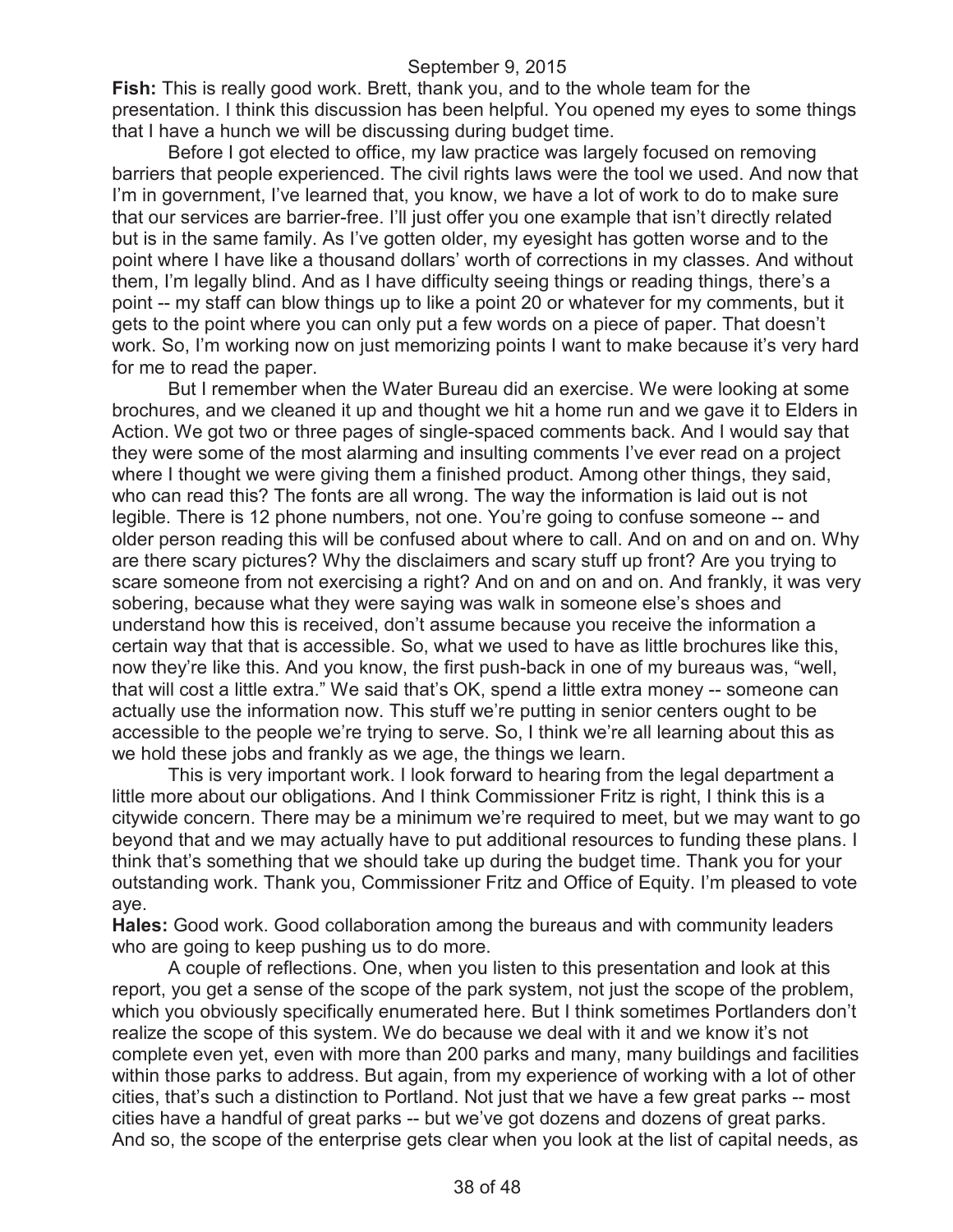I know Commissioner Fritz does probably in the middle of the night, and when we get these kinds of reports.

The other thing that shines through is just the sense -- and whenever you deal with the Parks Bureau, this shines through -- the sense of serving the parks customer, namely all of us. And you know, that's such a great, strong current in the culture of the bureau. We see this all of the time in everything that you do, just that sense of, "boy, we want to serve more people. We want to break down those barriers. We want to get kids, adults, people of all abilities and all languages and all cultures involved." And there's just that relentless energy for inclusion that's really so much part of the bureau's culture, and that's really important and something that we value and I think deserves to be called out and praised because it deserves praise. Well done, thank you very much. Aye. We are recessed until tomorrow at 2:00 p.m.

At 2:44 p.m., Council recessed.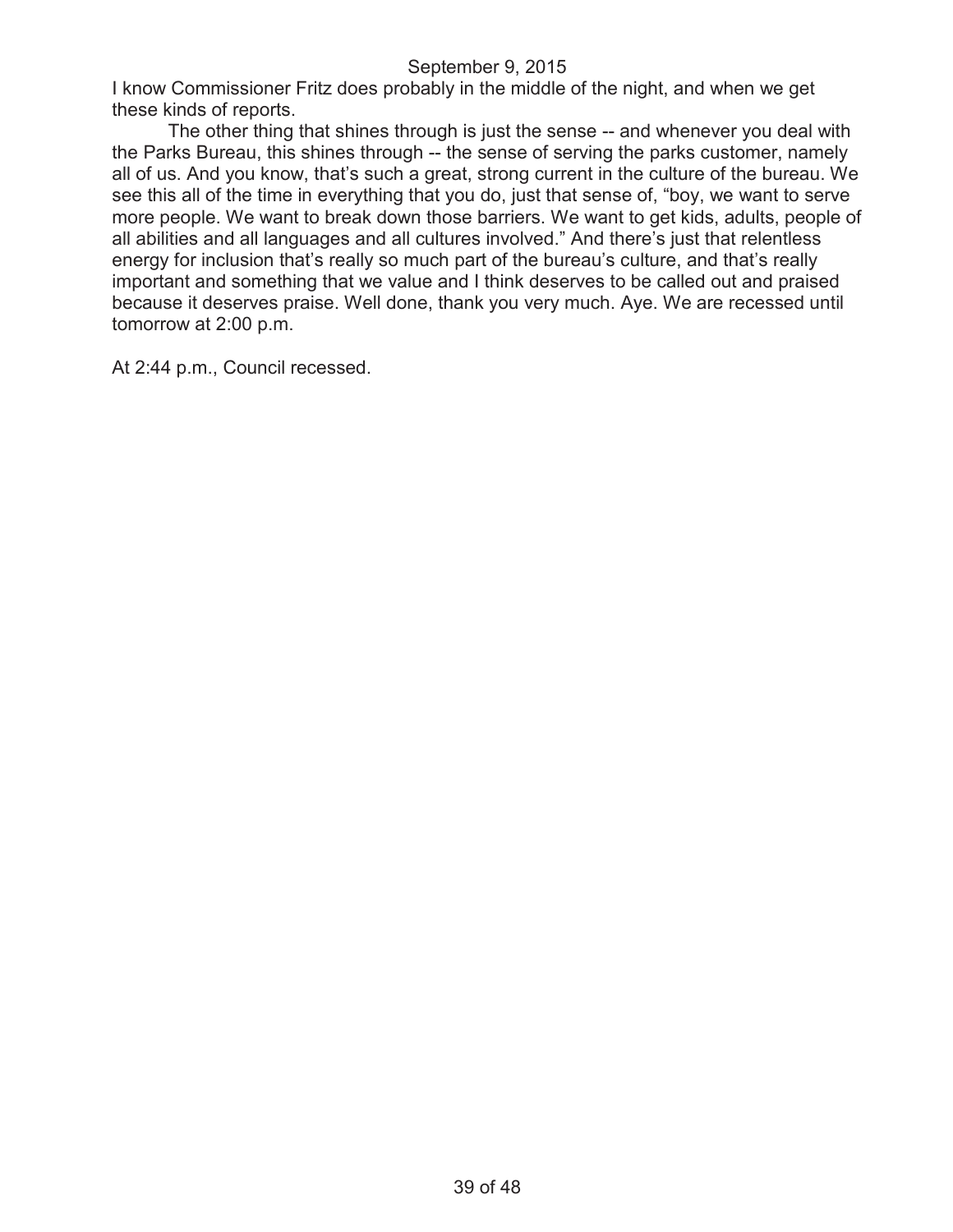#### September 10, 2015 **Closed Caption File of Portland City Council Meeting**

This file was produced through the closed captioning process for the televised City Council broadcast and should not be considered a verbatim transcript. Key: **\*\*\*\*\*** means unidentified speaker.

## **SEPTEMBER 10, 2015 2:00 PM**

**Fritz:** Good afternoon. It is Tuesday, the 10th of September. Please call the roll.

**Saltzman:** Here. **Novick:** Here. **Fritz:** Here. **Fish:** Here.

**Fritz:** I just heard that the Mayor is not able to attend today, so we will proceed -- and I am the presiding officer. The purpose of the hearing is to consider the proposal for demolition. Commissioner Saltzman, did you have anything that you wanted to say before I outline it? So, first the City Attorney will --

**Moore-Love:** I should probably read the title first.

**Fritz:** Oh, I'm sorry. If you could.

#### **Item 947.**

**Fritz:** Since this is a land use review, there are state regulations on how we conduct it, and we're going to go to the City Attorney for those preliminary remarks.

**Ian Leitheiser, Deputy City Attorney:** Thank you, Commissioner Fritz. This is a Type IV procedure. So, we're going to cobble together a procedure that I think does the job, because this is a little bit unusual.

Preliminarily, though, this is an evidentiary hearing. This means interested parties may submit new evidence to the Council in support of their arguments. We have a format that we're going to follow. We'll begin with a staff report by the Bureau of Development Services staff that will be approximately 10 minutes. Following staff report, the Council will hear from interested persons. I don't know if we really have an appellant here, so that may not be who we hear from, but I'll call that the applicant -- they'll go first. Then we'll have supporters of the applicant, any opponents of the application. Following that, there will be an opportunity for rebuttal by the applicant, then Council discussion, and then any future scheduling if that is necessary.

For evidentiary hearings, there are several guidelines for those who will be addressing Council today. Any letters or documents you wish to become part of the record should be given to the Council Clerk after you testify. Similarly, the original or a copy of any slides, photographs, drawings, maps, videos, or other items you showed at the Council during your testimony, including any presentations, should be given to the Council Clerk to make sure they become part of the record.

Any testimony, arguments, or evidence you present should be directed to the applicable approval criteria to this review -- staff will identify what those are -- or other criteria in the City's Comprehensive Plan or zoning code that you believe may apply to the decision. Staff will identify the applicable criteria as part of their staff report. I mentioned it twice -- they don't have to do it twice.

Any issues you raise must be raised clearly and with enough specificity to give the Council and the parties an opportunity to respond to the issue. If you do not raise the issues with sufficient specificity, you will be precluded from appealing to the Land Use Board of Appeals on that issue. If there are any constitutional issues in this matter, the applicant who fails to raise them with enough specificity to allow the Council to respond will be precluded from bringing cases for damages in circuit court. At this time, it's probably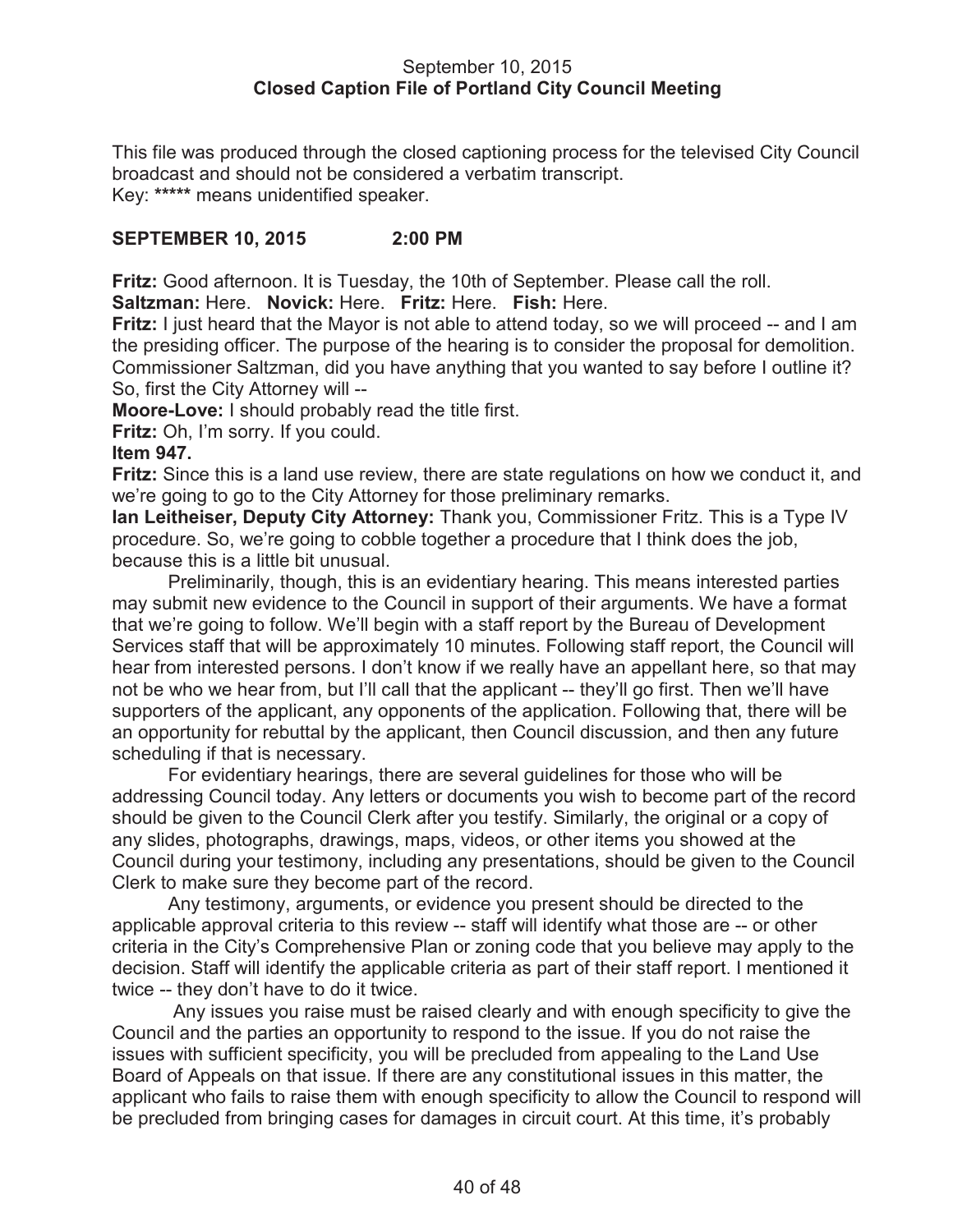appropriate to talk about any potential conflicts of interest or ex parte contacts that the Council wishes to identify or declare.

**Fritz:** Does anybody have any conflicts of interest? And ex parte contacts? Thank you. Leitheiser: And I'll ask if there have been any site visits?

**Fritz:** Any site visits? No.

**Leitheiser:** I think we're ready to proceed with the staff report, then.

**Fritz:** Thank you very much. So, we'll have the staff report for 10 minutes followed by the applicant for 10 minutes. Supporters of the applicant will have three minutes. If there is a principal opponent, they'll have 15 minutes, and supporters of the opposition will have three minutes each, and then rebuttal for five minutes by the applicant followed by Council discussion. Hillary Adam.

**Hillary Adam, Bureau of Development Services:** Hello. This is a Type IV demolition review. I'm going to go a little bit through the procedure leading up to this point.

We had a pre-application conference in March 2015. There is a requirement for the Type IV. We also issued public notice of the Historic Landmarks Commission advisory meeting and the City Council hearing, posted the property for both those dates, held the Historic Landmarks Commission meeting in July, I issued a staff report to all of you, and now we are here.

A little bit background on the demolition review. It was instituted in 2004 through historic resource code improvements. That was a comprehensive overhaul of the historic resources code, making improvements to zoning code and building code incentives and strengthening this sort of review.

We have had three prior Type IV demolition review hearings, and I'll just go through those a little bit. In 2010, there was the Kiernan Building, also known as the Dirty Duck. The City Council approved demolition of that building, which is shown in the lower left. The proposed replacement was then a three-story Blanchet House of Hospitality. It later became a four-story Blanchet House. City Council noted that the proposed facility encompassing low-income housing, a soup kitchen, and other related services was the highest and best use of the site and found that on the balance, the approval criteria was met.

Last December in 2014, we heard the Buck Prager building proposed demolition. City Council denied that application. They were proposing to demolish a three-story historic resource on an eighth block in the Alphabetic Historic District and proposed a four to six-story market-rate apartment building in its place. City Council noted that a new market-rate apartment building did not provide a significant public benefit to compensate for the loss of the historic resource and on the balance, the approval criteria was not met.

Earlier this year, we discussed demolition of the Washington Park Reservoirs, specifically Reservoir 3, 4, and the Weir Building to be replaced with the new underground reservoir, surface reflecting pools, and restoration of the remaining contributing resources. City Council approved that request recognizing the impact of geological forces on the historic resources and the City's responsibility to provide the basic service of clean drinking water and that the mitigation proposed was comparable to the magnitude of the loss. On the balance, the approval criteria was met.

The purpose of demolition review is that it recognizes that historic resources are irreplaceable assets that preserve our heritage, beautify the city, enhance civic identity, and promote economic vitality. The approval criteria for demolition review are to establish that either denial of the demolition permit would effectively deprive the owner of all reasonable economic use of the site, or that demolition of the resource has been evaluated against and on balance has been found supportive of the goals and policies of the Comprehensive Plan and any relevant area plans considering the merits of the demolition,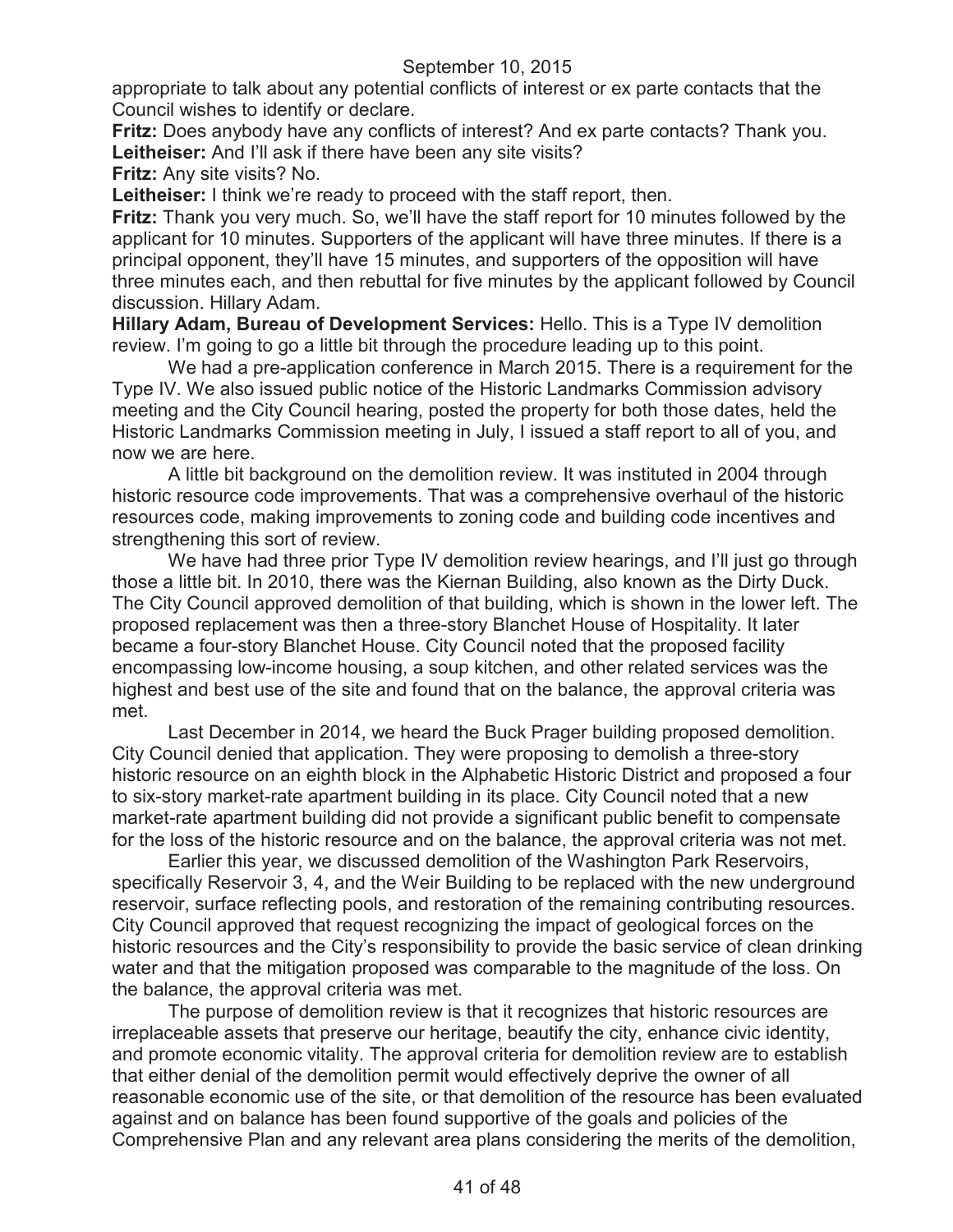the merits of the proposed replacement development, the effect demolition would have on the area's desired character, the effect that the proposed replacement character would have on the area's desired character and the merits of preserving the resource, as well as any mitigation.

The zoning for the subject property is R5, residential 5000. The site itself is about 10,000 square feet. It's in the Ladd's Addition Historic District. Here is an aerial view of the site. It's just about a block south of Hawthorne. This is a figure ground of that northern portion of Ladd's Addition. You can see there's a pattern of alleys with rear garages. The garage in question is shown on this property sort of in the center of the block and it was accessed from SE 16th Avenue through the front yard.

Here are some site photos. The two on the right and the one on the bottom are from about the time that the property owners purchased the property. In 2012, on the lower left there, you can see the red line that is the sort of parapet on the garage.

April 2014, I went to the site and discovered that the garage had been removed, so this is an ex post facto demolition review, the garage has already been demolished.

Here are some site photos from this year. You can see that the property owners have done extensive renovation work on the house itself.

A little bit about Ladd's Addition Historic District. It was nominated to the National Register for the following criteria. Its association with events that made a significant contribution to the broad patterns of our history, association with significant persons of our past, and embodiment of the distinctive characteristics of a time period or method of construction or works by a master.

Ladd's Addition is pretty well known for its layout, its planning, with diagonal streets and alleys that feature those rear garages.

Here are some additional photos of the garage. The two on the left I pulled from Google street view. You can see in April 2019 and July 2011, it was still standing. 2012 -- I believe the lower pictures from the time of purchase of the property in about February - and then above that is May 2012 when the garage was collapsed.

There was a review that BDS did for renovation of the house that included relocation of the garage, including incorporating that collapsed roof into a new garage that would be relocated to the alley side, basically showing in the approximate area where this blue square is. This is the site plan for the proposed replacement garage, which includes an ADU above it at about 400 square feet.

These are some images of options for the potential garage and ADU that were shown to the Historic Landmarks Commission on July 27th. And this is the most recent design that is expected to be issued for the follow-up review.

The Landmarks Commission suggested that they reduce the scale a little bit and add some windows to the east facade, which is the street-facing façade. Those are the three windows shown at the garage level.

The applicant responds to the approval criteria -- I'll just read these. The proposed demolition of the detached garage is part of the rehabilitation of the property, which was in disrepair prior to the current owner's purchase. The new garage with the ADU above will respect the character of the neighborhood by relating in materials, scale, and architectural detailing to both the main residence and the surrounding neighborhood. The location of the proposed garage and ADU is consistent with the pattern of garages in Ladd's Addition, and the new ADU will provide a relatively affordable rental unit in a desirable close-in neighborhood. And the new ADU will be energy efficient.

Staff findings are that the new ADU will provide a relatively affordable housing option in a desirable, close-in neighborhood with few such options. We agree with the applicant there. The new ADU also provides the opportunity for the potential use of short-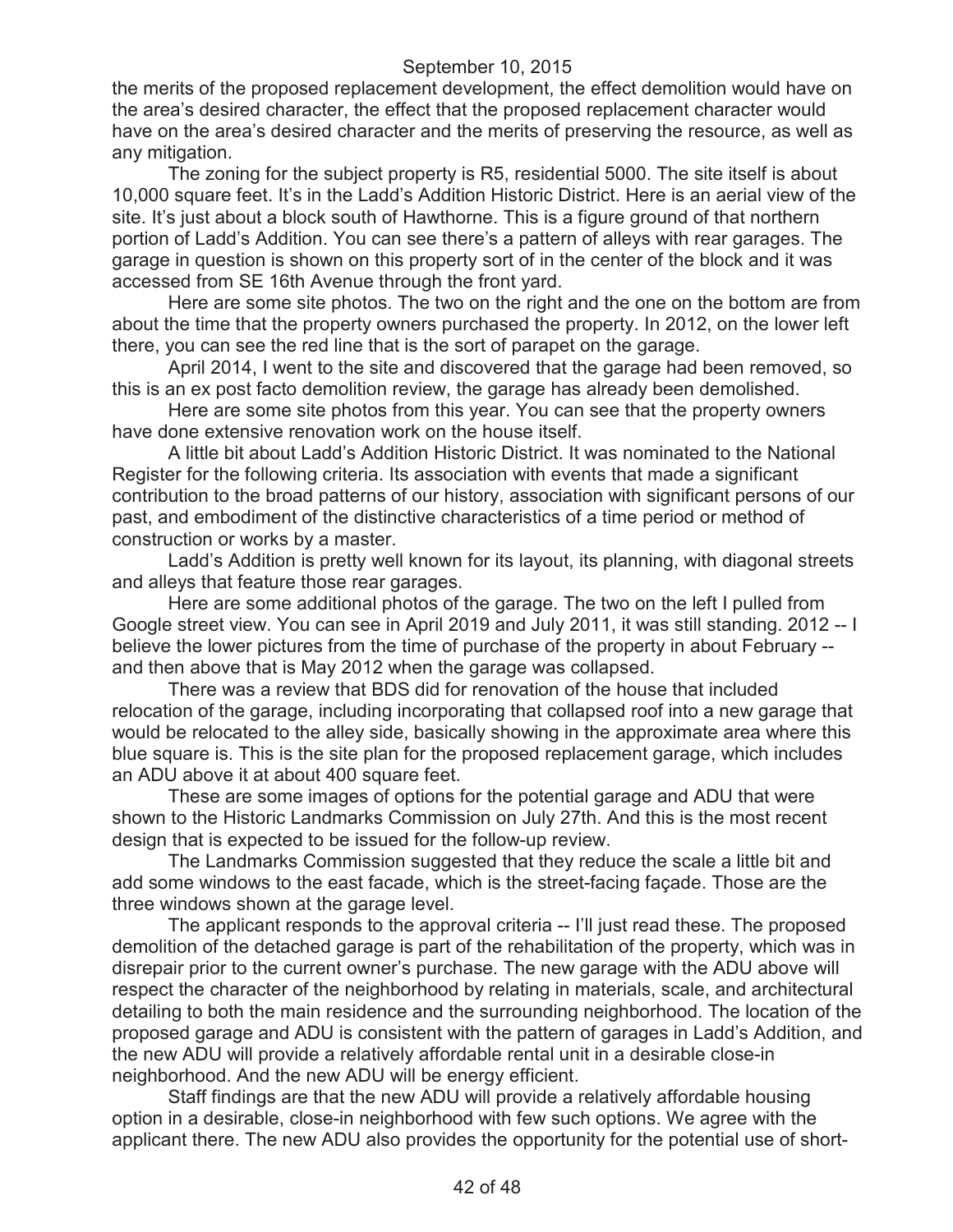term rental within the historic district, both serving as an economic development tool for promotion of the district. That's not part of their intent, but I acknowledge that was a possibility. The garage when purchased was in poor condition, described by the inspector as "leaning over." A later letter from the inspector indicated the garage would not survive relocation to the alley as requested by the City.

When considering the merits of the structure to be preserved, staff considered the following. The poor condition. The garage was built 14 years after the house. It was a utilitarian structure with modest design and its relatively improper location on the side which compared to the rest of the district, which requires access across the front yard, is generally inconsistent with Ladd's Addition.

The proposed garage and ADU respects the historic character of the site and reinforces the district's alley garage character, and construction of a new garage and ADU may have been possible without demolition.

The Landmarks Commission's recommendation. On balance, the merits of the replacement with a new compatible ADU and garage better meets the goals of the Comprehensive Plan. The large lot size of the subject property allows for a new structure to contain an ADU, provided it is appropriately scaled without compromising the historic residence or the district but noted this would not necessarily be the case throughout their other districts. [beeping] Can I have one more minute, please?

Approving the demolition solely on the condition of the building rather than on the merits of the whole condones demolition by neglect. However, its deteriorated condition and the impracticality of moving the garage were considered within the context of the entire proposal, including the accessory nature of the building and its relative impact on the district compared to that of a primary residence or a commercial building.

They noted again that the proposed design as presented on July 27th was too large in scale and recommended changes to the scale and adding the windows.

So in summary, I believe that the goals and policies noted on the top half of the slide are met. Goal three, neighborhoods policy 3.4 under goal three, was found to not be met. However, when considered against the language of the actual goal, it found on the balance that this goal was met. And then the goals and policies at the bottom of the slide were found not to be applicable. Therefore, on balance, I believe the approval criteria are met. And that's it.

**Fish:** I have two questions. And thank you for an outstanding -- as always -- staff presentation. The first is, what was the miscommunication between the applicant and the City that led to the demolition prior to this issue being resolved?

**Adam:** That is hard to pinpoint. In 2012, there was a BDS administrative decision that included approval of renovation of the house. It also suggested moving the garage to the alley and incorporating the roof as part of that. I believe that that was the applicant's intent, but perhaps the contractor misunderstood and the garage was removed.

**Fish:** And just generally, since your opening presentation highlighted how rare these demolition reviews are, and now this is the first one we've had that know an ex post facto component -- so, I am likely to be persuaded by the staff recommendation here -- but what remedy would we have in a case like this where the demolition has already occurred if we were otherwise unpersuaded that it was consistent with the law?

**Adam:** Well, we could require them to reconstruct the garage and perhaps assess liens if they did not.

**Fish:** We don't have any precedent for that?

Adam: Right.

**Fish:** OK. I'm just curious because it's odd that -- the ex post facto nature of this is odd and therefore -- I guess at some point, and not today, I'd like to get the BDS' view about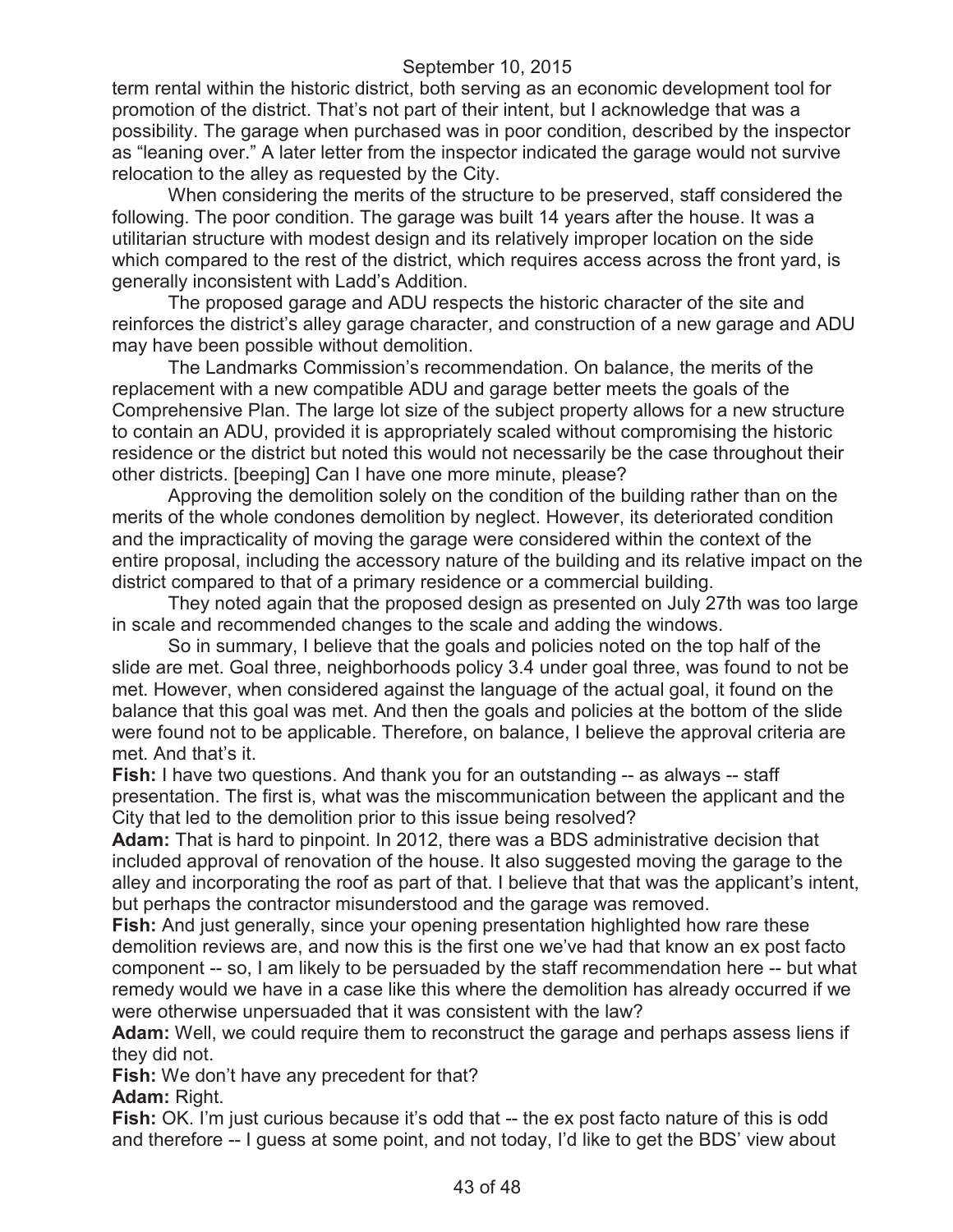whether this particular component of demolition review should be subject to a Type IV or Type III. I have my own concerns about whether this fits within Type IV, and I think either through RICAP or whatever process, I would welcome your counsel on that question at some point.

**Adam:** It's definitely been under discussion among BDS staff and a little bit with BPS staff, but there's no formal directive to look at that yet.

**Fish:** Do we need a formal directive, or could we just have the Commissioner-in-Charge say it's an official concern of the Council?

**Saltzman:** Sounds good to me. [laughter] Duly noted!

**Fish:** I think we just got a formal directive! So, it's on the record.

**Adam:** BDS can only do so much. I mean, we implement the code. So that's what we're doing here is implementing the code.

**Fish:** All I would say is let's put it in the queue, and then -- speaking for myself -- I would be interested in knowing if there's a different procedure you would recommend. It doesn't seem to fit within Type IV. Thank you.

**Fritz:** Other questions for staff? Thank you. Now, we'll hear from the applicant for 10 minutes, please.

**Sarah Stauffer Curtiss:** Thank you. For the record, my name is Sarah Stauffer Curtiss with Stoel Rives law firm. I would like first of all to introduce the property owners who are with me today, Ryan and Shannon Buchanan. And I will be brief. I think there's just a few messages that I would like to bring to you after Hillary did such a good job outlining I think the major contours of this issue and why we're here before you today.

First, I think that this is really a story of a transformation of a property that had become an eyesore in the Ladd's Addition neighborhood. If you take a look at exhibit A that we provided in the applicant's packet, you can see a number of "before" pictures of the property. This is a property that had fallen into disrepair, it was the subject of multiple nuisance complaints from neighbors for debris, and there was an abandoned swimming pool in the large lot that was next to the house that was falling apart. And the Buchanans over the last several years have come in and done what I believe to be a magnificent job of rehabbing this property.

As the inspection report noted, when they bought this property, the garage that's the subject of this application was in extremely poor condition. It was leaning over, it was essentially in need of replacement. Just to put a point on that point, I think, the "after" pictures -- if you look at exhibit C of our packet -- you can see really what's been done with this property, and I think not only has there been a lot of investment there, but it's investment that was really in keeping with the historic character of the neighborhood. The restoration of the home was fully permitted and the City found it all to be consistent with Ladd's Addition.

The second point is that this is a situation where there were some mistakes made in the process of this rehabilitation. There was a May 2012 letter from the City to the applicant's contractor noting that demolishing the garage would require demolition review. However, there was confusion about what exactly demolition meant, and when the garage collapsed and was sitting on the property and the contractor hauled it off, you know, it was demolished and there wasn't an understanding by the property owners or the contractors at that time that any review was required for something that had collapsed.

Now, I can tell you that if we could wind back the clock and relocate that roof to another location and not go through a Type IV process that involved appearing before the City Council in order to rebuild this garage, that would be something that the property owners would have loved to do. Unfortunately, by the time that this error was discovered,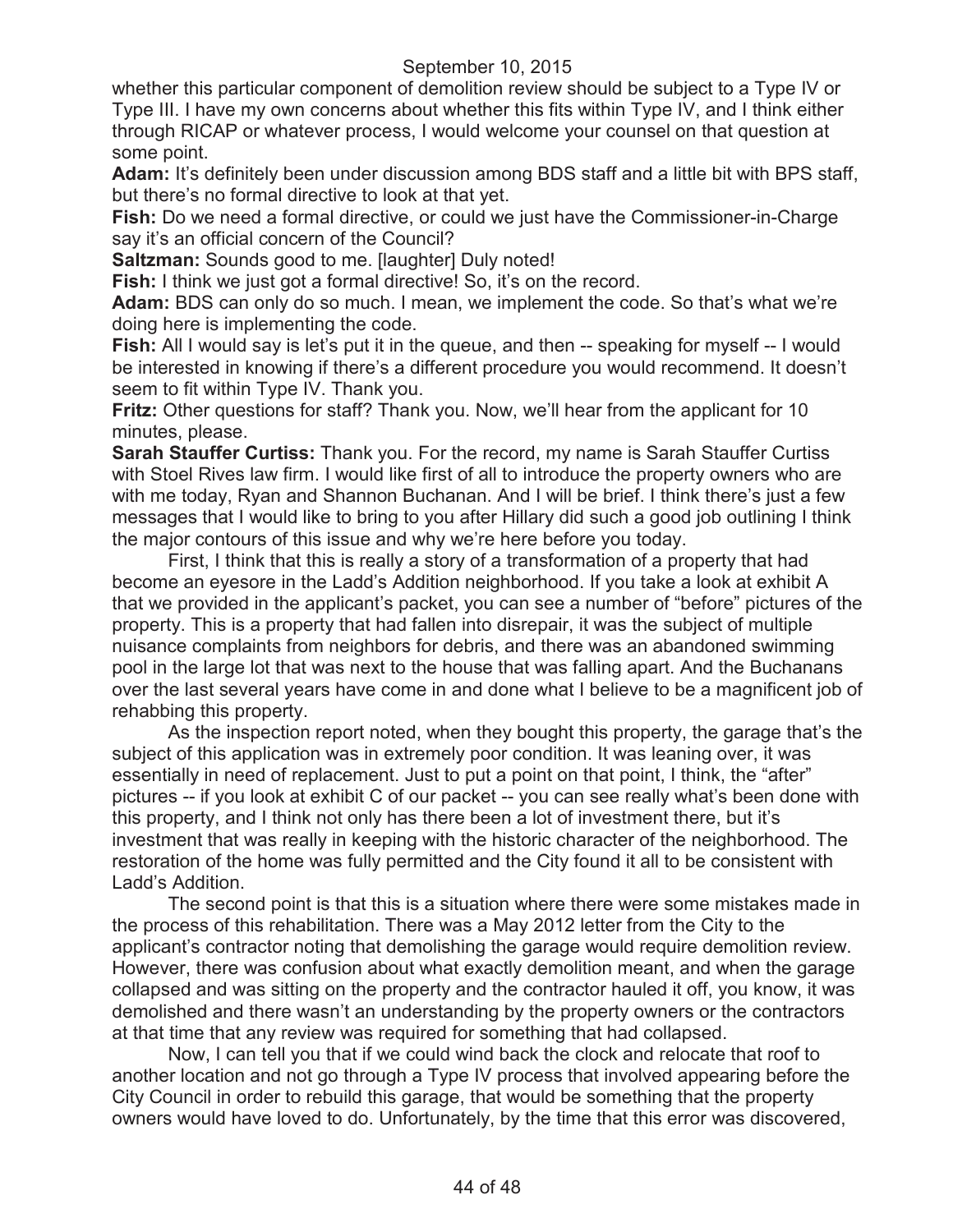the roof and the other components of the garage were no longer available to be relocated to another part of the property.

**Fish:** Counsel, can I raise a question on that point? One of the examples that was in the earlier presentation around the so-called Dirty Duck building -- since we have so few of these, I actually remember them. And one of the concerns that was raised in connection with that demolition was what we called "demolition by neglect." The idea was you should not reward a property owner for allowing a property to reach a point and a condition that demolition is the only option as a way of getting around historic review. What assurances can you give us in this proceeding that there was no demolition by neglect?

**Stauffer Curtiss:** Well, I can tell you that as someone who practices in the land use arena regularly, Type IV is not a way around anything. And demolition by neglect -- given just the fees alone to proceed with an application process of this nature -- I don't think there's any incentive for that type of action. In this circumstance, there were some mistakes that were made but demolition by neglect was not the case.

**\*\*\*\*\*:** [inaudible]

**Fritz:** You'll get to testify in a minute, thank you.

**Stauffer Curtiss:** My final point -- and I'd be happy to take other questions -- I think the proposal, the replacement garage proposal is a good one, and it's one that has -- not only have the property owners taken recommendations from staff and the Landmarks Commission and gone through multiple redesigns in order to try to develop a design that everyone agrees is compatible with the neighborhood and fits in with the site and the house but is something that folks can feel good about and really is consistent with what the Comprehensive Plan's policies would support in this circumstance. So with that, I would simply request that you approve the application consistent with the recommendations of staff and the Landmarks Commission and, unless there are questions, I'll reserve my remaining time for rebuttal.

**Fritz:** If you want to bring your clients up to use some of their -- you'll have another five minutes at the end anyways, so if you wanted to give them some time to testify now or else they can have three minutes each.

**Stauffer Curtiss:** Just to underscore the point that it was in very bad shape when they bought it.

**Fritz:** Thank you. Further questions? Thank you. So now, we have supporters of the application. Do we have anybody signed up?

**Moore-Love:** We have one name on the list.

**Fritz:** And anybody else who wants to testify in support of the application, including if you wanted to get on the record the reasons for the state it was in.

**Kirk Ranzetta:** Hello Council, my name is Kirk Ranzetta and I'm on the Portland Historic Landmarks Commission, located at 111 SW Columbia in Portland. I'm here to provide some testimony just to confirm a lot of the things that staff said in their staff report in terms of what the overall feeling was of the Landmarks Commission in this particular case. Granted, I think there were just some very awkward occurrences that kind of put us in this

position to begin with, and I think after the review and applying the criteria, Landmarks found that on the balance there were several things about the application that warranted its approval.

We did have some caveats in terms of the replacement building we would like to see in that new construction in terms of the overall scale of the redesign. Those revised drawings that you saw were not presented to the Landmarks Commission, so we didn't have an opportunity to provide additional comment on that.

The only other thing I would like to add in terms of what the Landmarks Commission would like to see is just to make sure that the applicant continue to work with BDS as well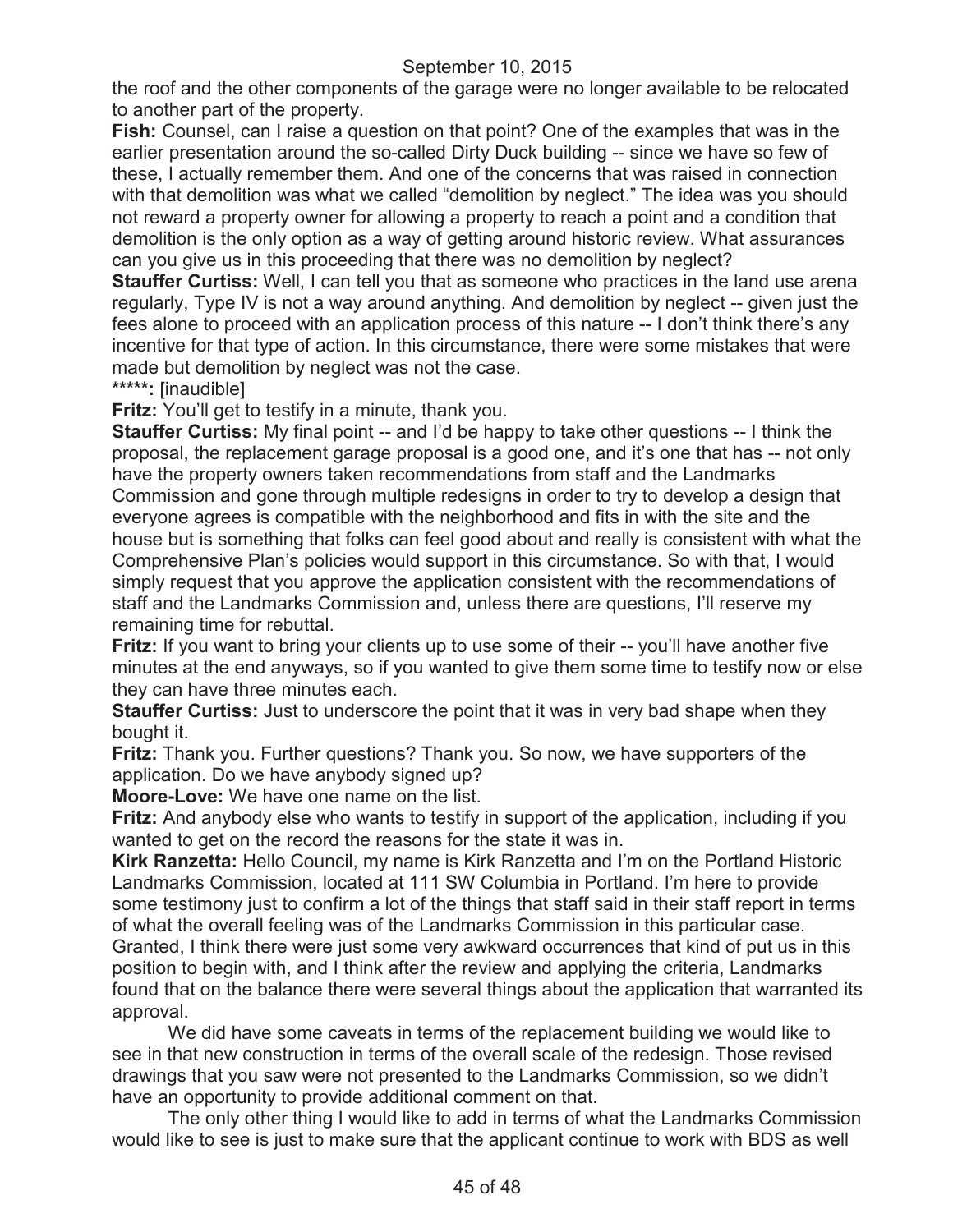as HAND's land use committee, the historic resources subcommittee more specifically, on the redesign to ensure that the new ADU is appropriately scaled for Ladd's Addition not only from being visible from the street but also from the neighboring properties as well. Ancillary structures within Ladd's Addition are typically smaller, and that's just kind of the relationship you see throughout the neighborhood -- you see the main house and a garage or outbuilding. So, those are my only comments really to share. I'm open to taking questions as well, Council.

**Fish:** The condition that you've just mentioned is not part of the tentative staff recommendations. So, you're suggesting that we add a condition about continued consultation on the design for the ADU?

**Ranzetta** Yeah, that is one of our recommendations. I wanted to make sure, too, that you had received our letter dated August 26th, 2015.

**Fritz:** Isn't the historic design review required?

**Ranzetta:** It is from the lower level of staff review. I think it's a Type II -- is that correct? It's a Type I review.

**Fritz:** So you would like to see the ADU come back to the Historic Landmarks Commission?

**Ranzetta:** I'm not sure if we made that recommendation necessarily, just that we would encourage the applicant to continue to work with the neighborhood historic resources subcommittee on the design.

**Fritz:** With the neighborhood rather than the --

**Ranzetta:** And obviously, with staff, with BDS staff.

**Fish:** I'm seeing a lot of nodding back there, so this might be a friendly condition. **Fritz:** And has the commission taken up the issue of should there be a lesser level of review for accessory structures?

**Ranzetta:** There has been some discussion of it and there's been some discussion of the pros and cons. I was kind of on the minority. I think some of the pros are certainly that, you know, should the City Council be reviewing a Type IV application for a garage, for instance? Or should we develop some kind of process so that the Landmarks Commission can kind of take a little bit more responsibility for those types of reviews with appeals obviously being taken to City Council. Perhaps the con would be just that it is a bit of an onerous process to go through the Type IV review, therefore, that's a discouragement from demolishing an ancillary structure within an historic district or a landmark. So, there's a bit of a balance. And I think given the fact this is the first one in 13 years, that's something that also fits into that consideration.

**Fritz:** So the commission doesn't have a specific recommendation one way or the other at this time?

**Ranzetta:** Um, I mean -- I think we would appreciate having the opportunity to talk as a commission and to kind of give the Council a more solid recommendation in terms of, you know, if we do go forward with some kind of code change or process that the feedback we provide to you is straightforward and it comes from a majority if not the consensus of the commission.

**Fritz:** Perhaps you could have more discussion and in your next annual report make a more formal recommendation on that. We certainly don't need an answer today.

**Ranzetta:** Absolutely, yeah. That is something -- yeah.

**Fritz:** Thank you. Does anybody else want to speak in support of the application? Seeing none. Opponents of the application? Does anybody want to speak in opposition? Did anybody sign up, Karla?

**Moore-Love:** No one else signed up for that.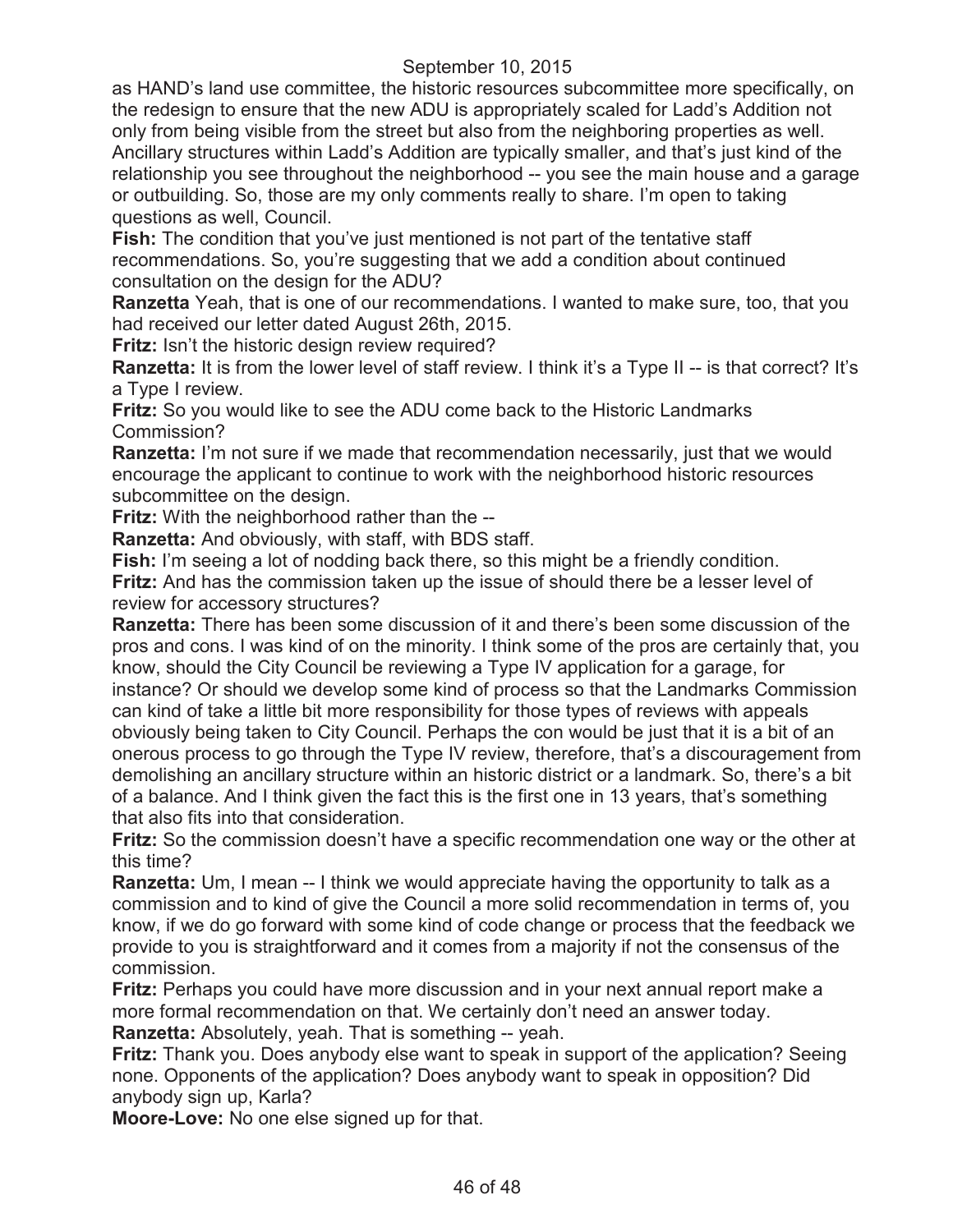**Fritz:** Anybody signing up in opposition? So then we move to rebuttal. If there isn't anything to rebut --

**Fish:** Madam President, since there's nothing to rebut, would you entertain a motion? **Fritz:** I just need to ask the applicant, is there anything else you want to say?

**Stauffer Curtiss:** In response to the comment about redoing the design in response to the Landmarks Commission's recommendations -- over the last month, we have been working with staff to refine the designs of the ADU in response to the Landmarks Commission's and staff's recommendations. And as of yesterday, we have submitted final designs in response to that, so I think that those at least have been responded to already. **Fritz:** And the question of going to the Hosford-Abernethy Neighborhood Association subcommittee?

**Stauffer Curtiss:** So, early on in the process, we did reach out to the HAND land use subcommittee asking for recommendations on the proposal generally, which we received - - corresponded with folks, representatives in the neighborhood association. But we were not directed by the Landmarks Commission to coordinate with that subcommittee over the last month. However, I don't think there's any objection to providing information. I just will note that we have already done redesigns two or three times in response to feedback, and it is very expensive for the applicant to continue to go back to the architect every time to respond to yet one more change to the design.

**Fritz:** The Council doesn't generally designate our authority to neighborhood volunteer groups.

# **Stauffer Curtiss:** Right.

**Fritz:** I think -- knowing the reasonableness of the HAND neighbors, I think they would appreciate you going back with the final design, if you're willing to do that.

## **Stauffer Curtiss:** Yep. Thank you.

**Fish:** And the way I would describe my interest in this is that you just make a good faith effort. As President Fritz announced, we're not delegating authority to someone, but just a good faith effort. And it doesn't seem like that's a problem. I don't even actually -- I intend to make a motion but I don't intend to have that as a condition, unless the Madam President thinks it's necessary. With that, Madam President, would you entertain a motion?

**Fritz:** Unless there's anything further from staff?

**Fish:** I move to --

**Fritz:** Wait, she's -- I appreciate your willingness to move this along, Commissioner.

**Adam:** I just wanted to clarify that after this hearing, there will be a Type I notice of proposal going out for the replacement project, and HAND as well as any neighbors would have the opportunity to comment on that.

**Fritz:** And that could only get appealed to the Land Use Board of Appeals, right? **Adam:** Mm-hmm.

**Fritz:** Thank you. Now, Commissioner, I think your motion is in order.

**Leitheiser:** I'm sorry to interrupt -- [laughter] -- I'm going to be out of order. Before we hear any motions and before the record is formally closed, one thing I did not indicate at the outset -- and that was my error -- is that any party does have the opportunity to request that the record be held open. I don't think that's going to be an issue, but it does need to be said. So, before we go forward, that's been said.

**Fritz:** Thank you. Does anybody else have anything else to say before we move to a motion? Thank you.

**Fish:** I certainly don't want to move this forward in any way to deprive anyone of a basic right, but with my colleagues' approval, dispensation, I move that we adopt the staff recommendations and findings.